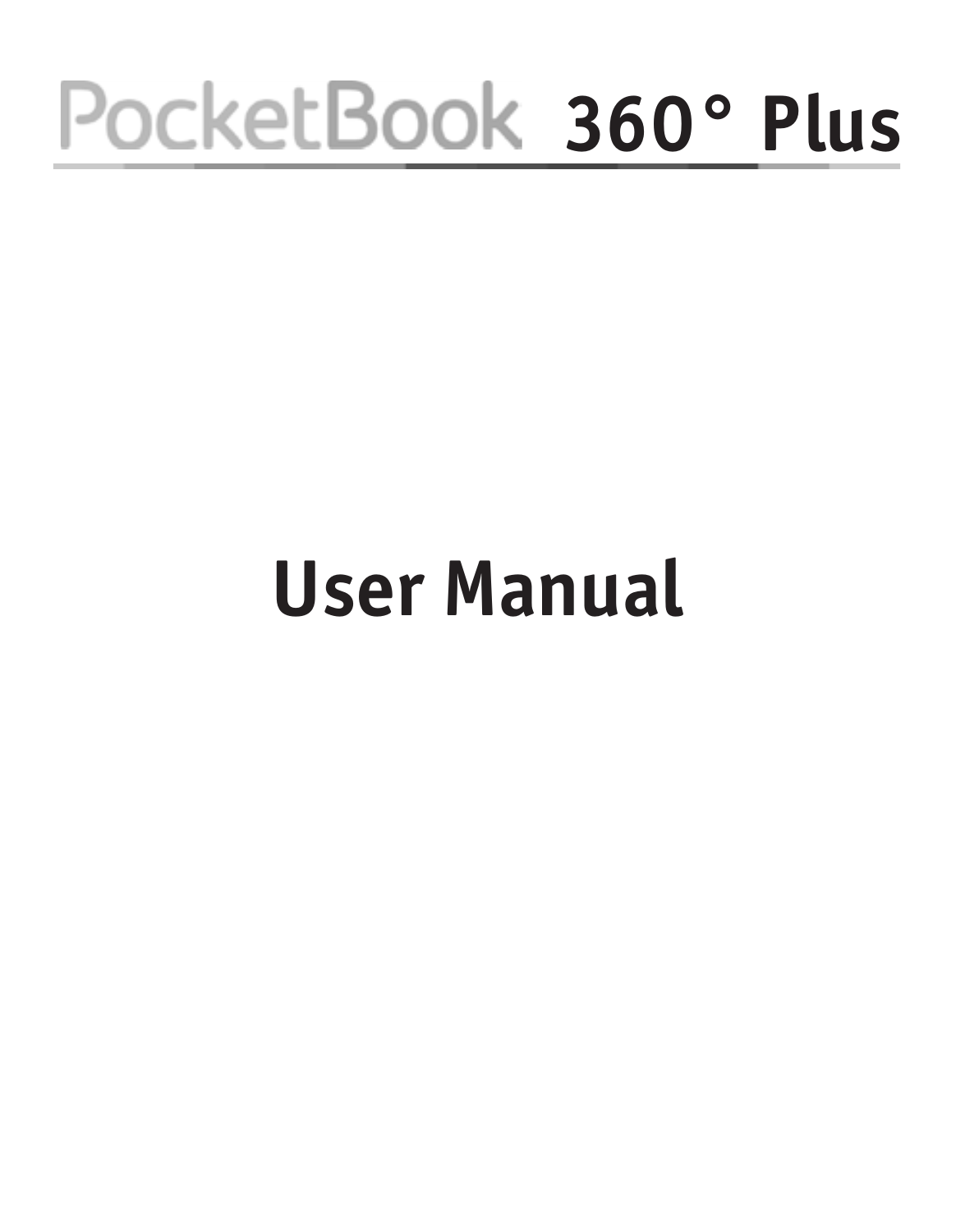## **Table of Contents**

| TECHNICAL CHARACTERISTICS 12 |
|------------------------------|
|                              |
| 13                           |
| 14                           |
| 15                           |
| 18                           |
| 19                           |
| 20                           |
| 22                           |
|                              |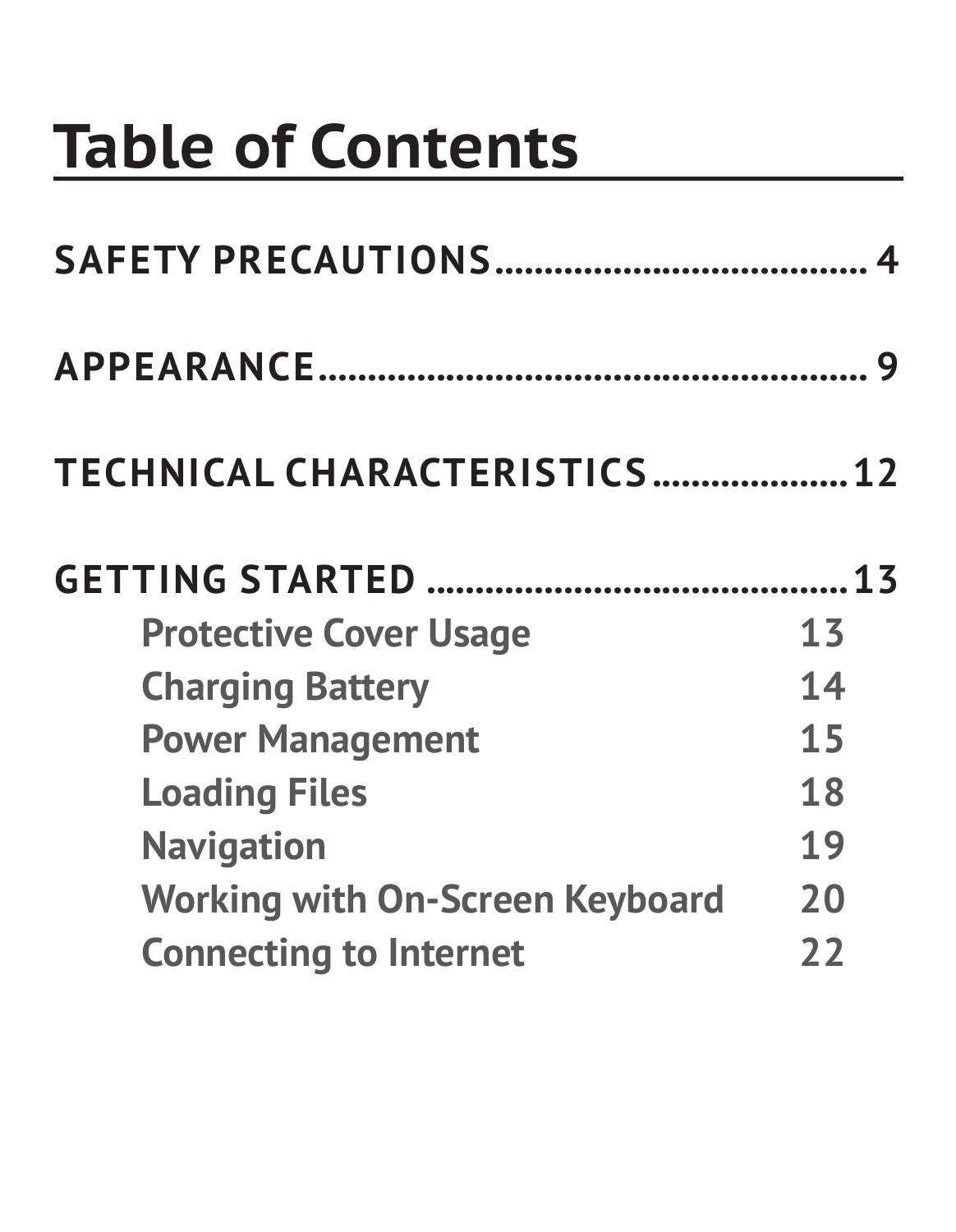| <b>Books</b>                | 25 |
|-----------------------------|----|
| <b>News</b>                 | 28 |
| <b>Favorites</b>            | 30 |
| <b>Photo</b>                | 30 |
| <b>Dictionary</b>           | 31 |
| <b>Applications</b>         | 32 |
| <b>Notes</b>                | 37 |
| Calendar                    | 38 |
| <b>Status Bar</b>           | 38 |
| <b>Express Menu</b>         | 39 |
|                             |    |
| <b>Turning Pages</b>        | 41 |
| <b>Following References</b> | 41 |
| <b>Making Notes</b>         | 42 |
| <b>Changing Font Size</b>   | 43 |
| <b>Reader Menu</b>          | 43 |
| <b>Closing a Book</b>       | 48 |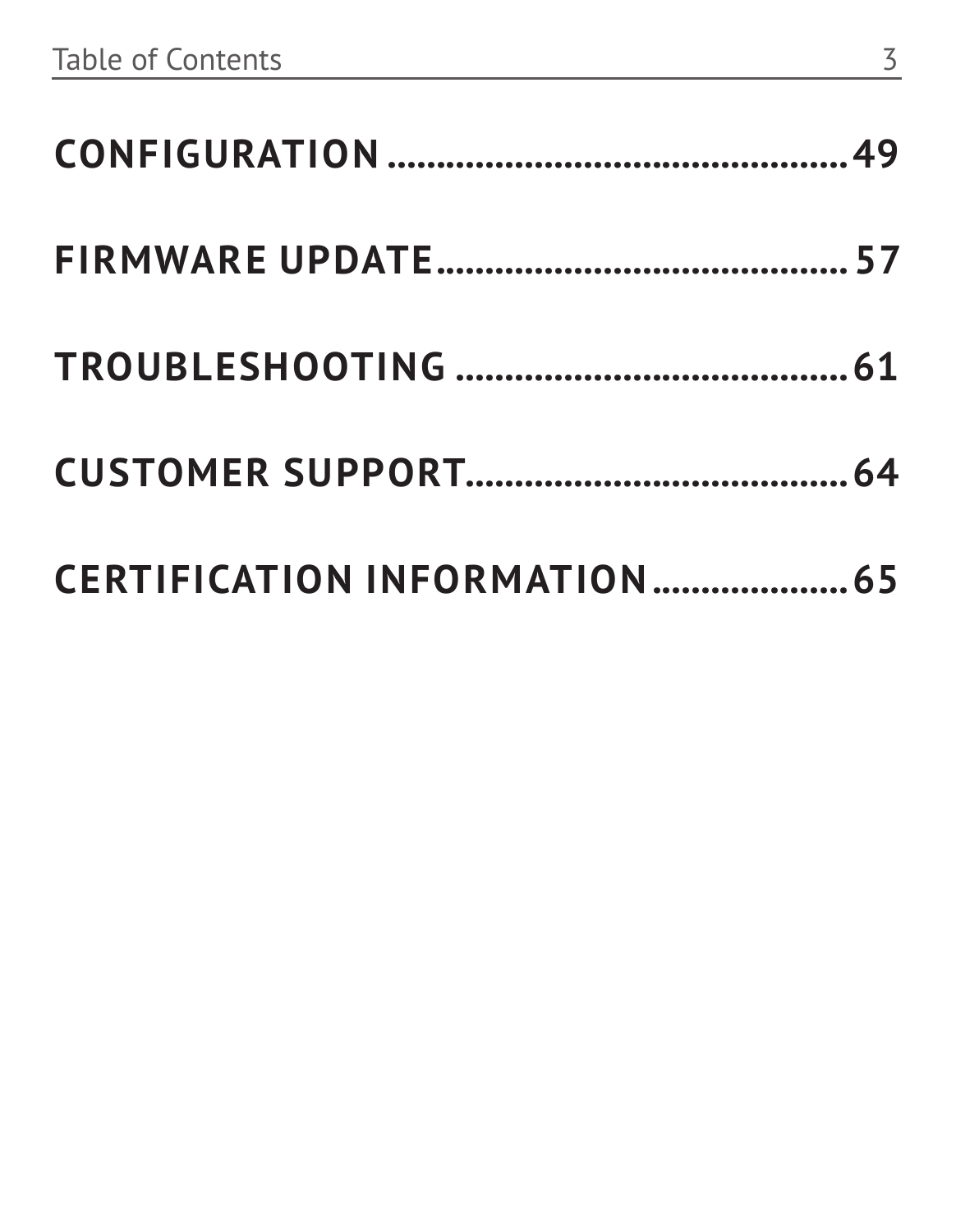<span id="page-4-0"></span>Before start working with the Device, please, read this section carefully. Following these instructions will help you ensure your safety and extend service life of the Device.

#### **Storage, Carriage and Usage Conditions**

Device operating temperature range is 0°С to 40°С, so don't expose the Device to excessively high or low temperatures. Never leave cables near heat sources. Heated cables or their insulation may become deformed or damaged, which could lead to fire or electric shock.

Try to avoid next impacts:

**•** direct sunlight

**•** direct flame or smoke (cigarette, lighter, open fire etc.)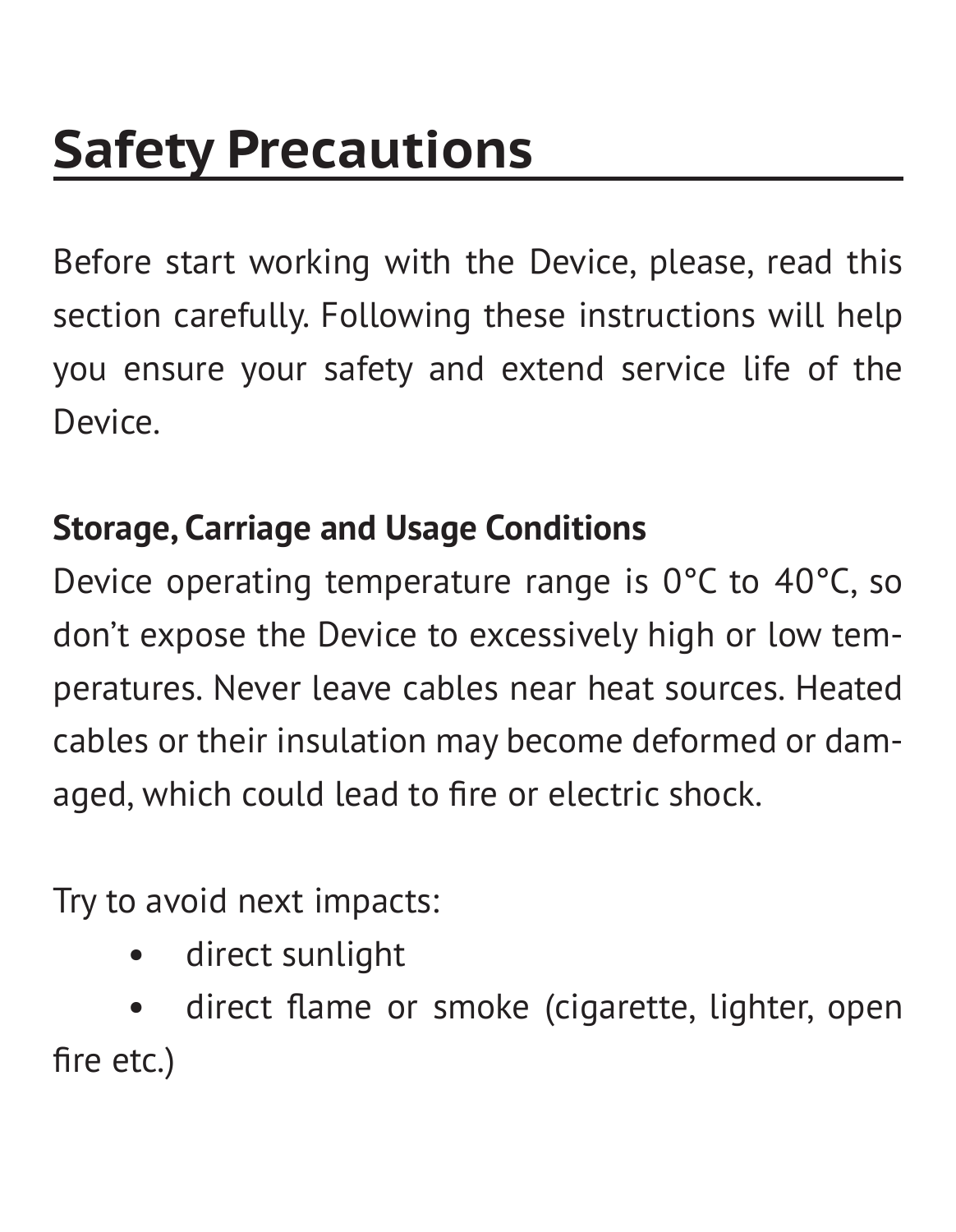**•** exposure to liquids or damp (do not use the Device in the rain, in the street at higher humidity, near bodies of water etc.)

**•** penetration of liquids or moisture

**•** exposure to strong electromagnetic fields, electrostatic charges and artificial sources of UV electromagnetic radiation

**•** excessive mechanical pressure on the screen, connectors and keys of the Device.

Do not leave the Device for a long time in poorly ventilated environment, e.g. in a car or in closed tight boxes/ packaging.

Neither drop nor try to bend the Device. Protect the screen from objects that may scratch or damage it. To ensure adequate protection of the screen, we recommend storing the Device in a protective and/or hard cover.

**Keep away from children!**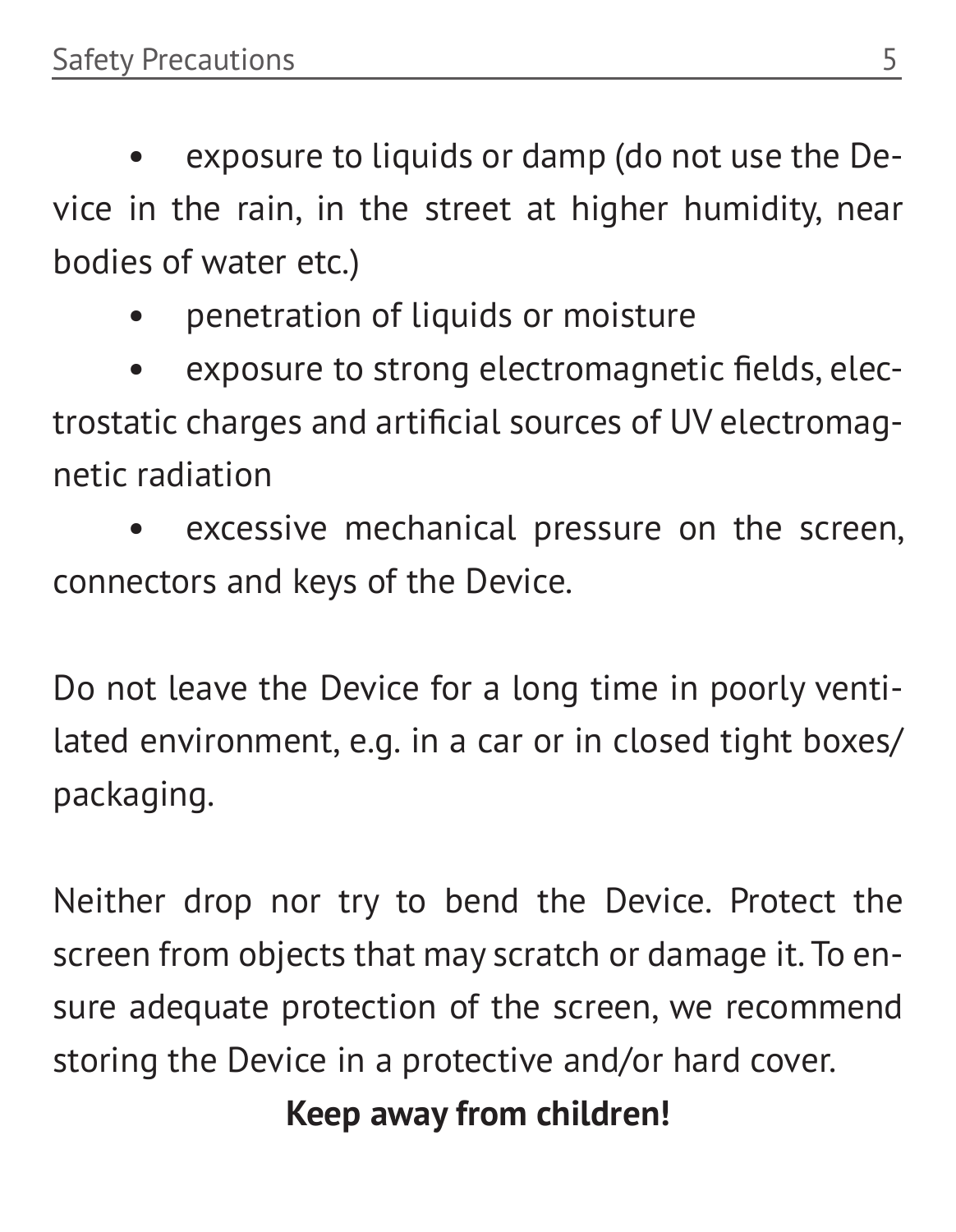#### **Maintenance**

Do not disassemble or modify the book reader.

Do not use the Device with a damaged battery, charger (broken case, poor contact, broken feed cable) or SD card. If the battery is damaged (cracked case, leakage of electrolyte, off-shape etc.) it should be replaced by the authorized personnel. Usage of home-made or modified batteries may cause an explosion and/or damage the Device.

Do not use organic or inorganic solvents (e.g. benzoyl etc.) to clean the screen/case. Use a soft cloth to remove dust from the Device's surface. Apply a few drops of distilled water to remove dirt.

Up to five faulty pixels are acceptable in the screen and do not constitute a warrantable defect of the screen.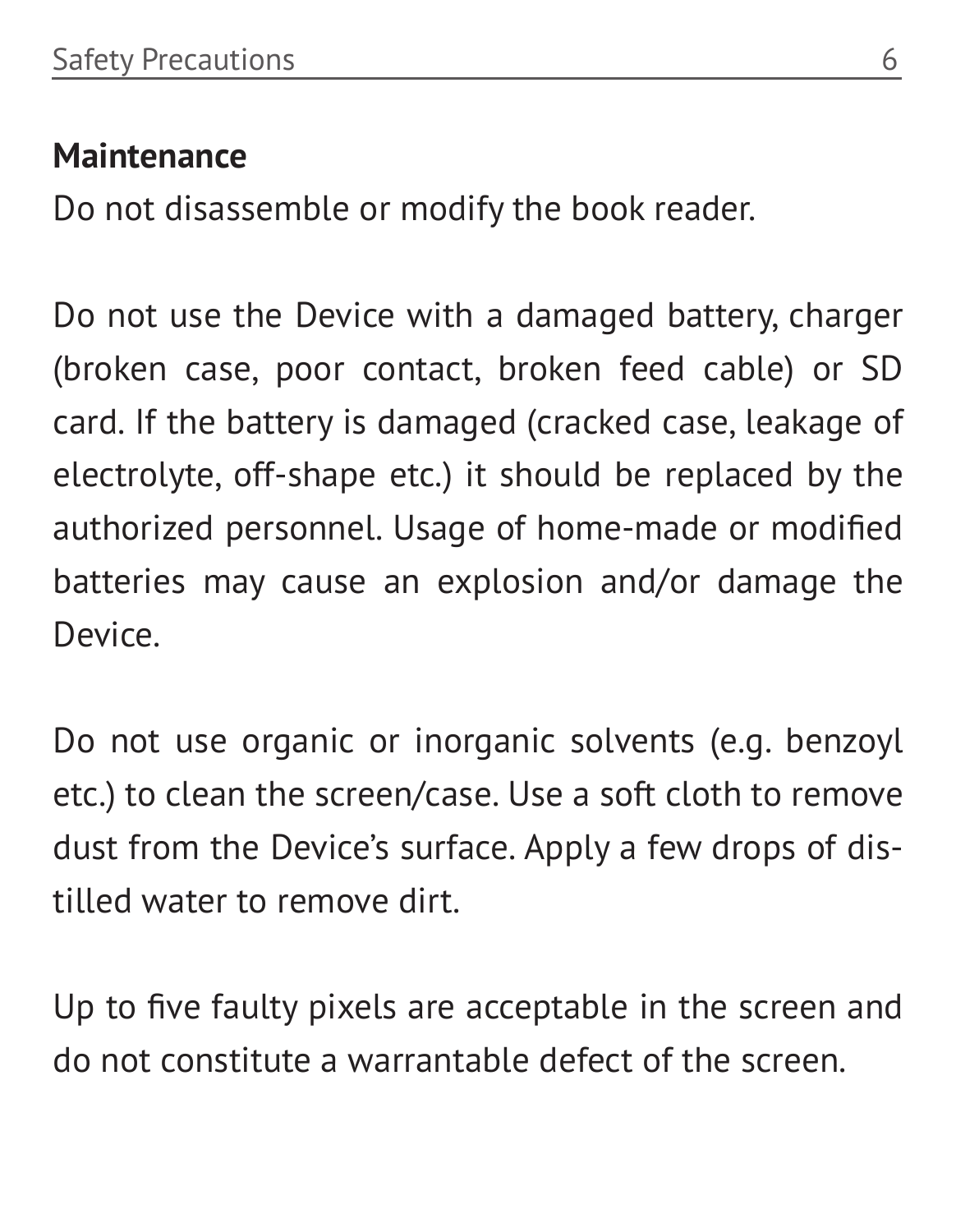By the end of product guarantee term, please contact the nearest authorized service facility for examination on the subject of security is maintained.

For detailed information about service centers in your region please visit the official website of PocketBook International: www.pocketbook-int.com.

#### **RF Safety**

The Device receives and transmits radio frequencies and may interfere with radio communications and other electronic equipment. If you use personal medical Devices (e.g. a pacemaker or hearing aid) please contact your doctor or the manufacturer to learn whether or not such medical devices are protected against external RF signals.

Do not use wireless communication in places where it is prohibited, e.g. onboard a plane and in hospitals – this may affect airborne avionics or medical equipment.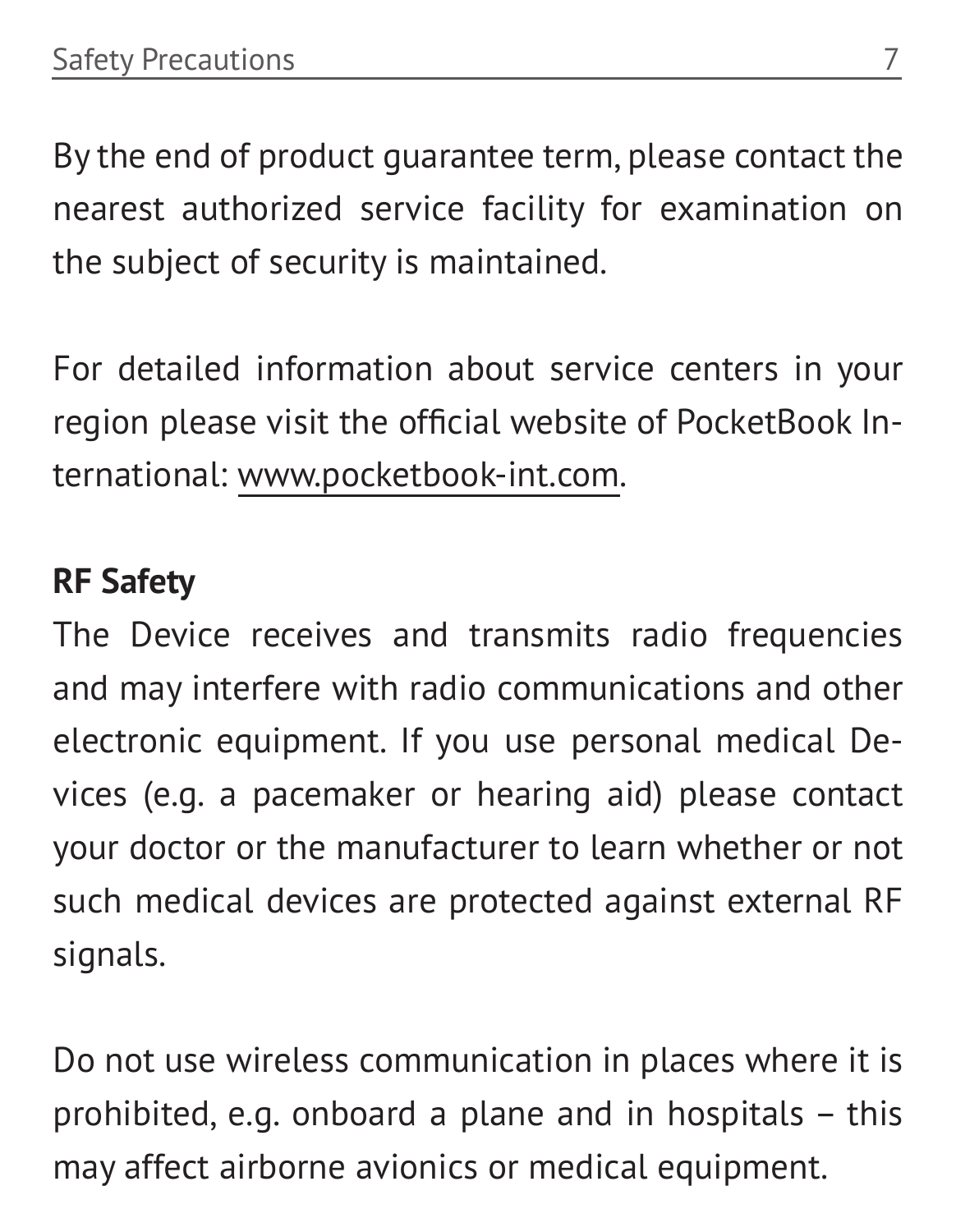#### **Utilization**

Incorrect disposal of this Device may have adverse impacts on the environment and public health. To prevent such consequences follow the device-specific disposal requirements. Recycling of these materials helps preserve natural resources. For more information regarding recycling issues please contact local municipal authorities, your domestic waste collection service, store where you purchased the Device, or the authorized service center.

Disposal of electric and electronic components (the Directive is applicable to the EU and other European countries where separate waste disposal systems exist). In other countries dispose batteries accordingly to local laws.

#### **Do not destroy the battery by burning it to avoid the danger of explosion!**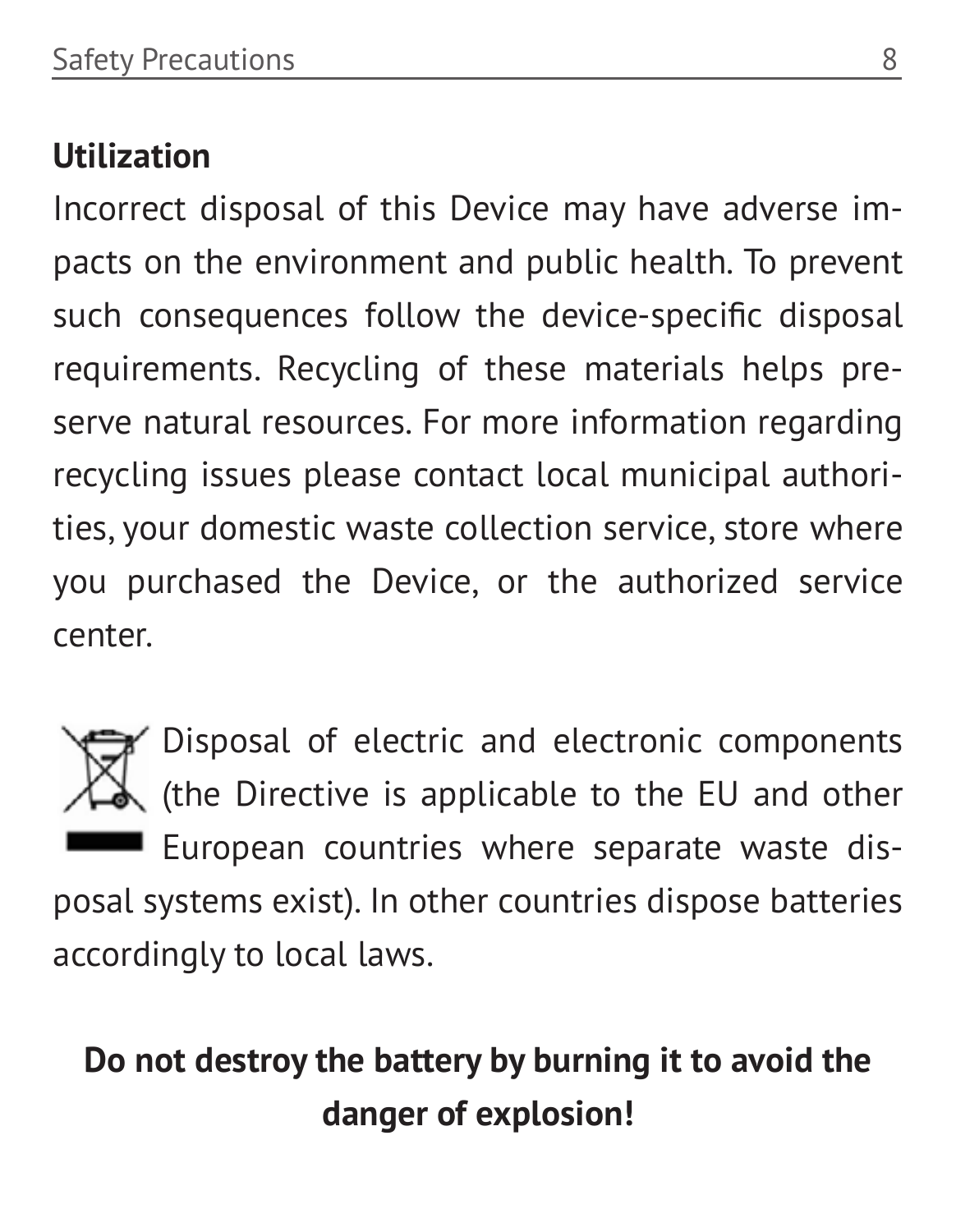## <span id="page-9-0"></span>**Appearance**



**1. On/Off (power button)** – switch the Device On/Off (long pressure)

- **2. Up**
- **3. Down**
- **4. Left**
- **5. Right**

navigation keys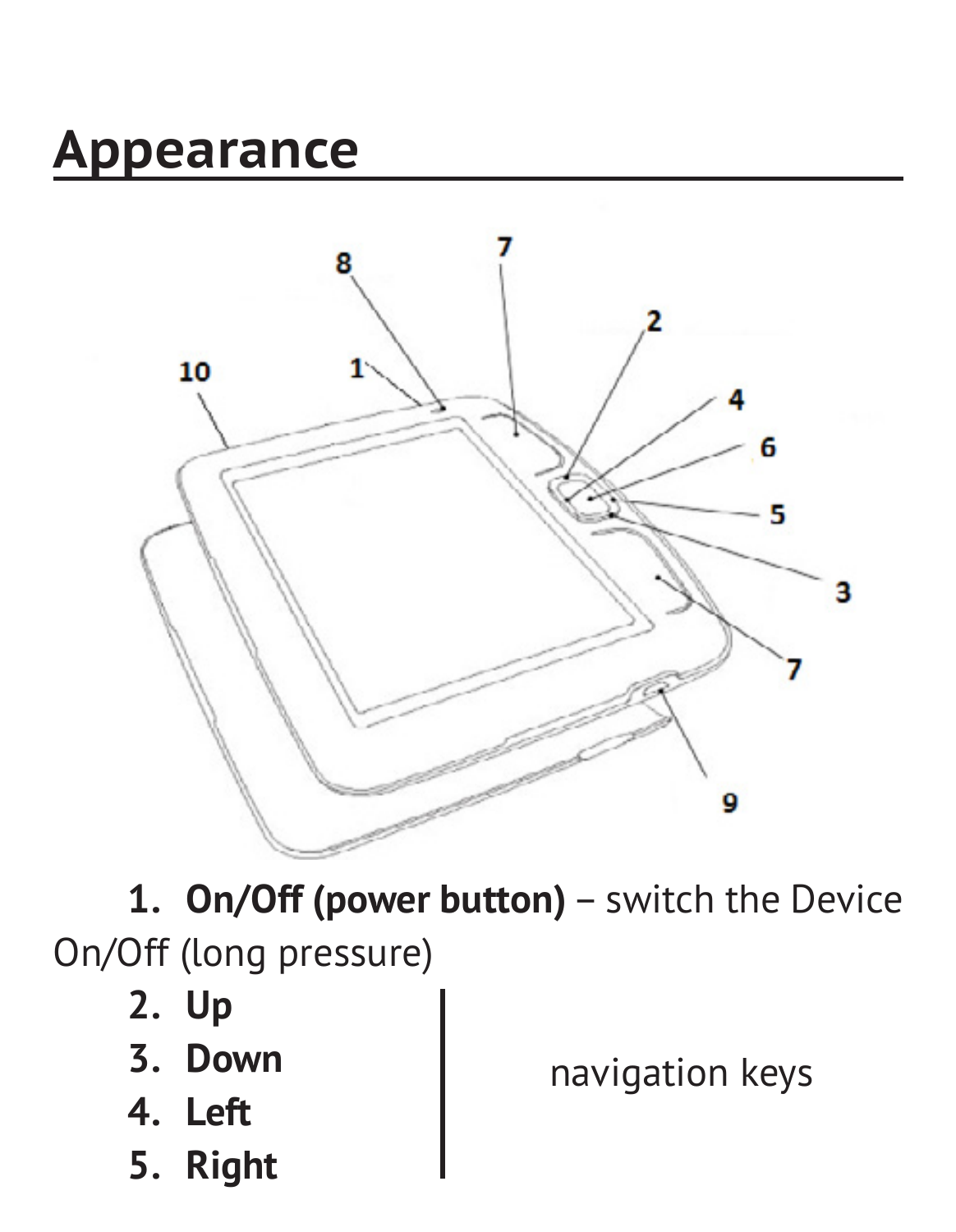**6. ОК** – short press opens selected element; long press – opens context menu (if available)

**7.** Turning pages buttons (**Forward/Backward**) – turn pages over in the reading mode to the next/previous page. The long press of the lower (**Backward**) button closes a book or an application

**8. LED indicator** – green light – the Device is consuming energy (turning pages, connecting to Wi-Fi network etc.). Red or orange light – the battery is charging. When the battery gets charged, the indicator will turn green

**9. Micro-USB port** – for connecting to computer or charger (charger may be optional)

**10. MicroSD card slot** – slot for external memory card (Micro SD-card may be optional)

**11.** Screen – 5'' screen based on E Ink® Vizplex technology, with 600×800 resolution

**12.** Protective cover – protects the screen from mechanical damage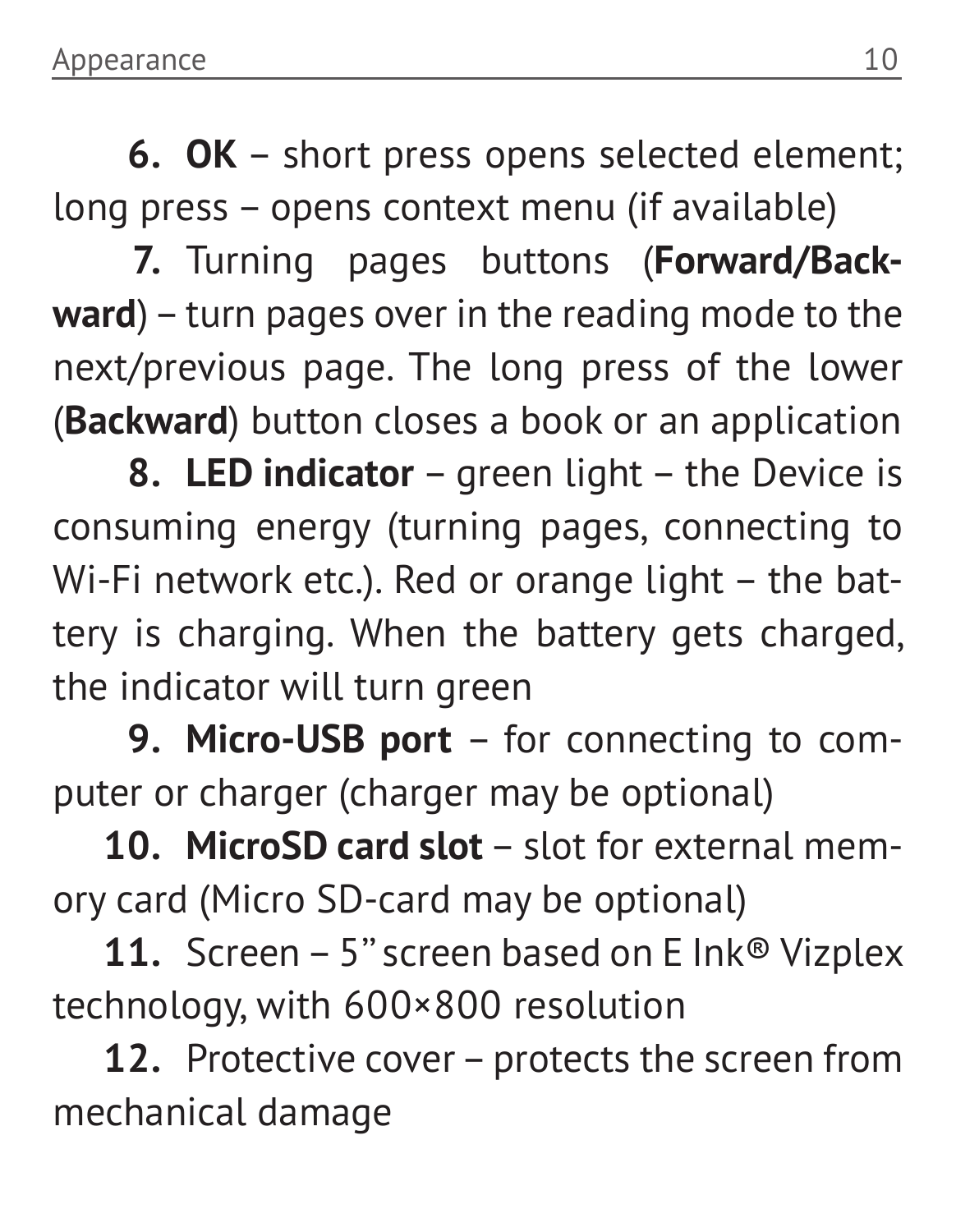**13. Reset** button is located under the battery cover. The Device restarts after pressing this button.

> **NOTE** The G-sensor (accelerometer) is built in the Device, allowing automatically determine the position of the device and rotate display text accordingly. You may use the Device in any of four display positions. The Gsensor may be disabled in *Settings > Appearance > Screen orientation* menu by setting the display position manually, or in the context menu while reading. Since using the G-sensor leads to accelerated battery consumption, it is recommended to turn the Device off after use or lock the buttons.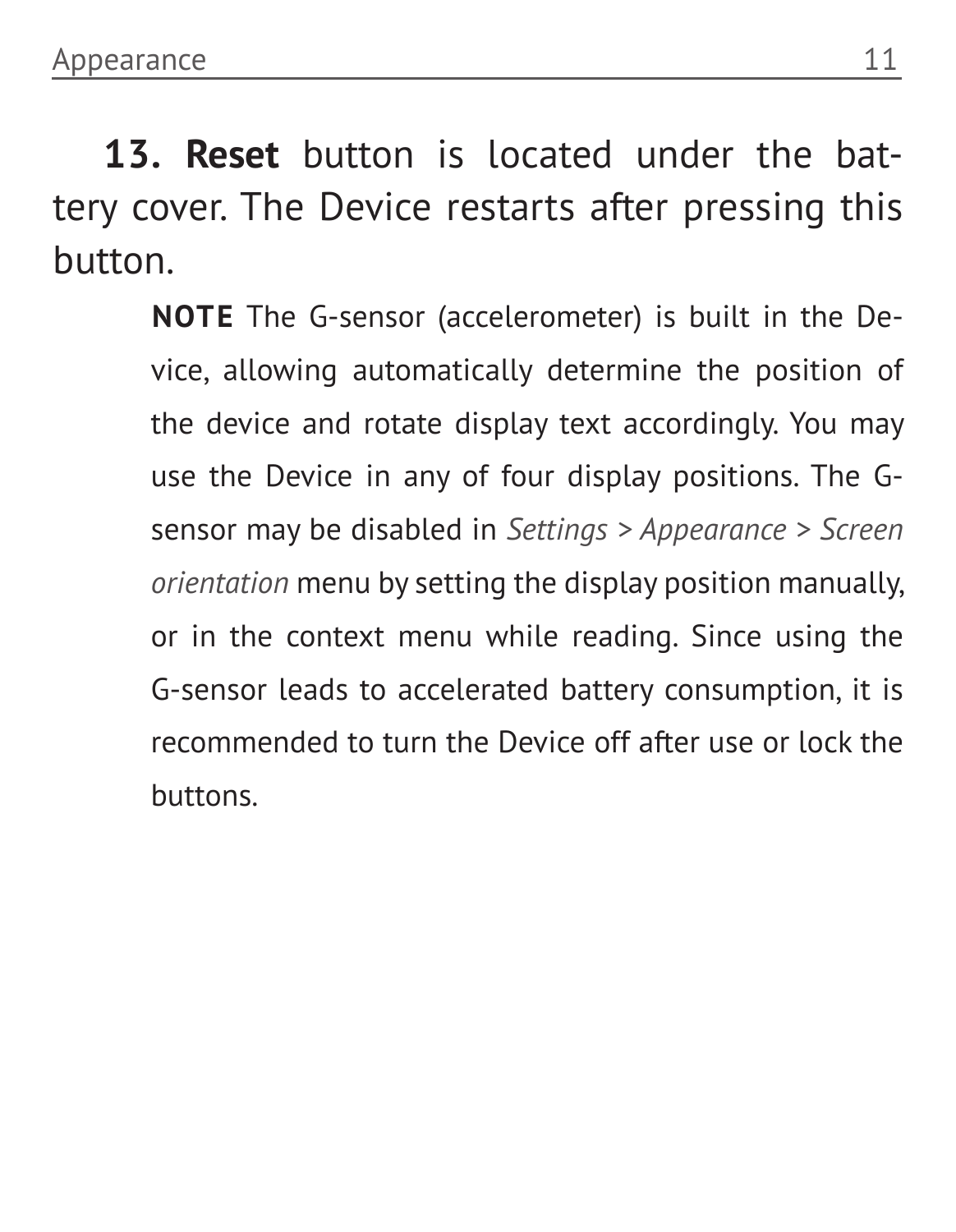## <span id="page-12-0"></span>**Technical Сharacteristics**

| <b>Display</b>          | 5" E Ink® Vizplex 600×800, 200 dpi, B&W                                                |
|-------------------------|----------------------------------------------------------------------------------------|
| CPU                     | 800 MHz                                                                                |
| <b>RAM</b>              | 128 MB                                                                                 |
| <b>Storage</b>          | Flash-memory 2 GB (up to 1.5 GB available for<br>user)                                 |
| <b>Operating system</b> | $I$ inux <sup>®</sup>                                                                  |
| Communications          | <b>USB 2.0</b><br>Wi-Fi (802.11 b/g/n)                                                 |
| Card slot               | MicroSD/SDHC                                                                           |
| Accelerometer           | Yes                                                                                    |
| <b>Book formats</b>     | PDF, EPUB, TXT, FB2, FB2.zip, RTF, HTML, PRC<br>(mobi), CHM, DJVU, DOC, DOCX, RTF, TCR |
| Image formats           | JPEG, BMP, PNG, TIFF                                                                   |
| <b>Battery</b>          | Li-Polymer (1000 mAh)                                                                  |
| Size                    | With the protective cover 146.2×123.2×13.8 mm<br>Without the cover 145×123.1×13.1 mm   |
| Weight                  | With the protective cover 180q<br>Without the cover 145q                               |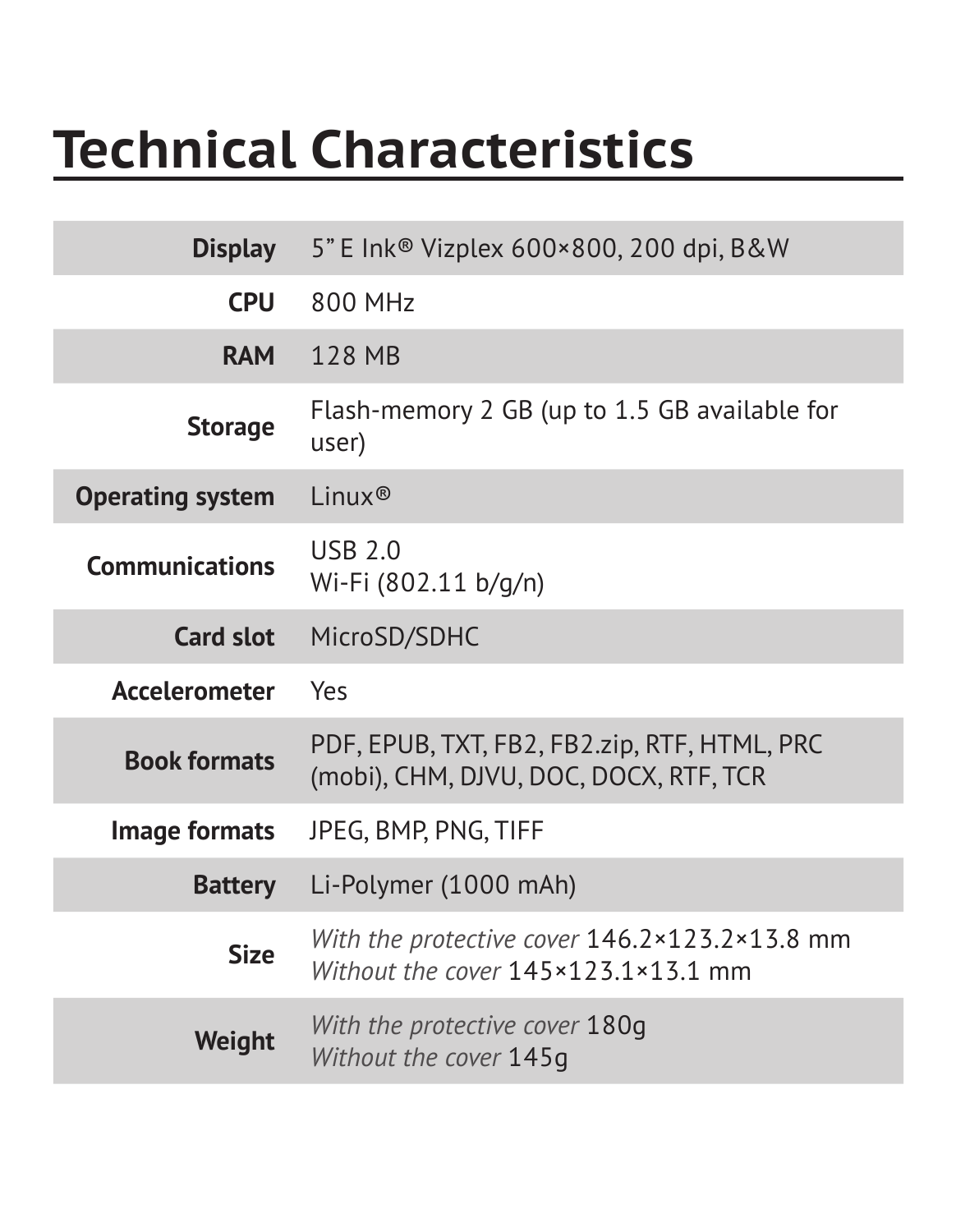## <span id="page-13-0"></span>**Getting Started**

In this chapter you will learn how to prepare the Device to work and about its main control features.

#### **PROTECTIVE COVER USAGE**

To open the protective cover, hold the Device with both hands and slightly push the projections on the top and bottom edges of the cover.



*Taking off the protective cover*

To put on the protective cover, hold the Device with one hand, attach the cover's internal surface to the Device with other hand and push carefully until it clicks slightly.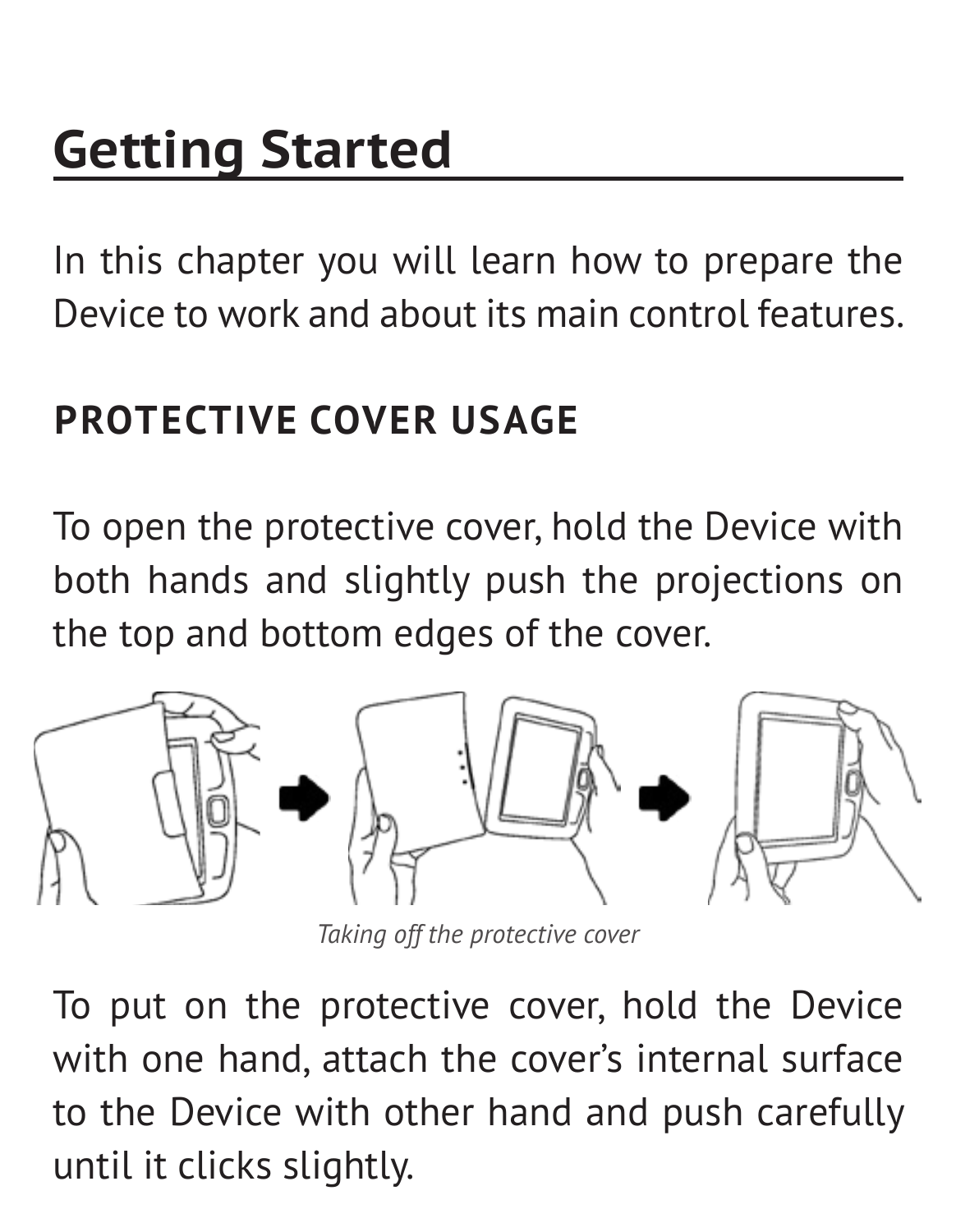<span id="page-14-0"></span>To take off the protective cover, slightly push on one of the projections.

#### **CHARGING BATTERY**

To extend battery lifetime, it's recommended to charge the Device for the first time from 8 to 12 hours in the off state. You can charge the battery from PC using USB-cable or from the power line using a charger (optional).

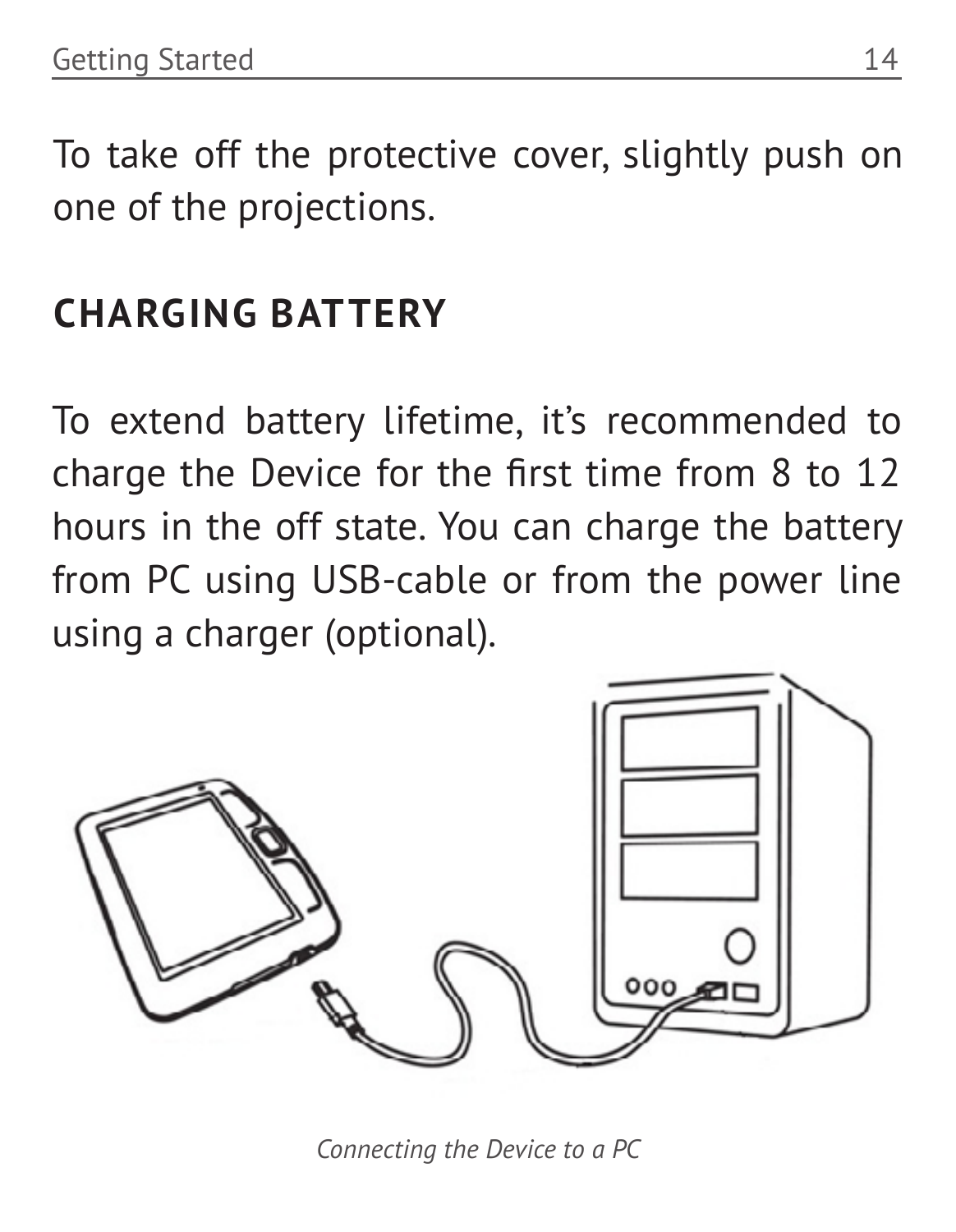<span id="page-15-0"></span>To charge the battery for the first time, do the following:

**•** Connect the Device to a computer or charger with USB-cable. Indicator will start glow ing red

**•** When the battery is fully charged, indicator turns solid green. Now you can disconnect the Device and turn it on for the first use.

If the Device is on when you connect the cable to PC, a dialog window asking to select action – *PC link* or *Charge* – will appear. Charge will start if corresponding mode selected only.

#### **POWER MANAGEMENT**

To turn on the Device, press and hold **On/Off** button for a few seconds until startup logo will appear. When the Device is ready to operate, an image will be changed to Main menu or last opened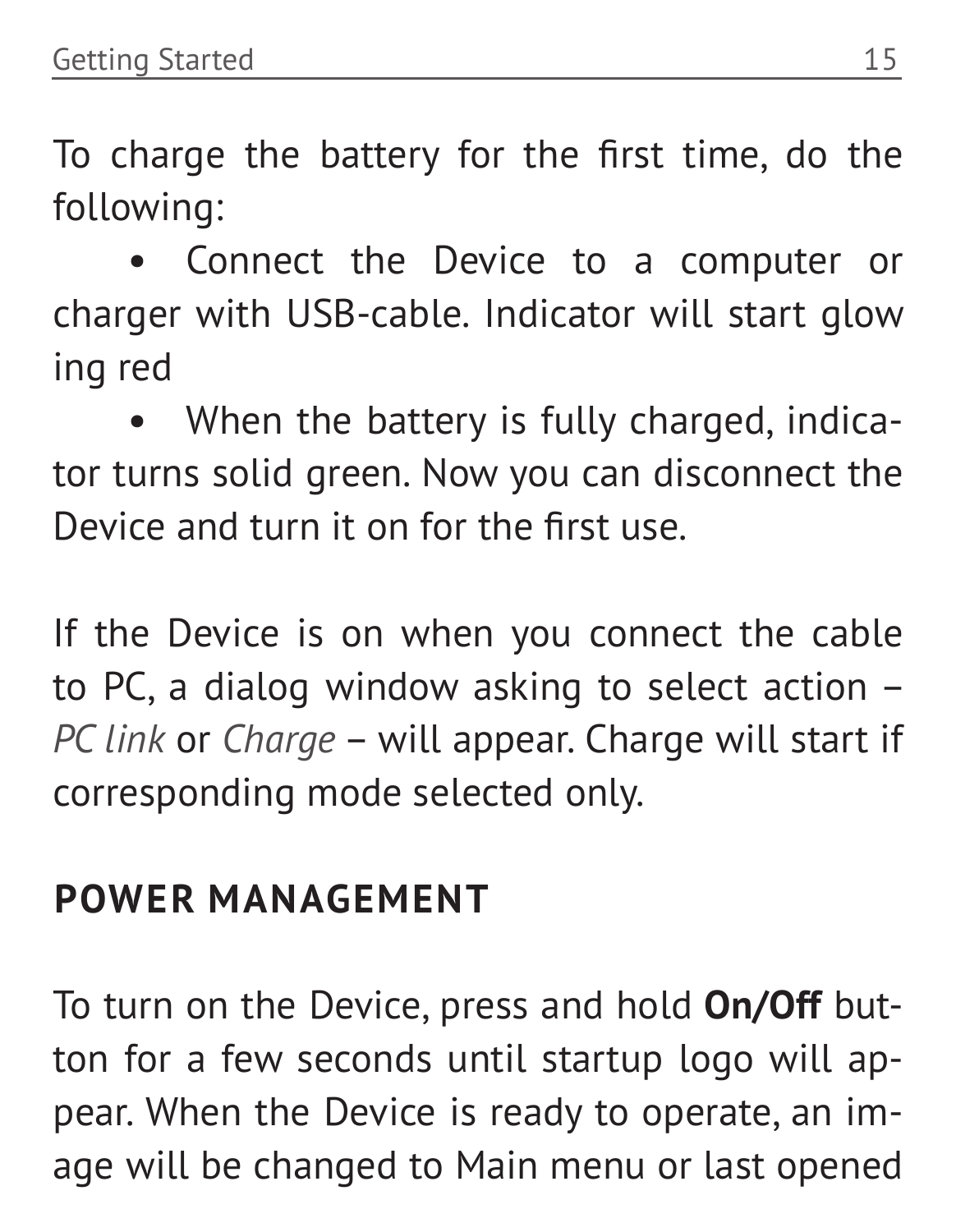book, depending on settings (*Settings > At startup, open*).

To turn off the Device, press **On/Off** button continuously until the Device goes off. If you will press power button shortly, the keypad of the Device will be locked and the key sign will appear in a right top corner of the screen. To unlock the keypad, press **On/Off** button again.

In addition, you can set automatic key lock or power off: go to *Settings > Clock > Lock keyboard after* or *Power down after*, respectively, and set the idle time before locking keyboard or power off.

In case if your Device 'freezes' (don't respond to keys presses and perform no actions for 2-3 minutes), you can restart it by pressing **Reset**. To proceed, take it in one hand with its screen facing down, press down on the lower part of its body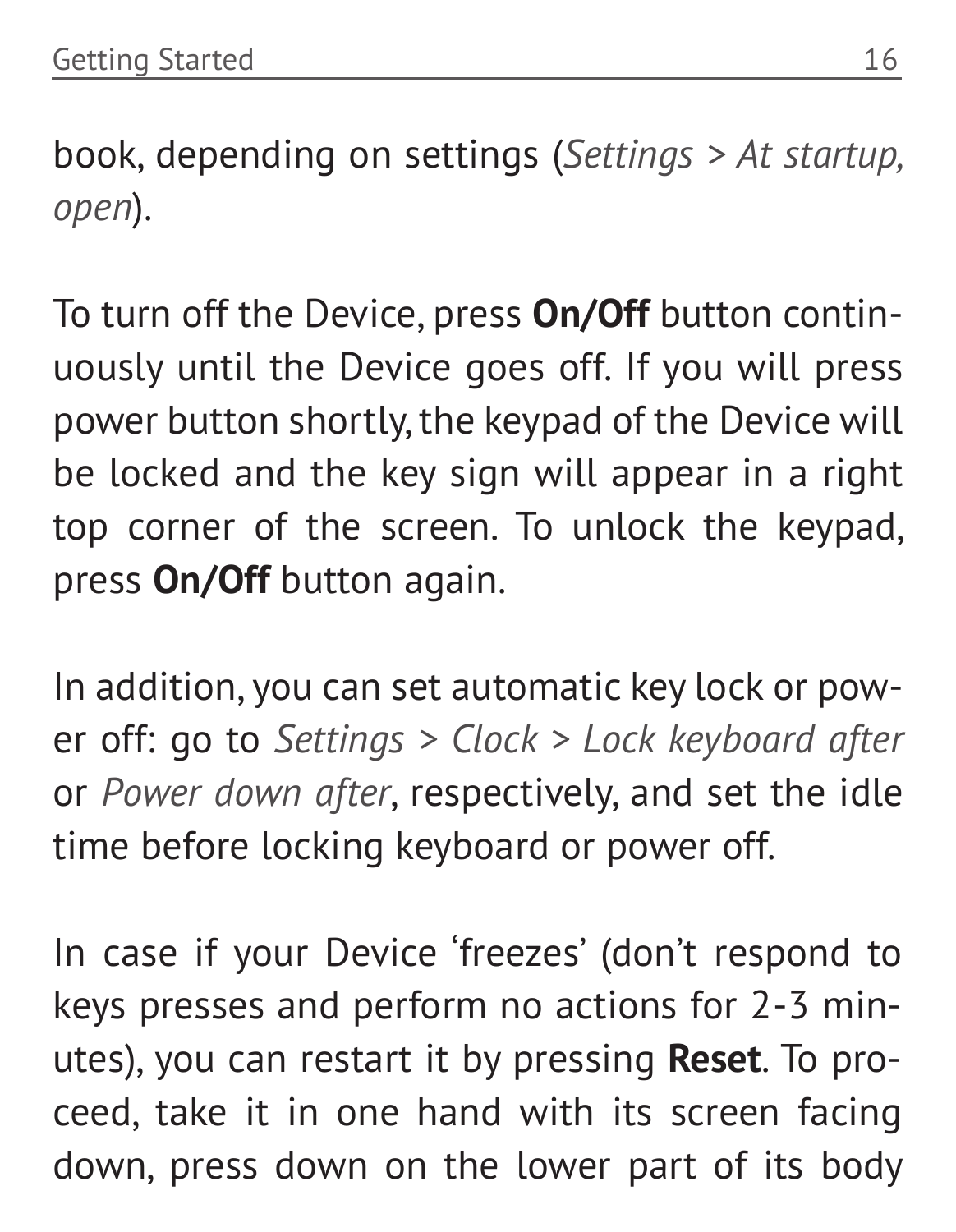and pull it with the other hand, as shown on a figure.



Take off the cover and press the recessed **Reset** key with some thin item, e.g. a straightened paper clip.

> **CAUTION!** Don't use sharp items, such as needles, to press **Reset** button to avoid Device case damage! Don't use this feature frequently, because it affects the electronic components of the Device.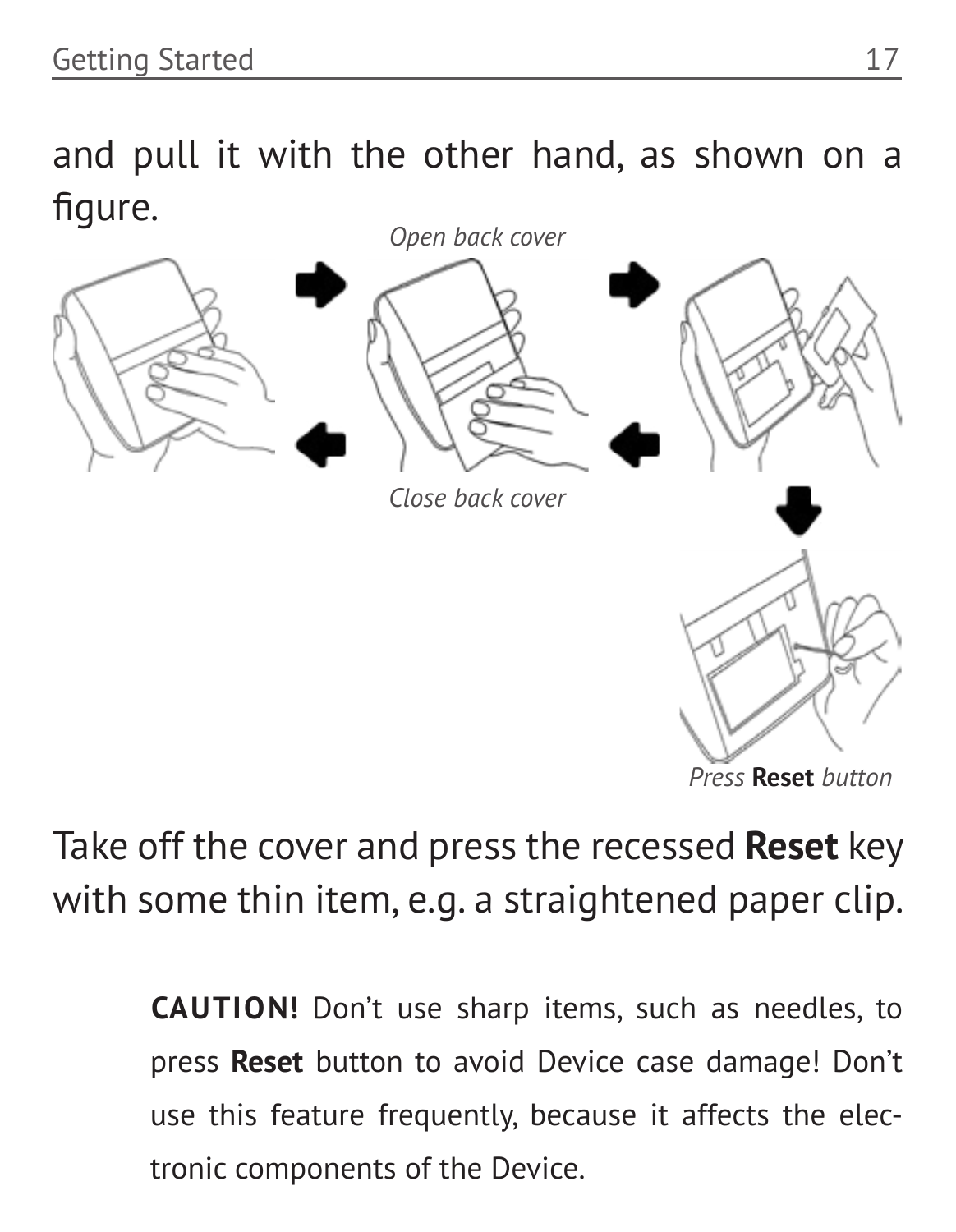#### <span id="page-18-0"></span>**LOADING FILES**

Connect the Device to the PC using micro-USB cable.

> **NOTE** The Device should be kept on while transferring files.

You will be prompted to select USB mode: *PC Link* or *Charge* either. Select *PC Link*. Operating system of computer will detect Device's storage as removable disk (if SD card installed – as two ones). Now you can copy files to the Device or SD card using Explorer or other file manager.

> **ATTENTION** After copying files safely remove the Device before disconnect the cable!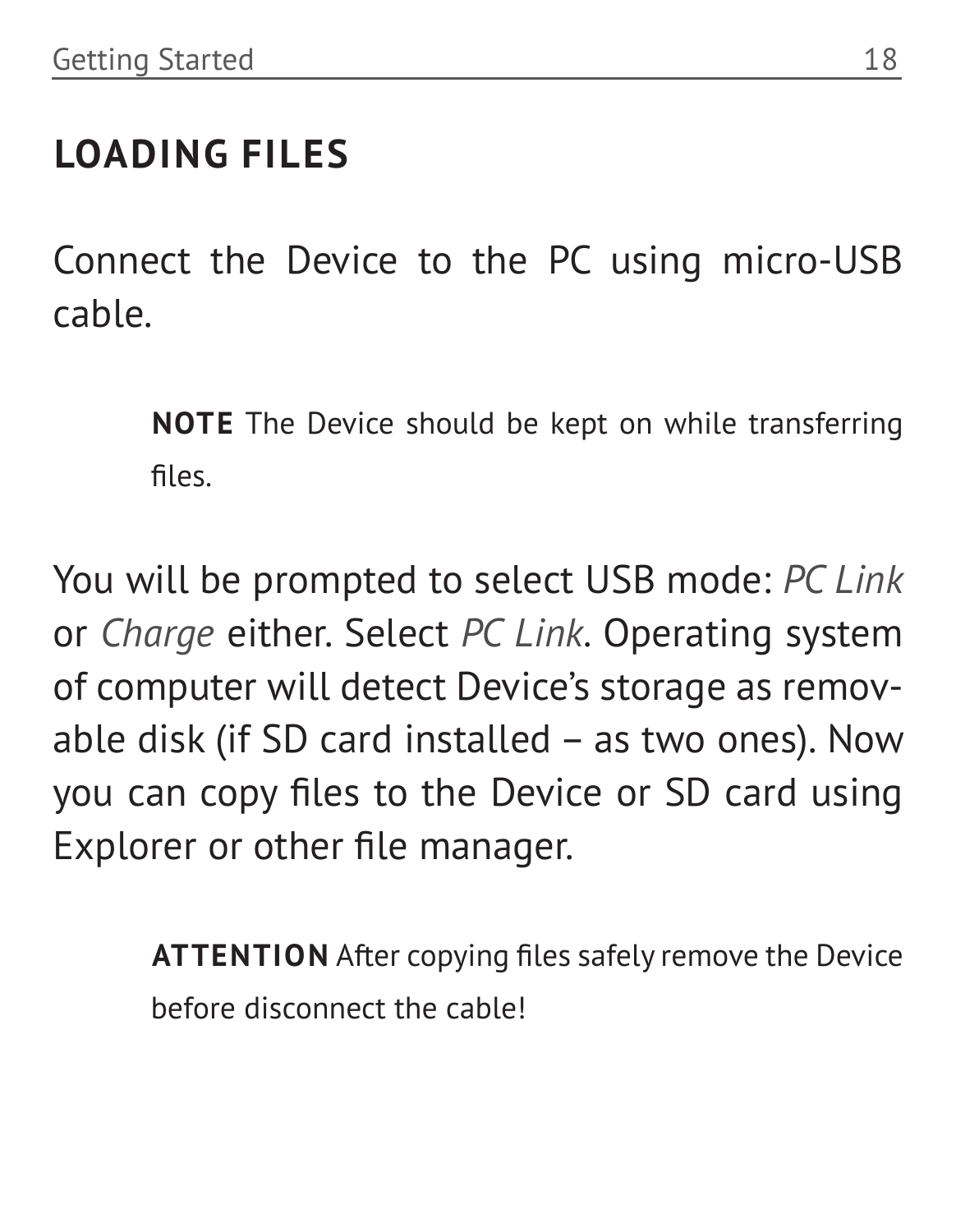#### <span id="page-19-0"></span>**NAVIGATION**

Use navigation buttons **Up**, **Down**, **Left**, **Right** to select required item (e.g. book or menu item).

> **ATTENTION!** If you change screen orientation, navigation and page turning keys mapping will be also changed accordingly to the side you've changed orientation to.

Press **OK** button shortly to open selected. Continuous **OK** press opens item context menu (if available).

Page turning buttons **Backward/Forward** are used to turn list pages. Short **Backward** button press returns to the previous menu; continuous **Backward** key press closes an application (Browser, Pocket-News, etc.).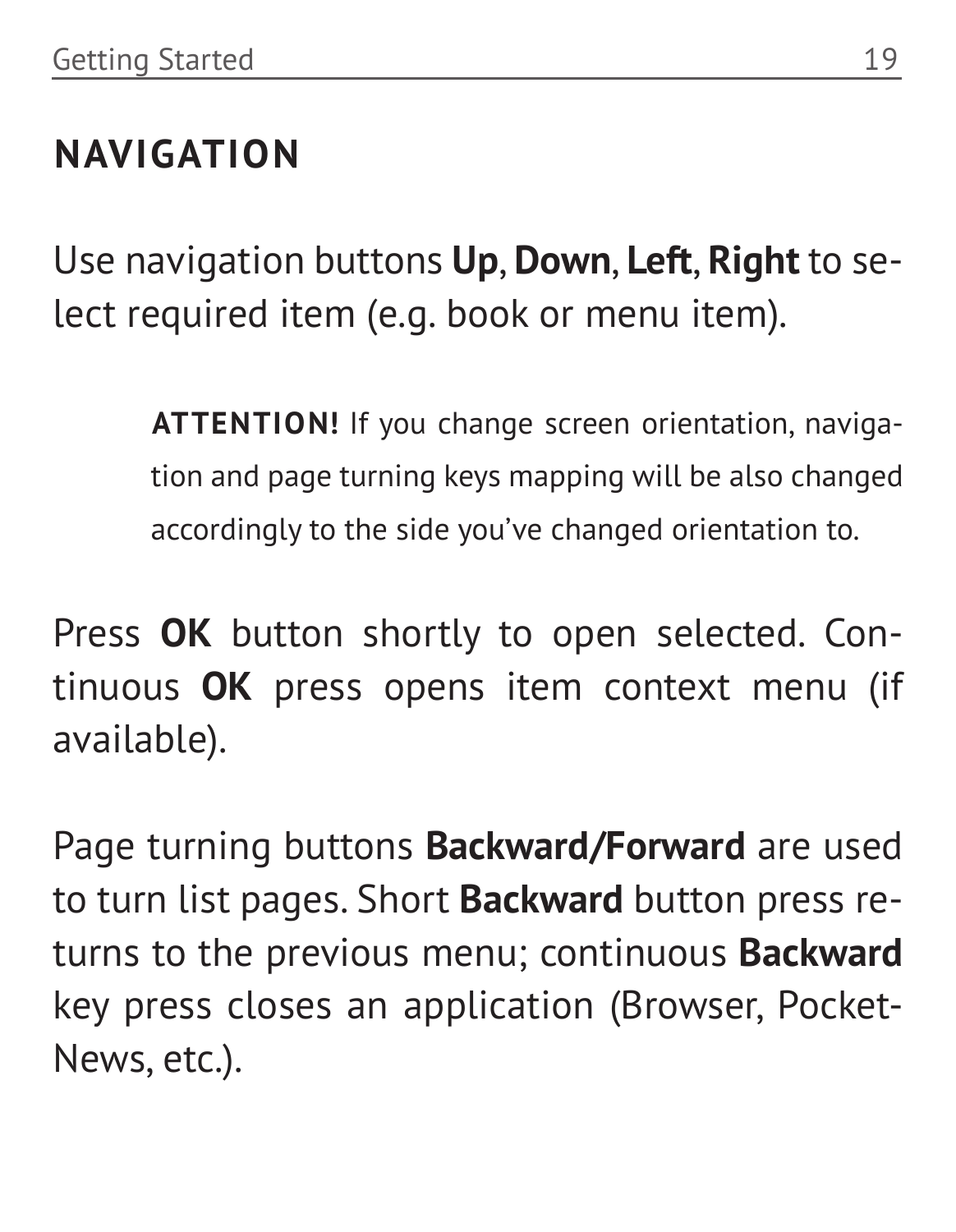<span id="page-20-0"></span>Also you can configure key mapping to your own in *Configuration > Key mapping* section.

#### **WORKING WITH ON-SCREEN KEYBOARD**

The on-screen keyboard appears when it is necessary to enter some text info, for example, Wi-Fi password, search query or website address.

To navigate through the keyboard use the navigation keys and **OK** button. To speed up keyboard operations all symbols are divided into 5 zones. The first navigation key press transfers cursor to the middle of the selected zone, and then you can select the required symbol in this zone. **OK** button press types selected symbol.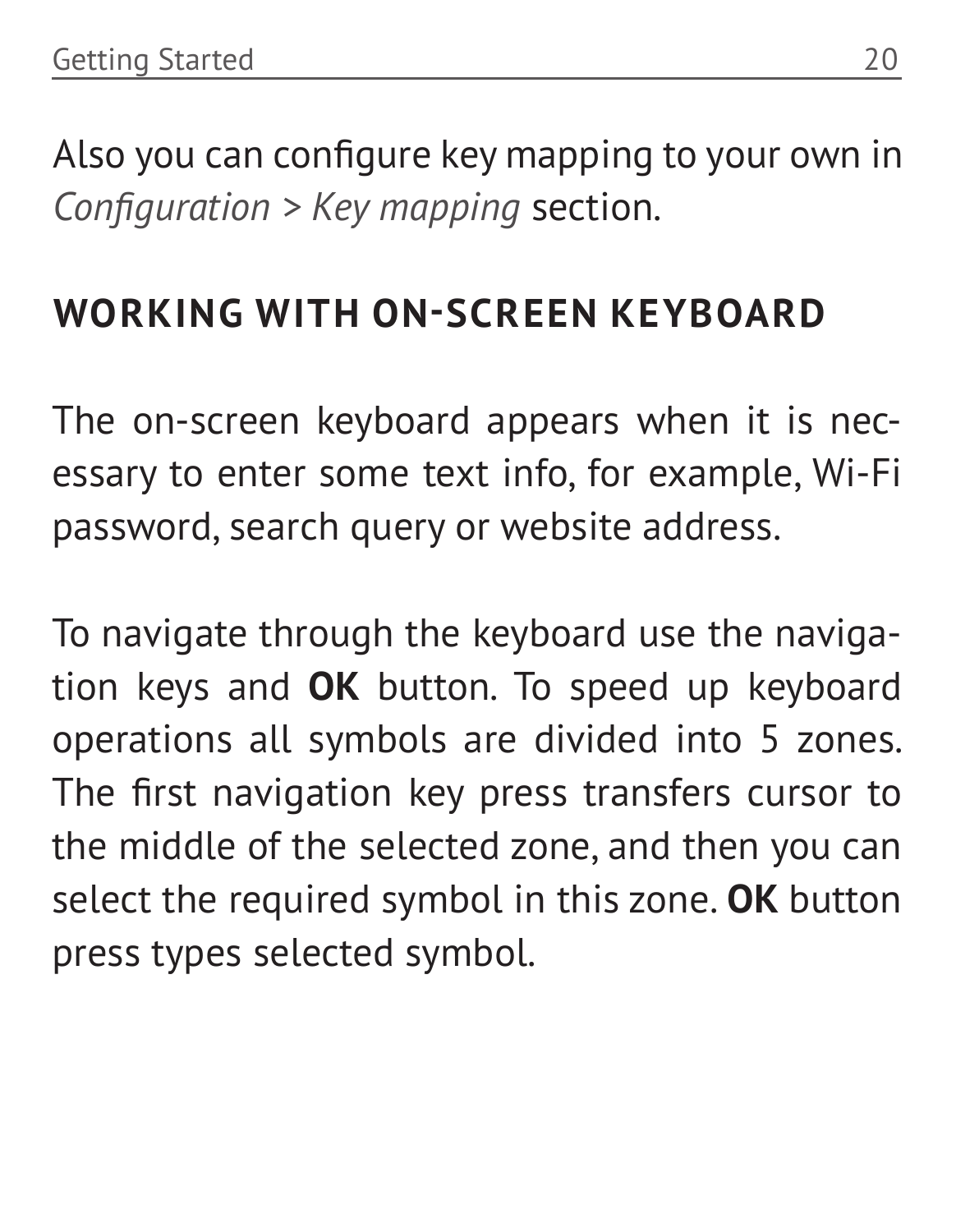

- **1.** Change text case
- **2.** Erase last entered symbol

**3.** Change input language. To add the language (up to 3 layouts) to the onscreen keyboard layout go to *Configuration > Keyboard*.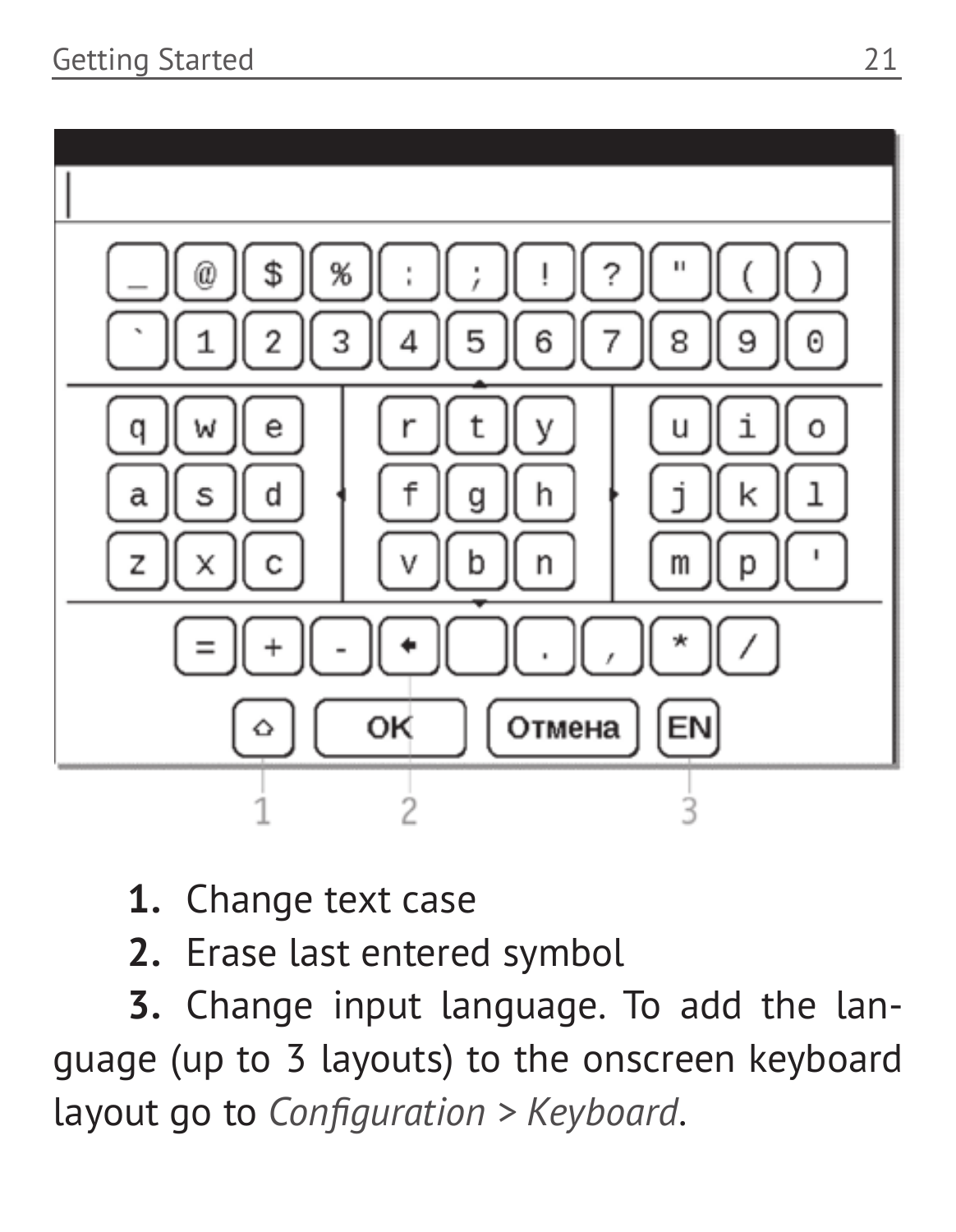#### <span id="page-22-0"></span>**CONNECTING TO INTERNET**

The Device can connect to Interntet using Wi-Fi networks. If you will open an application, which requires Internet access (e.g. *Browser*, *PocketNews*) the Device will open a list of available Wi-Fi connections. If the network you select is protected, you will be suggested to enter network key using the on-screen keyboard.

You can pre-configure a connection and set it as preferred one. To proceed, follow next steps:

**1.** Go to *Settings > Connectivity > Wireless Connections*

**2.** Select a slot to fill and press **OK**. Empty slots are named as *<connection #>*

**3.** Press *Network name (SSID)* and select one of the available networks or enter its SSID from on-screen keyboard. By default field *Connection*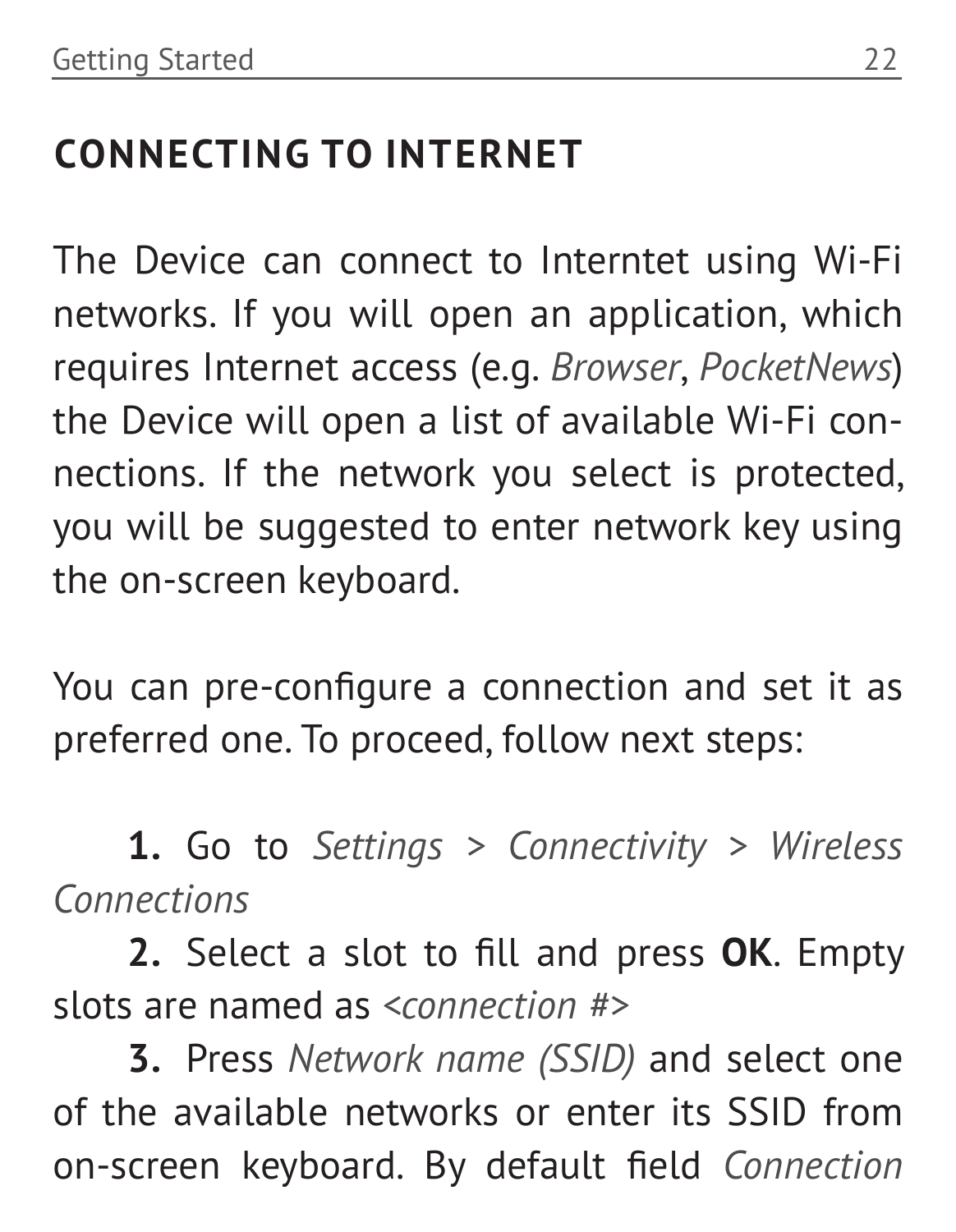*name* will turn to the same *as Network name (SSID)*. If you'd like to change connection (for example, Home or Office) press **OK** and enter connection name as you'd like it to be displayed on the Device

> **NOTE** *Connection name* field specifies only the display name of the connection. For correct communication *Network name (SSID)* must be the same as network transmits

**4.** Select security type in the corresponding list:

**•** *None* – for open network

**•** *Simple (WEP)* – after you select this option, you will need to specify *WEP Authentication type* – *Open System* or *Shared Key* either. The Device cannot recognize authentication type automatically

**•** *WPA/WPA2 Enterprise* – you will need to specify username, password and domain (if necessary)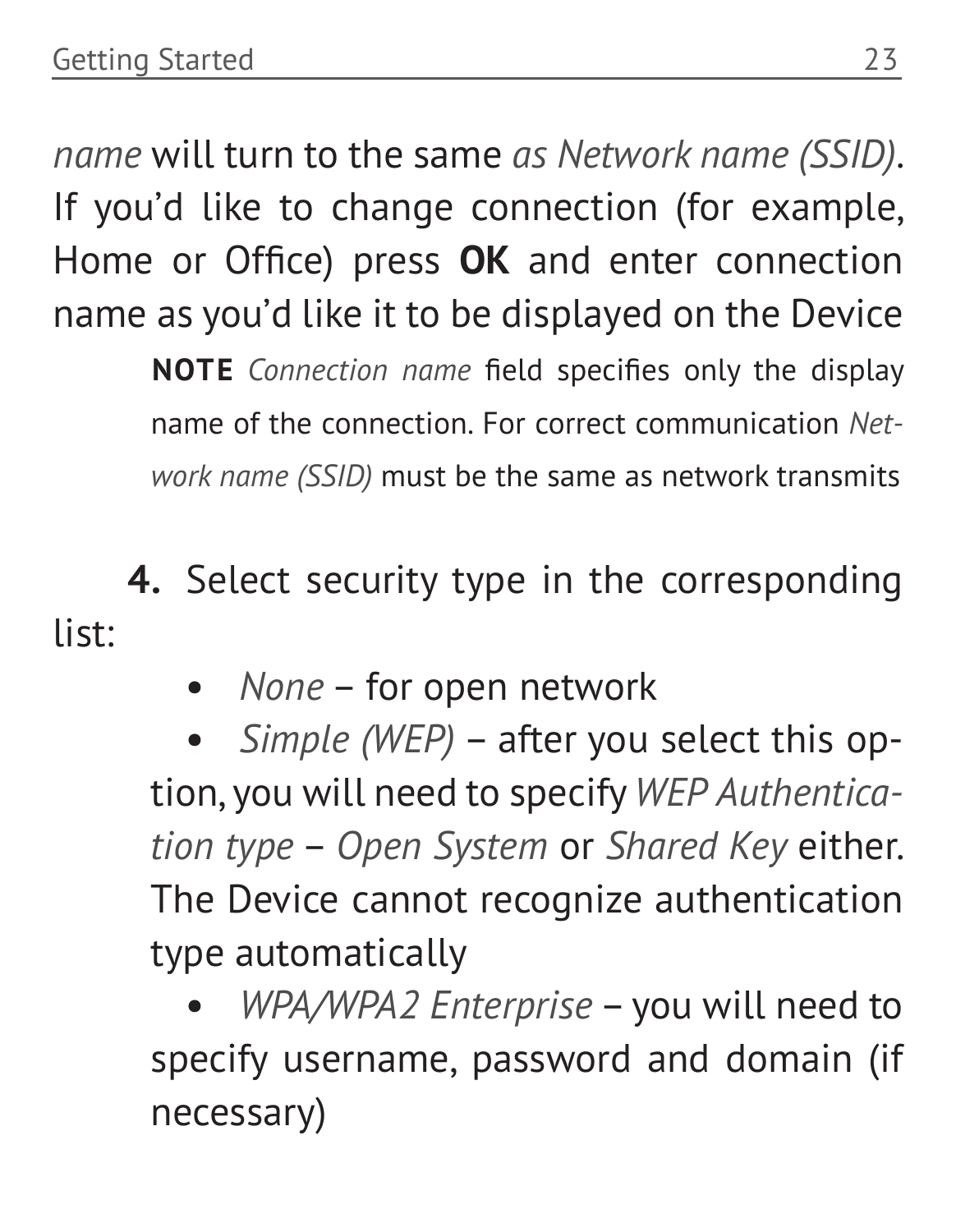**•** *WPA/WPA2 PSK* – you will need to enter network key (up to 64 symbols)

**5.** Select the idle time before disconnection in the corresponding section

**6.** By default *Network settings* set to *DHCP* (defined by network). If it's needed to configure network settings manually, go *Network settings*, change *IP address configuration* to *Manual* and enter network configuration from on-screen keyboard

**7.** If the network you need to connect to has a proxy server, you can specify its pararmeters in *Proxy configuration* section

**8.** To check network configuration select *Test connection* and press **OK**.

You can select one of pre-configured connections to be used by default. To proceed, select *Preffered connection* and select one from the list.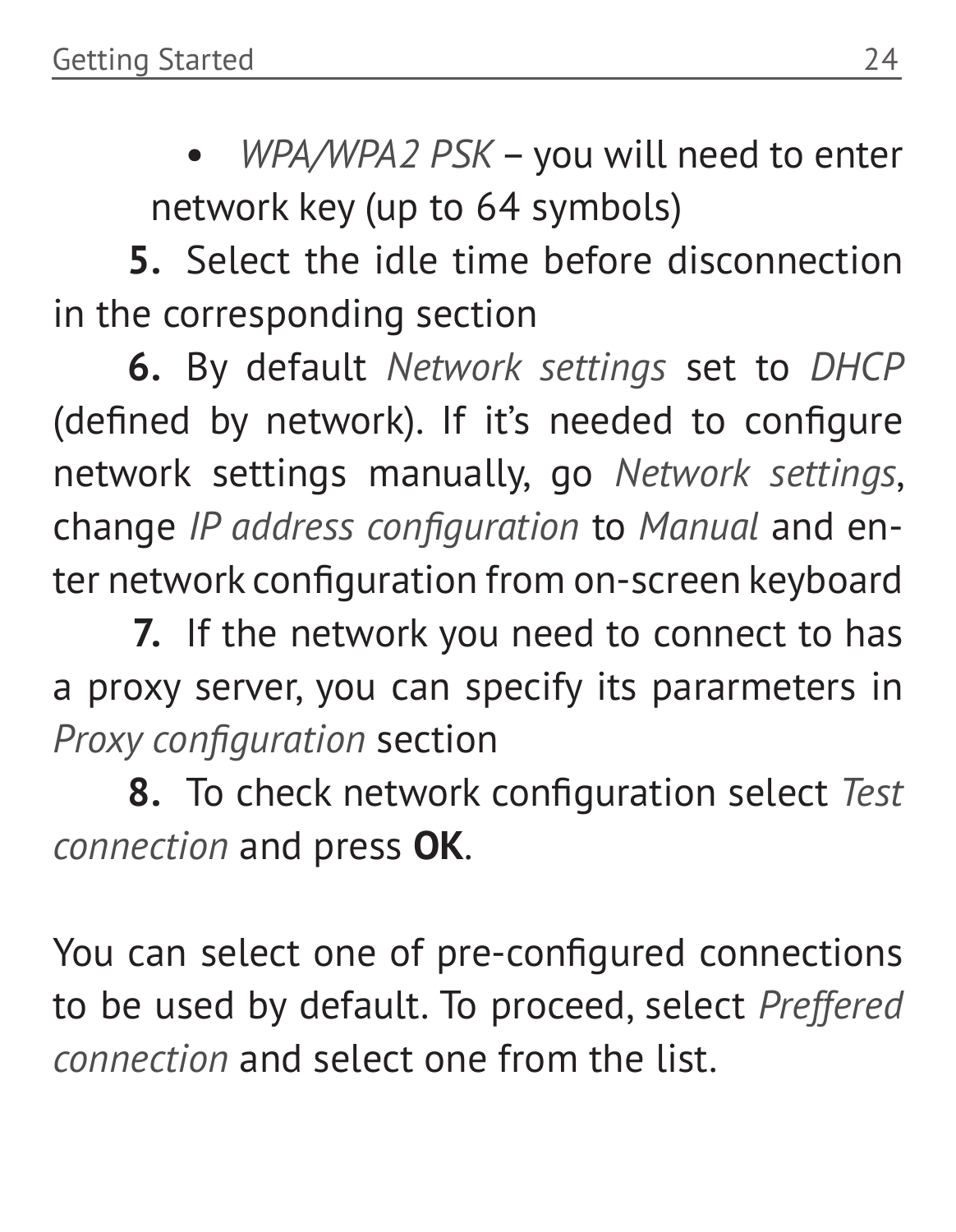<span id="page-25-0"></span>In this chapter you will learn about main interface elements and their functionality. Main menu consists of list of two last opened books and list of applications and menus described below.

#### **BOOKS**

*Books* is the file manager for books, stored in the Device's memory and external microSD-card.

In a front of a file or folder are located icons, indicating book storage place (internal memory or external microSD-card) and read status (reading now or read).

Context menu of a file or folder is opened by continuous **OK** button press. Using the context menu you can perform the following actions: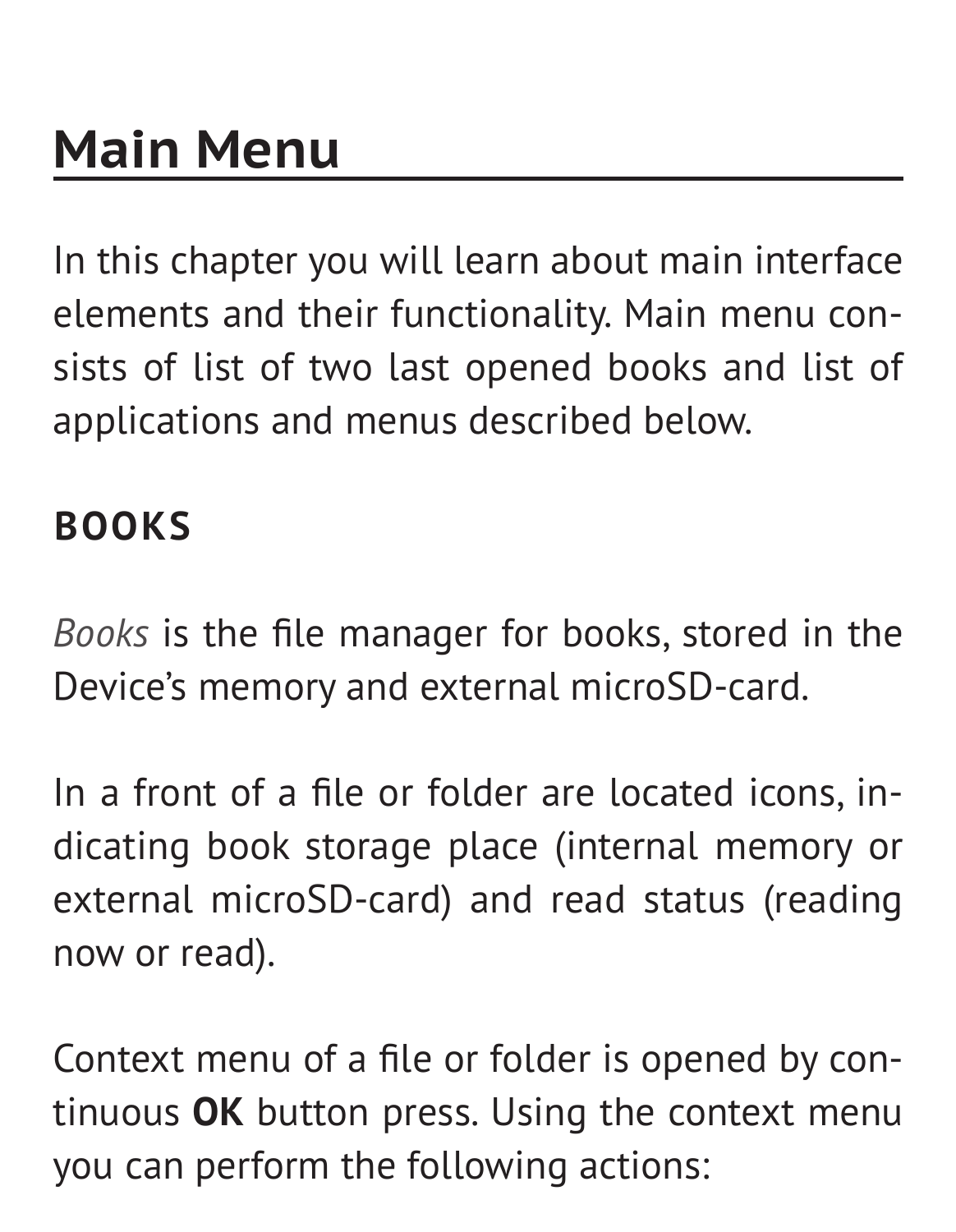**•** *Open/Open with* – *Open with* appears, when a book can be opened with an alternative reader application (e.g. book in PDF format can be opened with AdobeViewer and pdfviewer)

**•** *Information* – option for files. File name, format, title, size, and creation date are displayed

**•** *Mark as read/unread* – adds the corresponding icon in a front of book name

**•** *Add to favorites* – after checking this option file will be displayed in *Favorites* section. You'll be able to remove it from favorites in the corresponding Main menu section

**•** *File* – file opearations. To perform file operations with several files/folders, select *Mark group* and select files and/or folders. Using *File* menu section you can rename, move, delete, copy or move to SD card or Device storage (depending on original file location)

**•** *View* – configuration of *Books* section appearance. Files and folders can be displayed as list,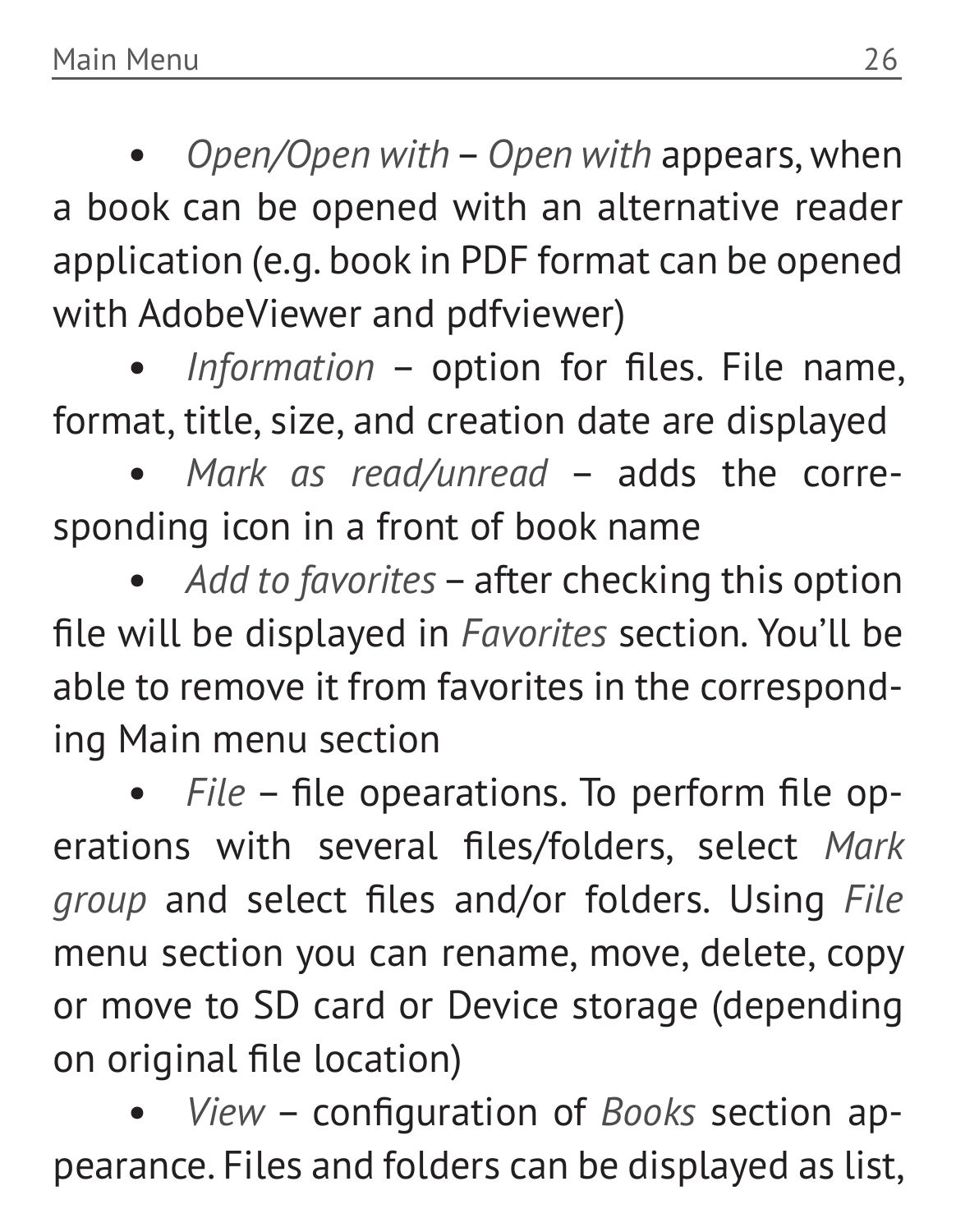thumbnails or detailed (thumbnail and brief file/ folder info). Names can be displayed as file names or book titles. Filter is configured depending on file location: all, internal memory or SD-card

**•** *Sort* – sorting is adjusted by title, author, series or creation time

**•** *Find book* – opens on-screen keyboard, where you can type text in file name, title or author name.

To exit *Books* section, press **Backward** or **Left** key while you are on a first page of the list.

About reading books read in *Reading Books* section of this Manual.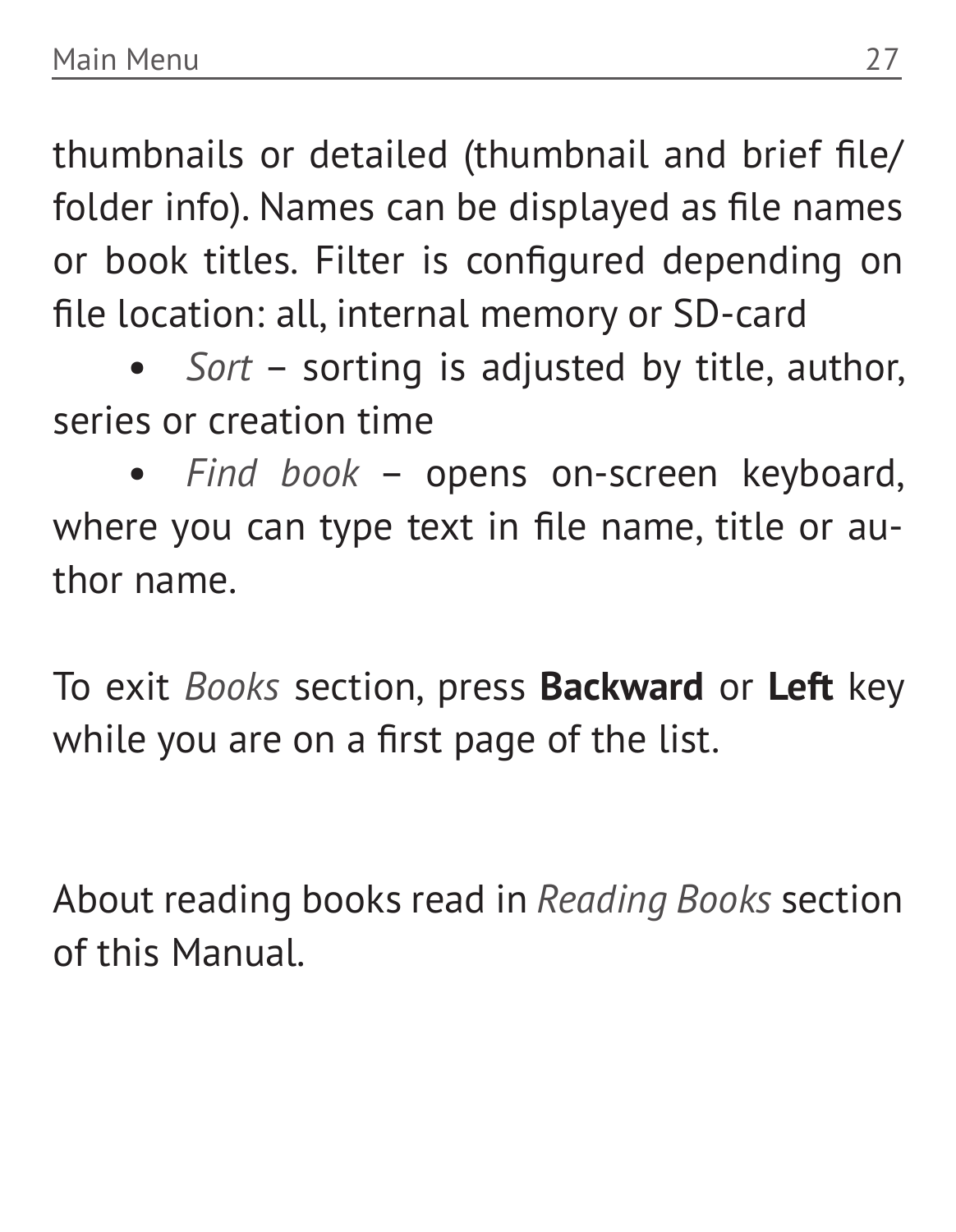#### <span id="page-28-0"></span>**NEWS**

Opens PocketNews – application for adding and reading RSS feeds.

To add RSS news feeds, open RSS setup. Select the *Add RSS feed* option. Enter the feed address using the on-screen keyboard.

To delete the feed, select it, open the context menu (by continuous **OK** button press) and select *Delete* command.

To edit the feed, select it, open the context menu (by continuous **OK** button press) and select *Edit* command. Edit the feed address using the onscreen keyboard.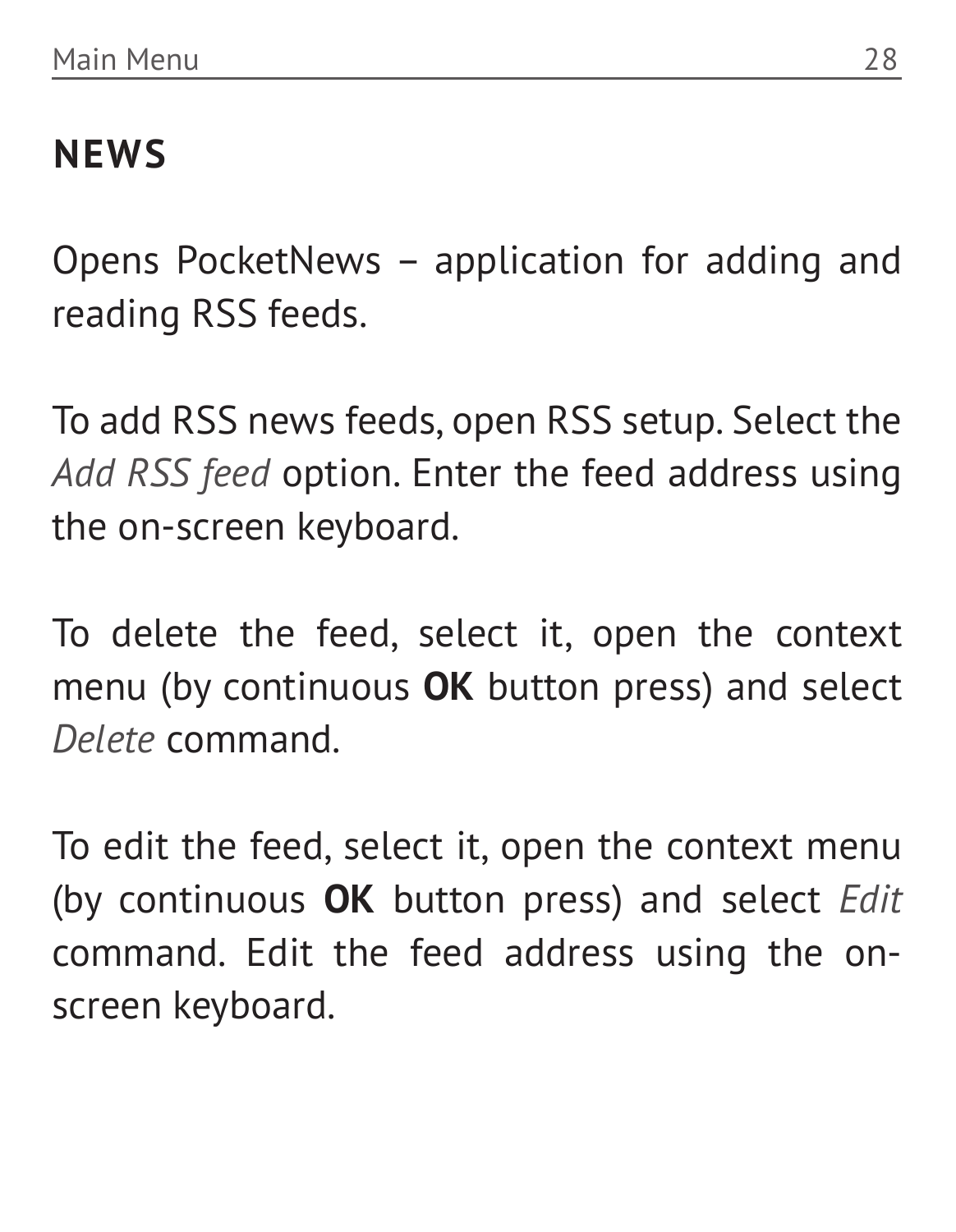To update feed, select *Update* in the application menu. Updated content is added to the file with .hrss extension, and the file will be accessible for reading after updating. The news downloading status is displayed while updating. After the update file is available for reading off-line using the browser.

To read latest feeds, select *Read the latest news* option in the application's menu. The latest downloaded RSS feed updates open in browser.

*News Archive*: by selecting this option you can choose to read the previously stored updating RSS feeds.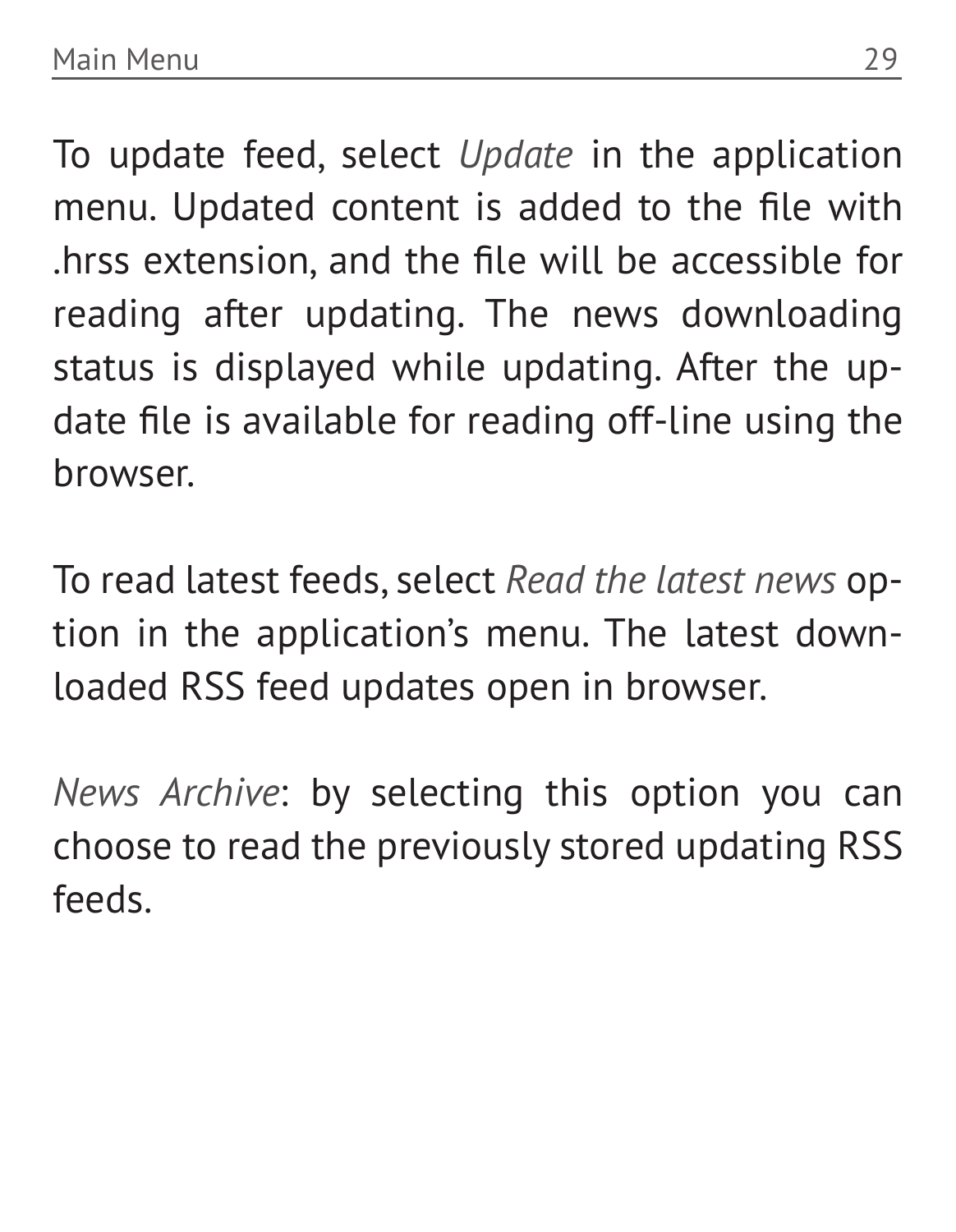#### <span id="page-30-0"></span>**FAVORITES**

This section displays the books, added to favorites in *Books* section. To add book to *Favorites*, select the corresponding book's context menu option in *Books* section.

To remove a book from the list of favorite books, select the book, open the context menu (press and hold the **OK** button) and select the *Delete* option.

#### **PHOTO**

This section opens *Photo* folder. You can look through images in JPG, BMP, PNG and TIFF formats.

To turn photos use **Left**/**Right** or **Backward**/**Forward** buttons, or launch slideshow from photo context menu. To exit view mode, select *Back* context menu option.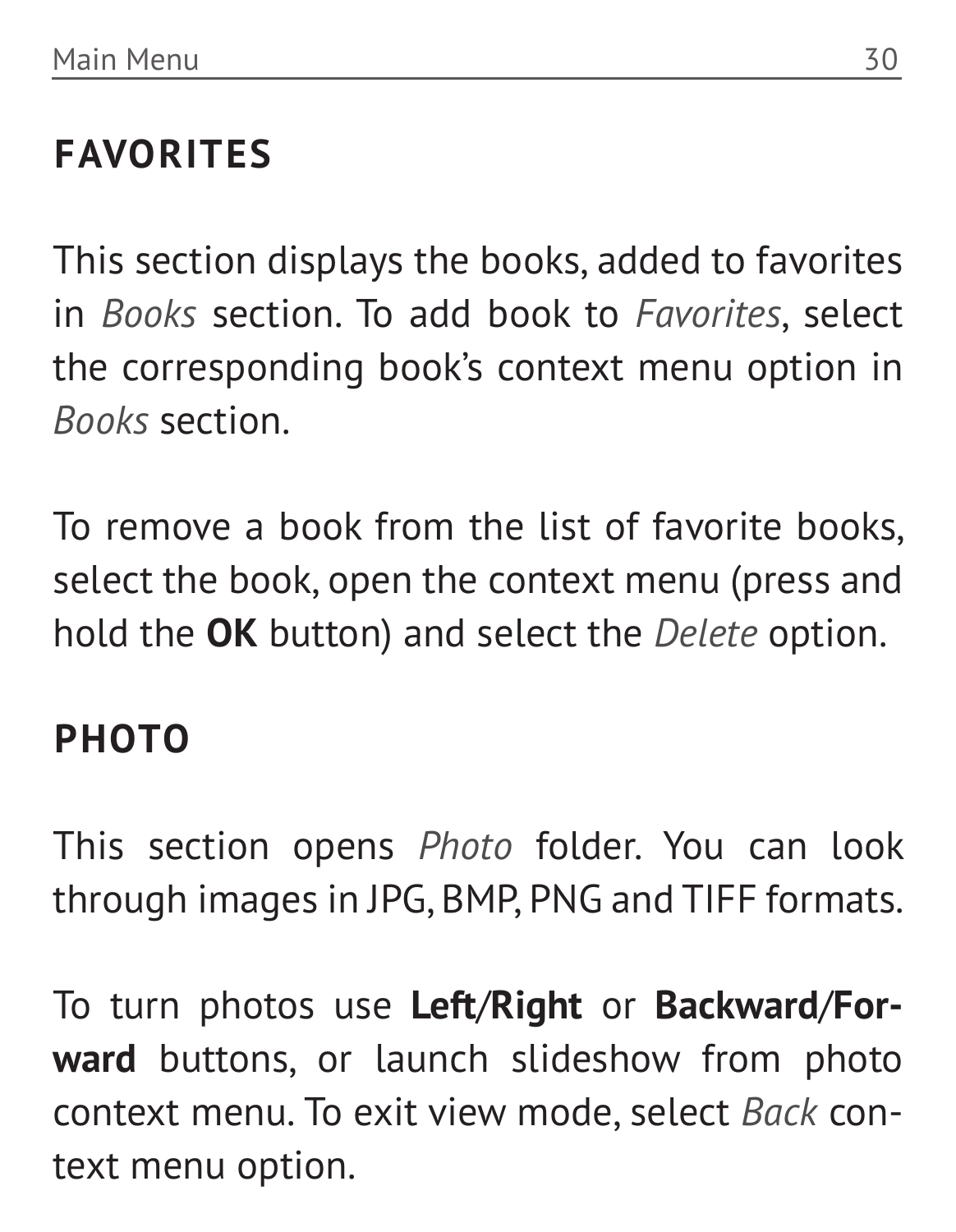#### <span id="page-31-0"></span>**DICTIONARY**

After your start this application, the on-screen keyboard will appear. Type the word you'd like to find, and application will find its entry in the dictionary. To change dictionaries, press **Forward** button, select the dictionary you need from the list and press **OK**.

After you close the on-screen keyboard (by pressing its keys *OK* or *Cancel*), you will be able to view dictionary page-by-page. To turn pages, use **Left/ Right** keys. To bring up the on-screen keyboard again, press **OK**. To exit dictionary, press **Backward** button.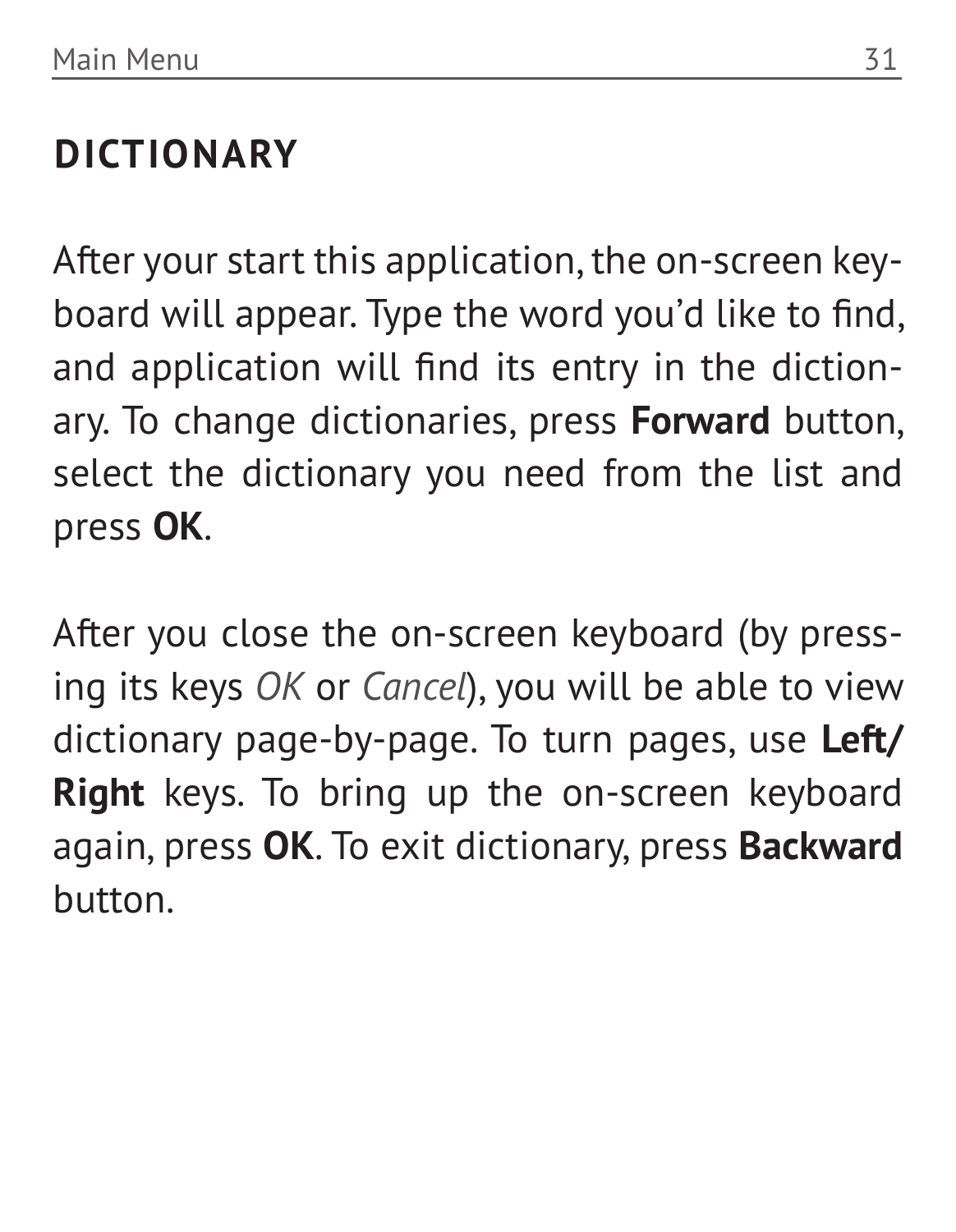#### <span id="page-32-0"></span>**APPLICATIONS**

This section contains games and additional software. To exit an application, press **Backward** key continuously.

#### **Browser**

You can navigate by using the following buttons:

**• Up** and **Down** buttons to switch between active elements on the page (references, text fields, etc.); continuous **Up** key press activates an address bar and opening the on-screen keyboard to enter website address

**• Left/Right** buttons

**•** short press – to scroll the window content horizontally

**•** long press – to go to the previous page or next page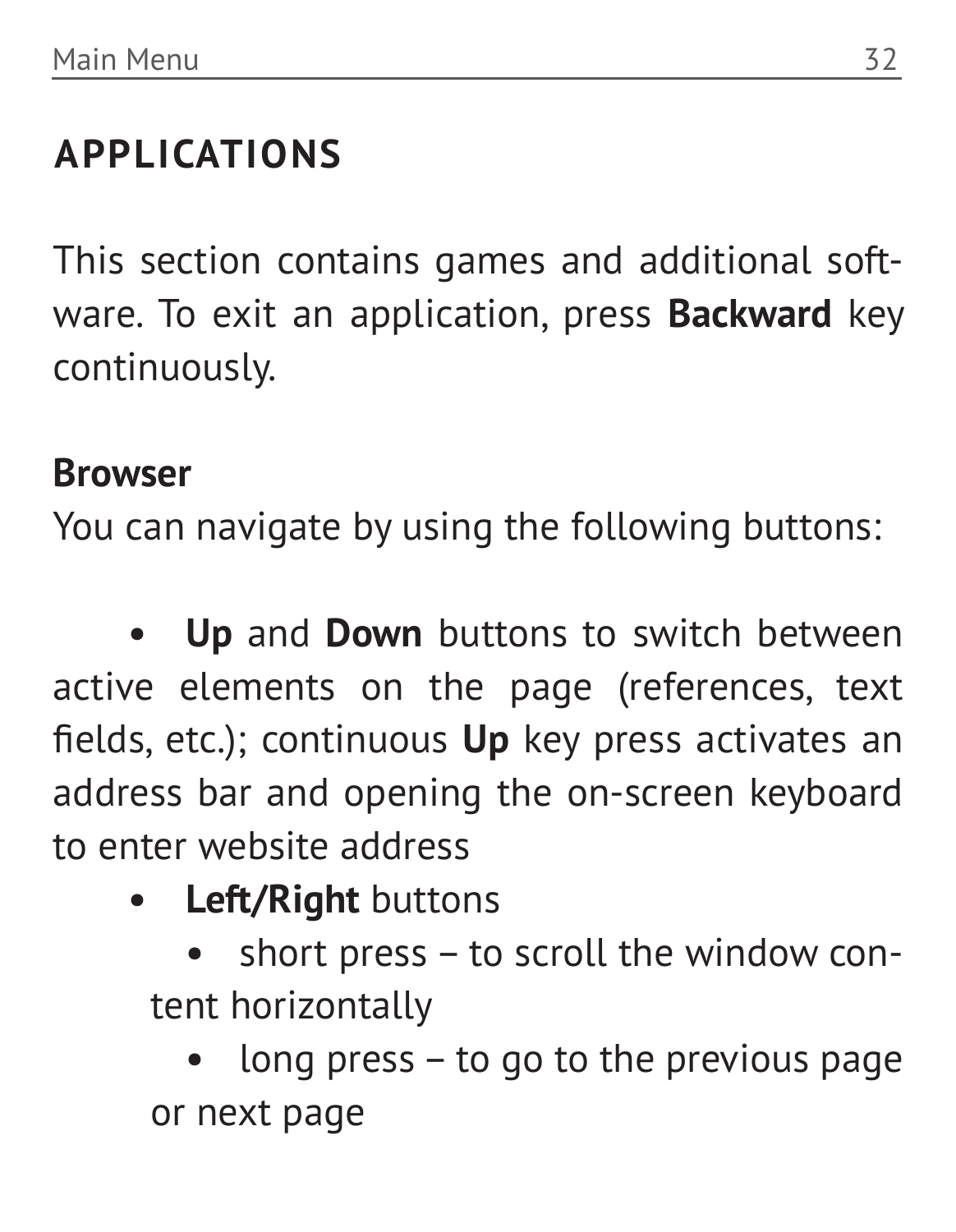- **•** Page turning buttons (**Backward/Forward**) – to scroll the content of the window vertically
	- **• OK** button
		- **•** short press to follow links and activate text boxes
			- **•** long press to display a context menu.

The browser supports file downloads from the Internet. Downloaded files are saved to the root folder of the Device's internal storage.

To exit the browser, press and hold **Backward** button.

#### **Calculator**

Engineering calculator supports a wide range of mathematical operations, such as different numeric systems, trigonometric, logarithm, power and logical operations.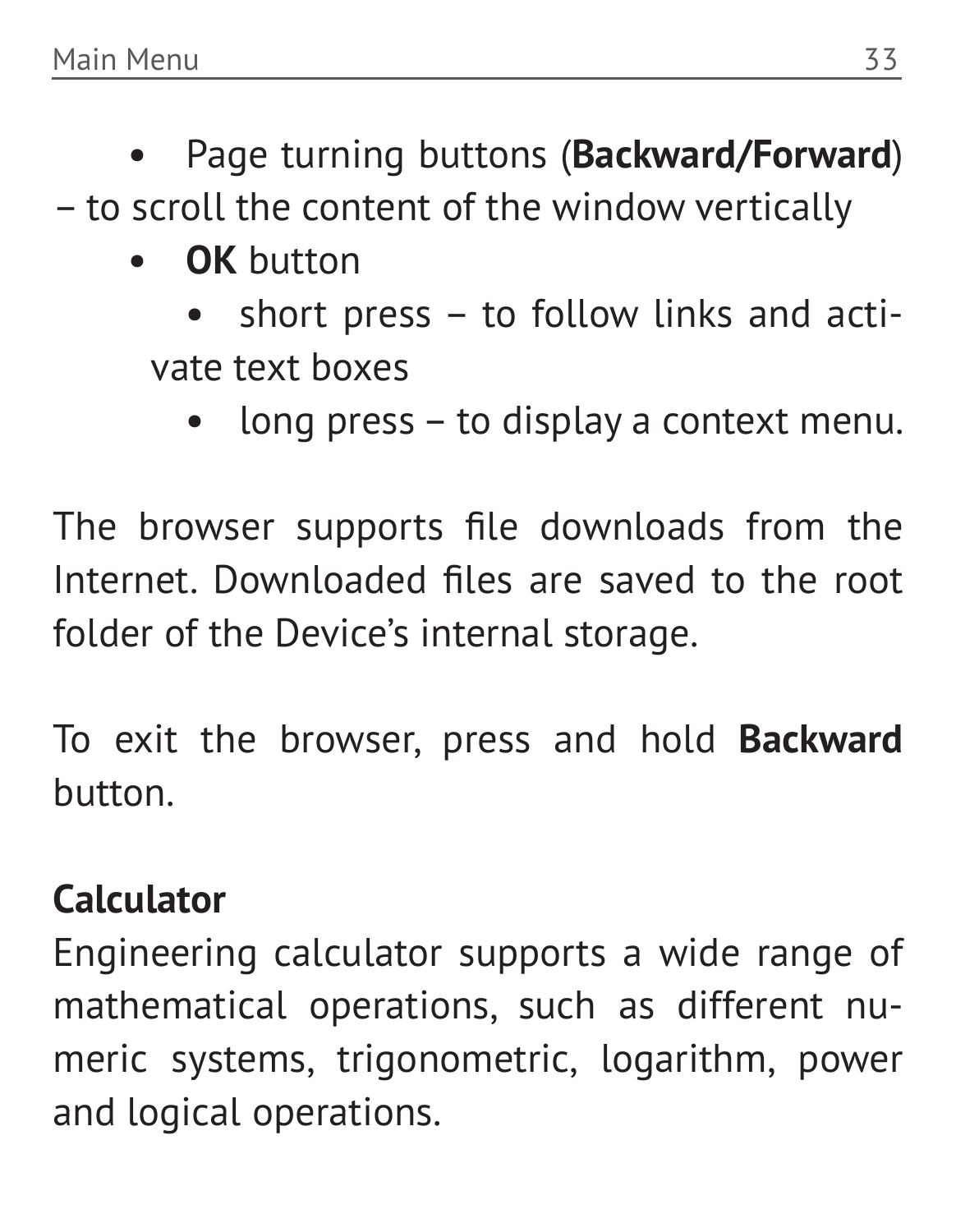#### **Chess**

You can play versus your friend or the Device. If you are playing against the Device, you can select 10 difficulty levels. Use the navigation keys to move cursor over the gaming board and **OK** to pick and put a piece.

#### **Clock**

Turns on the full-screen mode clock.

#### **Klondike**

Classic solitaire.

#### **PocketNews**

See the *News* section of the User Manual.

#### **Snake**

The game. Use navigation keys to move the snake and collect bugs. Beware of the walls and other snake!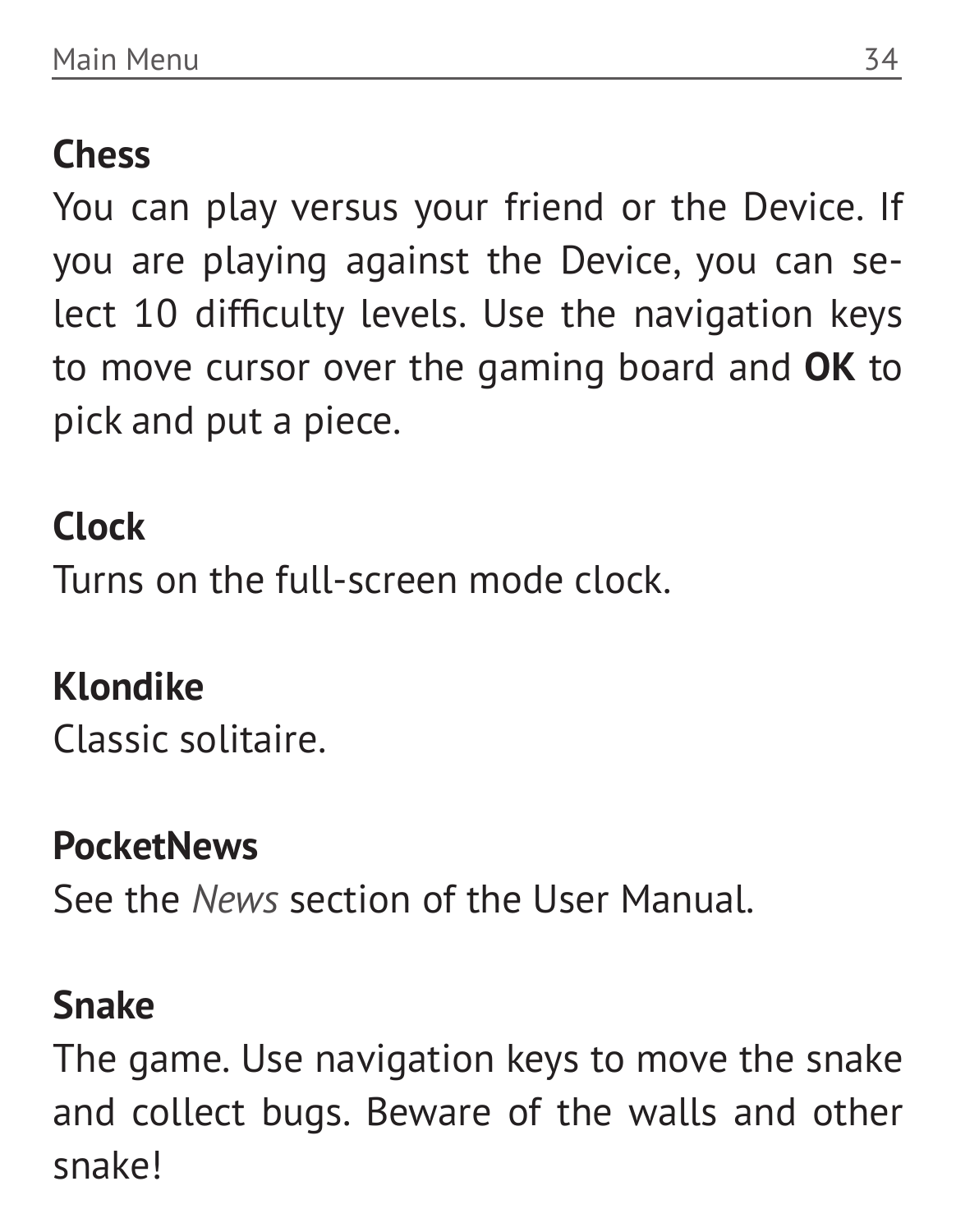#### **Sudoku**

Popular Japanese puzzle. After pressing **OK** on an empty field, selection window will appear. You can select a digit you think should stand in the cell or set labels – digits, you suggest may stand in the cell.

#### **Obreey Sync**

**ATTENTION!** For correct work of Obreey Sync time and date on the Device should be adjusted properly.

Obreey Sync service provides quick and convenient content download from Obreey Store portal to your Device.

In order to use Obreey Sync, do the following:

**1.** Register at the Obreey Store website (https://store.obreey.com).

**2.** Enter your account data at Obreey Store in the Obreey Sync settings.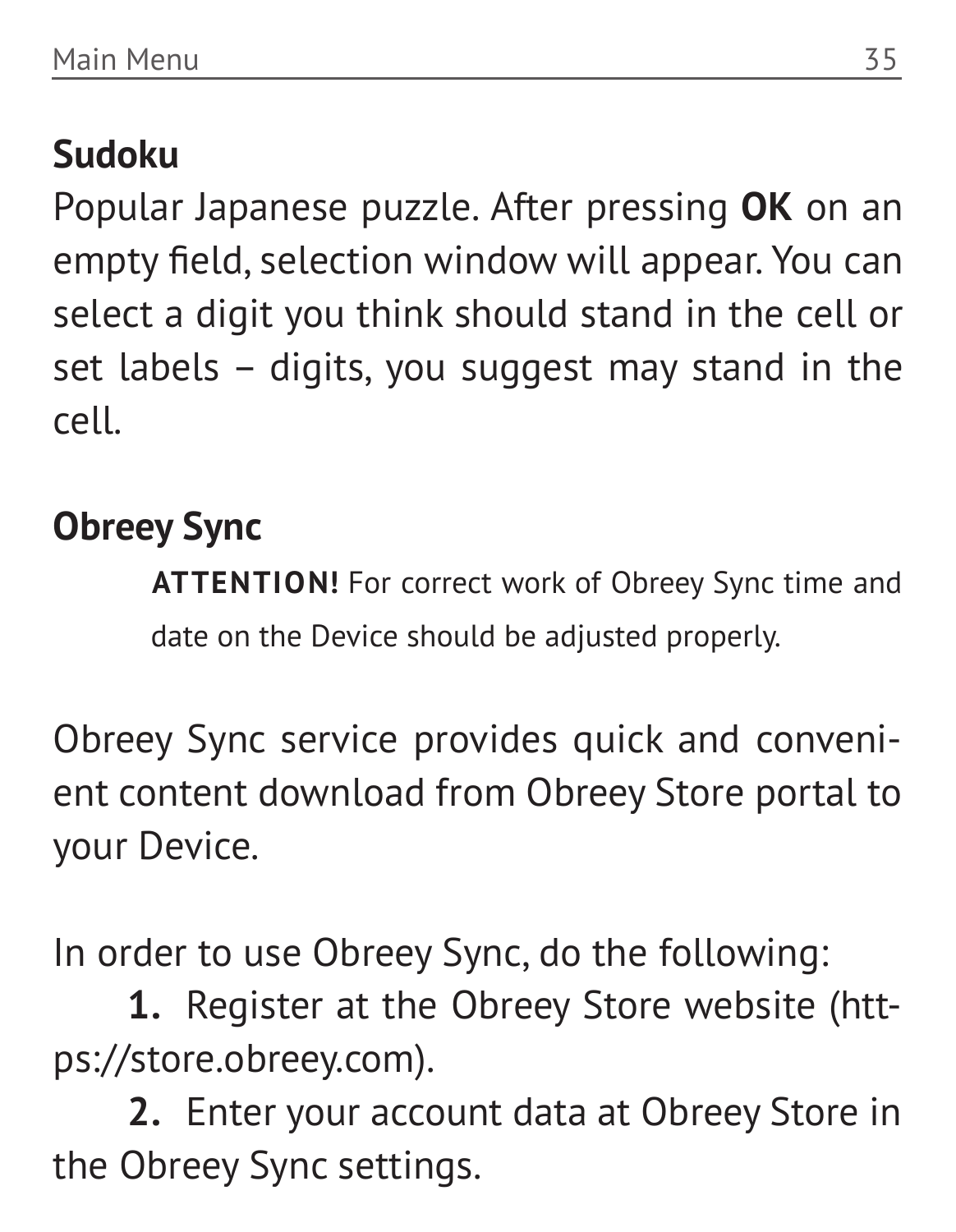**3.** To obtain your activation code, link your Device with your account by entering the serial number of the Device on the website.

**4.** To synchronize the Device with your account, enter the activation code received on the Obreey Store website by selecting the *Settings > Registration* menu option.

How to download content using Obreey Sync:

**1.** Go to the Obreey Store website (https:// store.obreey.com) using a browser on a PC or your Device.

**2.** Enter the system ('Login' link), by entering your account data at Obreey Store.

**3.** Select content to be downloaded and press the 'Download' button. The selected content will be moved to the 'Goods' section to become accessible for download with Obreey Sync.

**4.** Activate the Wi-Fi network connection on your Device.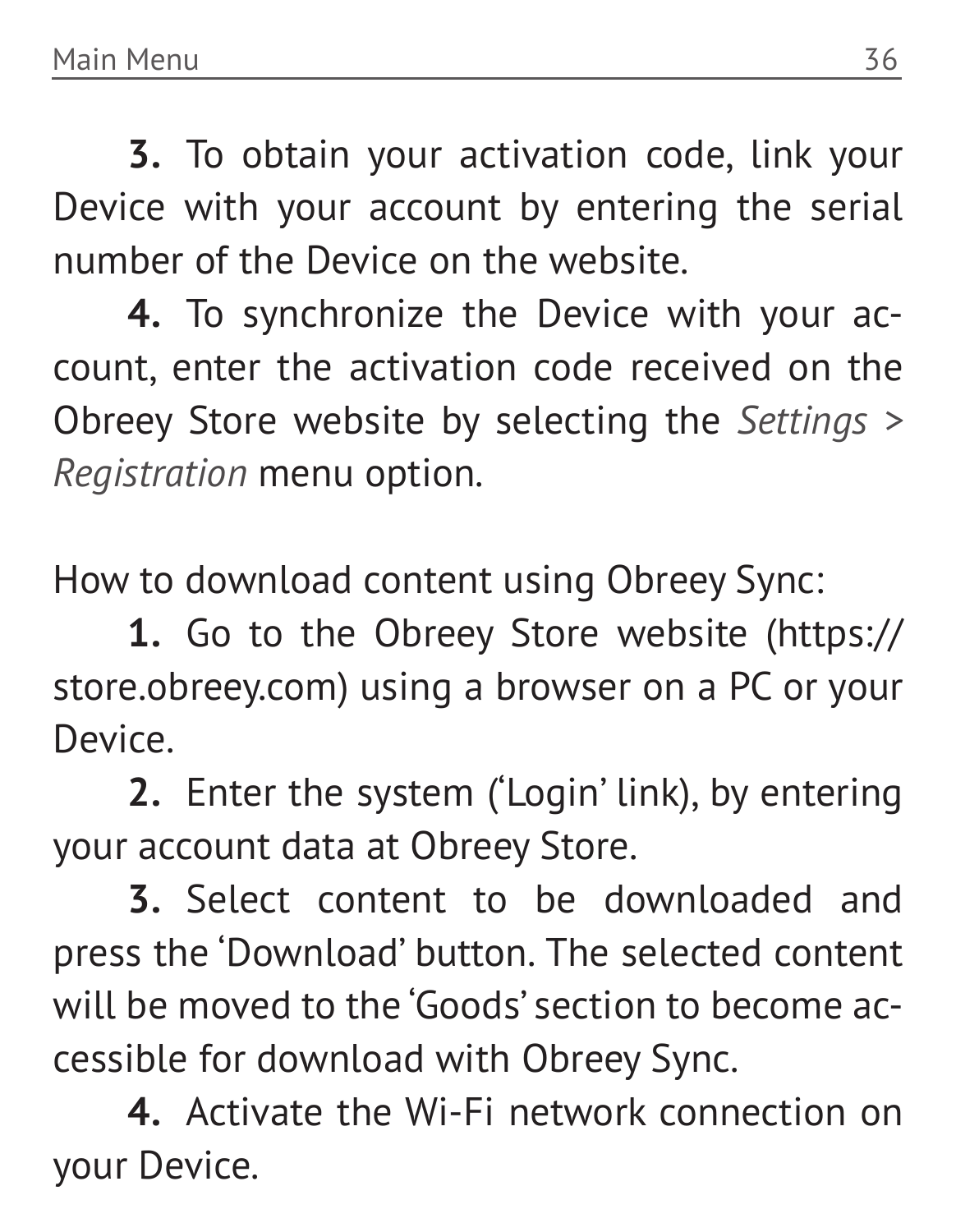<span id="page-37-0"></span>**5.** In the Obreey Sync widget, press the *Update* button (if Wi-Fi connection has not been activated, the Device will either do this automatically or generate a connection request, depending on Obreey Sync settings). A list of titles prepared for download to the Device will be displayed. If content for download is unavailable, the following message will be displayed: *Goods in queue: 0*.

**6.** Press the *Download* button in the Obreey Sync.

#### **NOTES**

In this section you can view notes made during reading. After your select a book, where you made a note, the book contents with all the notes will be displayed. Select a note, and reader application will open a book at the place the note was made.

Notes are saved in *\system\config\Active Contents\* Device's internal storage.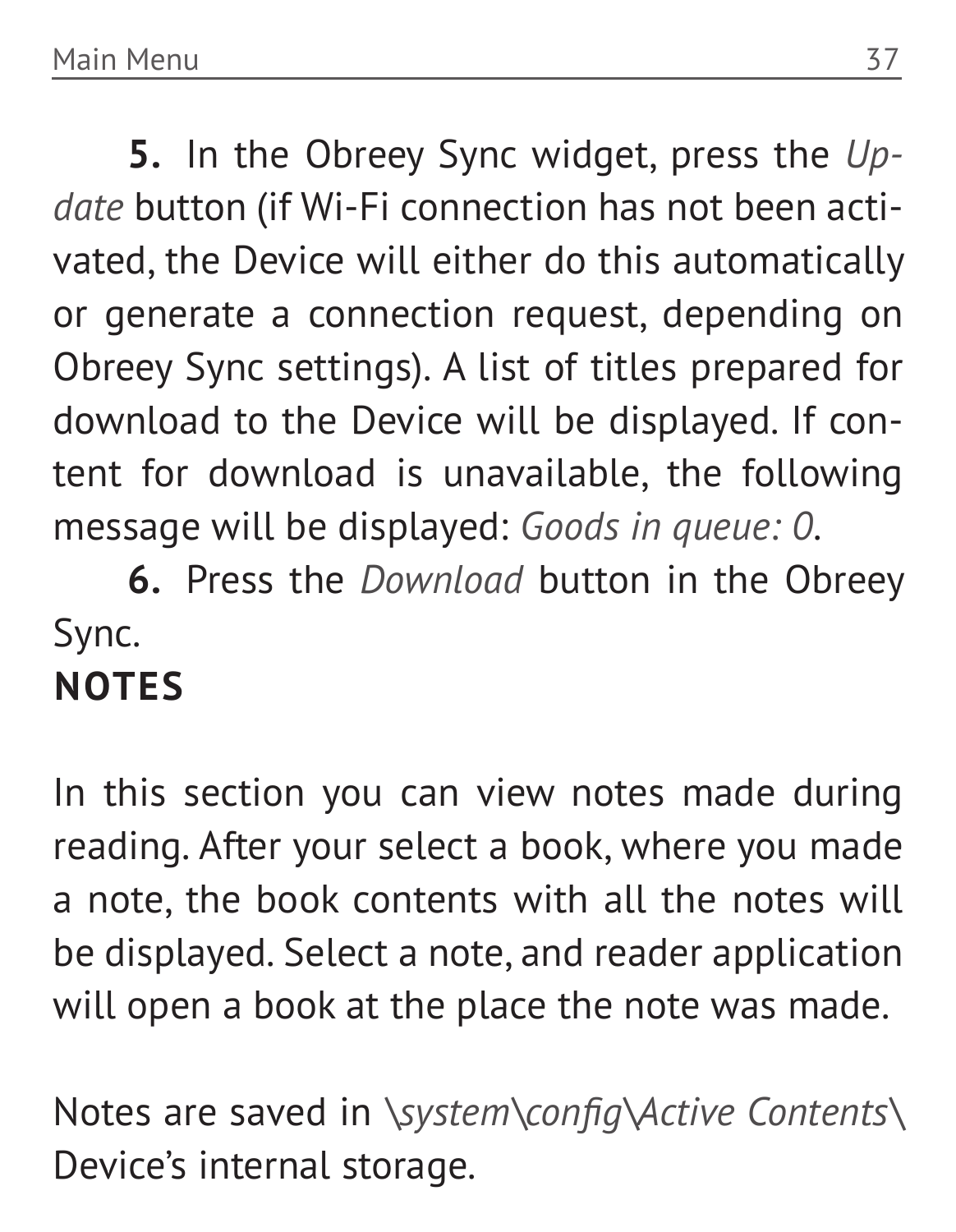#### <span id="page-38-0"></span>**CALENDAR**

Opens current year calendar. You can change year using **Left/Right** or **Backward/Forward** keys. To exit *Calendar*, press **OK**.

#### **STATUS BAR**

Status bar is located at the bottom of the screen and displays next service information:

- **•** Date and time
- **•** Battery charge
- **•** Wi-Fi is active.

In reading mode date changes to information about book: current page number/total page count, book title and current read percentage.

Battery charge and time are displayed always.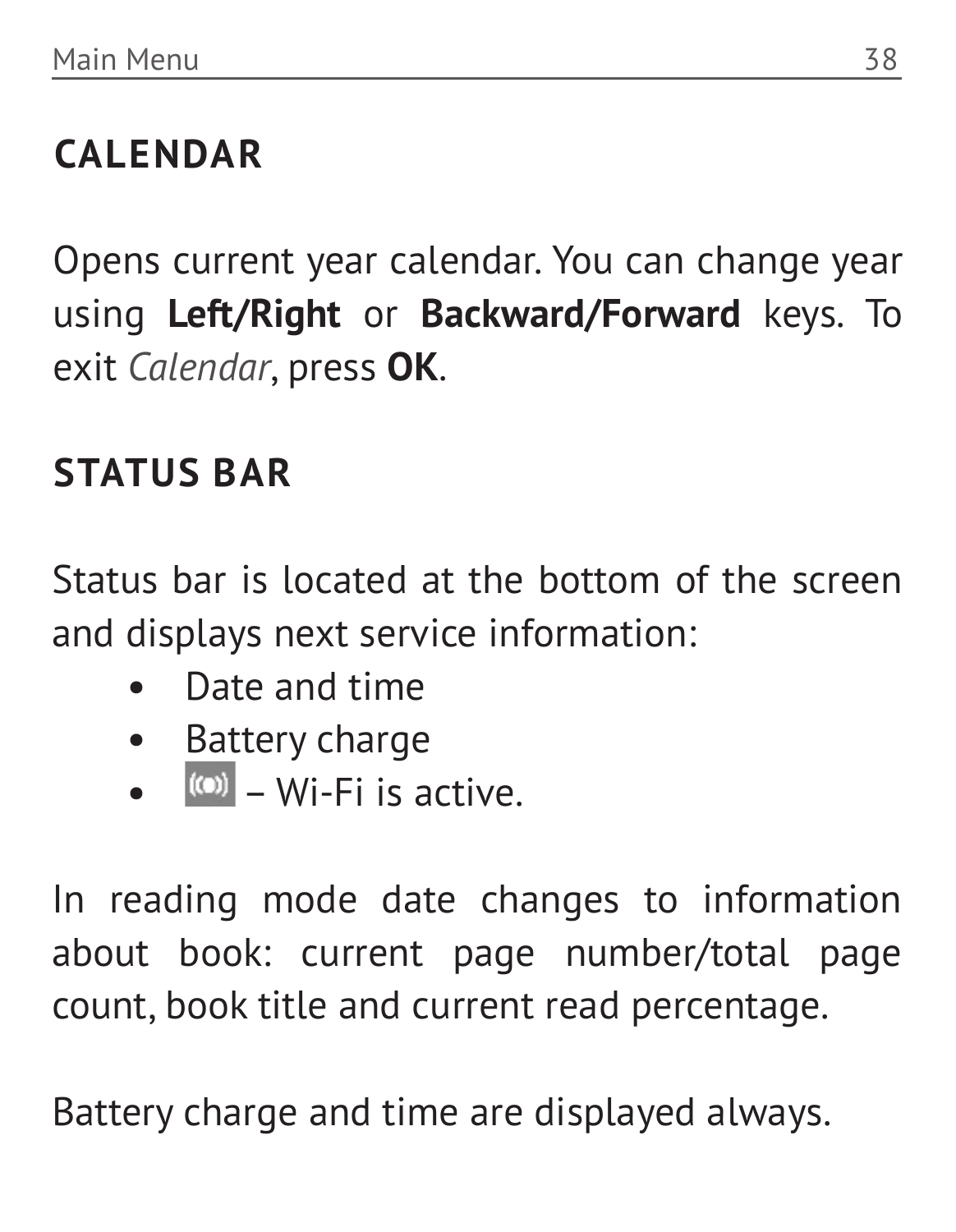<span id="page-39-0"></span>**NOTE** In sleep mode the clock is removed from the status bar to save power for screen update.

#### **EXPRESS MENU**

By default Express menu opening is not set, but you can set it in *Settings > Key mapping* section.

Using Express menu you can open one of the recently opened books and access quickly some control features:

- **•** Switch off the Device
- **•** return to Main menu
- **•** Lock keyboard. To unlock, touch key icon with stylus or press **On/Off** button
- **•** Make screenshot. The images are saved in *screens* folder.

If user profiles are activated on the Device, you will be able to switch between them using Express menu.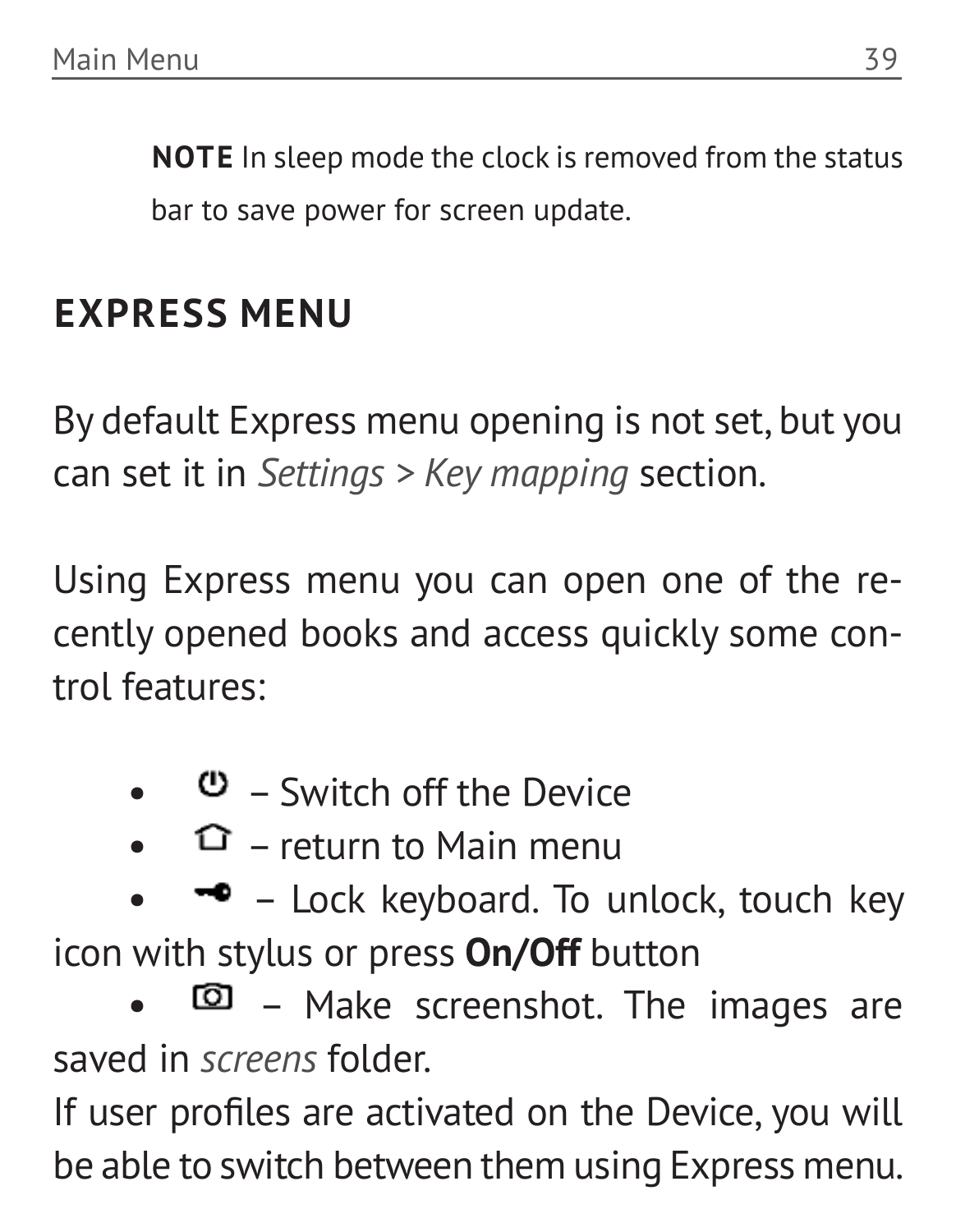<span id="page-40-0"></span>In this chapter you will learn how to read e-books and configure reader software for the most comfortable reading.

The Device supports next book formats: FB2, FB2. zip, TXT, PDF, RTF, HTML, PRC, CHM, DJVU, DOC, DOCX, EPUB, TCR.

To open a book, select it in *Last opened* or *Books* section and press **OK**. If you opened a book before, it will be opened at the page you finished reading.

In some book formats (e.g. ePub) after opening a book reader application will count pages – this is indicated with *'…'* sign instead of a page count in a status bar. During page calculation some features will not be available.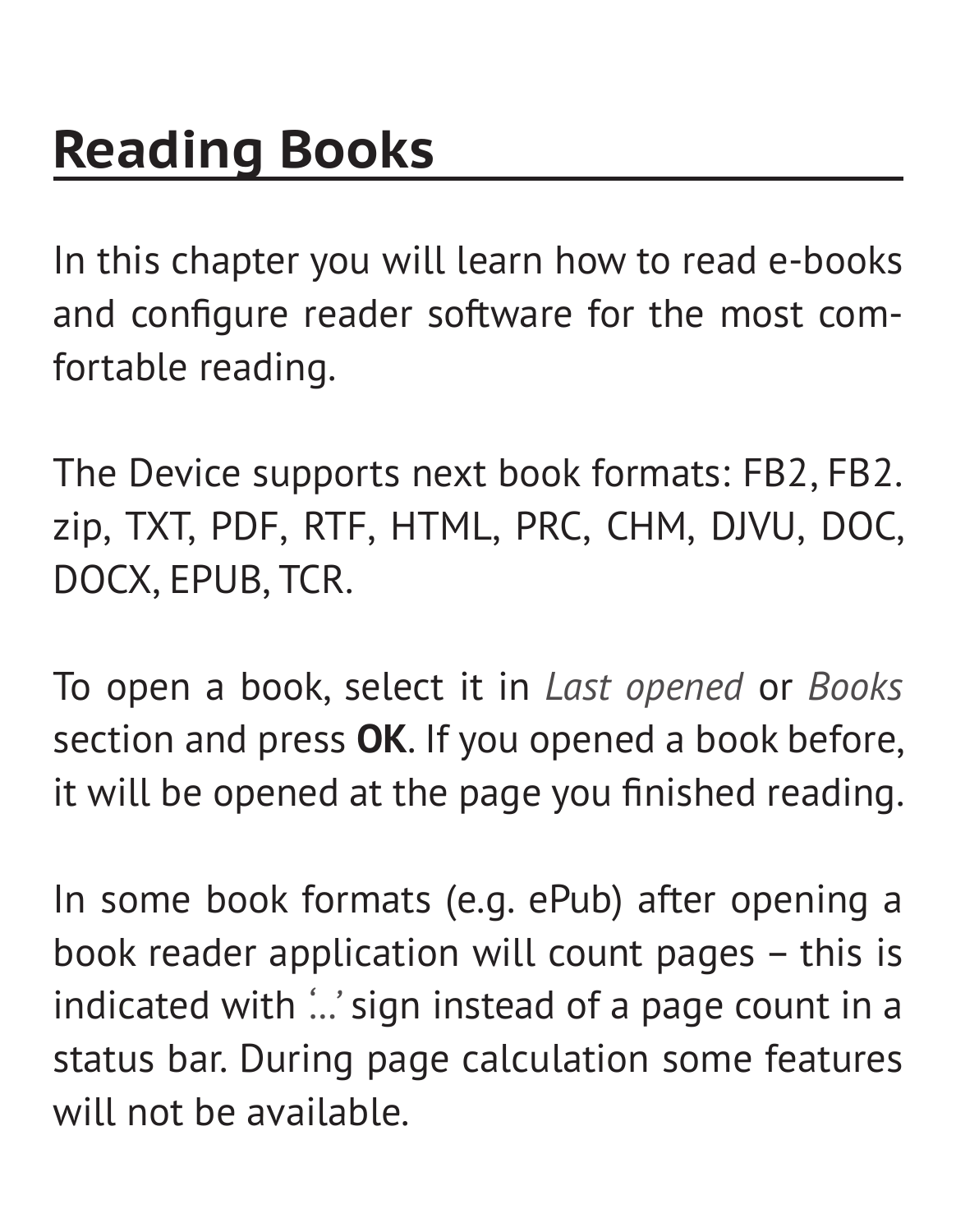#### <span id="page-41-0"></span>**TURNING PAGES**

Use **Backward/Forward** or **Left/Right** keys to turn pages (while reading books in PDF or DjVU format **Up/Down** keys also turn pages). Continuous **Left/ Right** keys press turns 10 pages at once.

#### **FOLLOWING REFERENCES**

If a page contains cross-references or footnotes, you can enter links mode on continuous **Up** key press (otherwise you'll get a message informing that a page contains no links to follow). A cursor will appear, and you will be able to select a link using **Left/Right** keys and press **OK** to follow.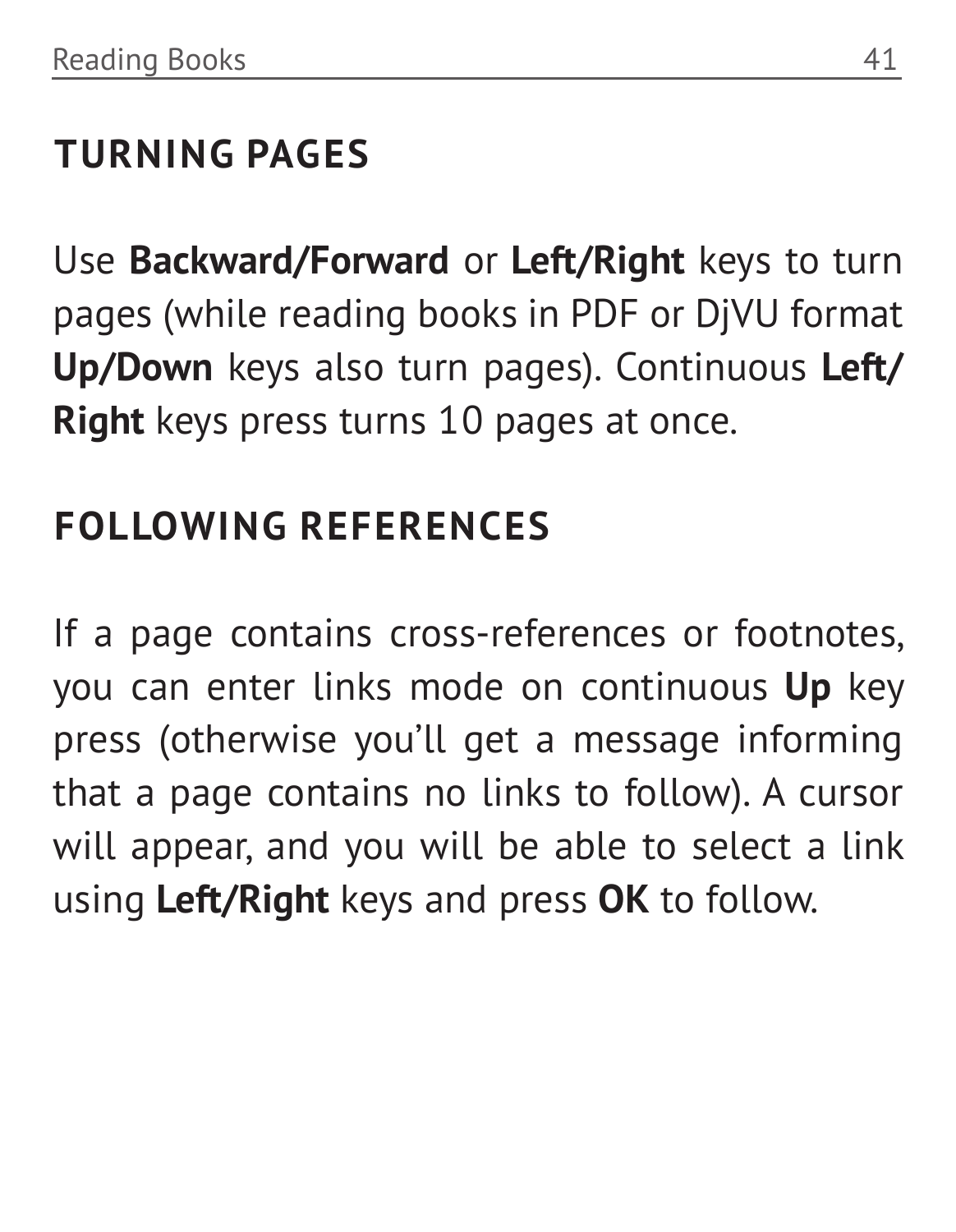#### <span id="page-42-0"></span>**MAKING NOTES**

You can enter notes mode by pressing **Down** button continuously or by pressing the corresponding menu option.

On the top of the display separate area will appear. Use the buttons **Up**, **Down** to choose the place where your note will begin and press **OK** to set up the top margin of the note. Use navigation buttons to highlight a text fragment and press **OK** to set the bottom margin of the note. The menu, that will appear, suggests you to save selected fragment as image or text (if available) or cancel making note.

You can look through the notes by choosing *Notes* section in the main menu. By pressing **OK** button on the note, you can switch to the initial page, where it was created.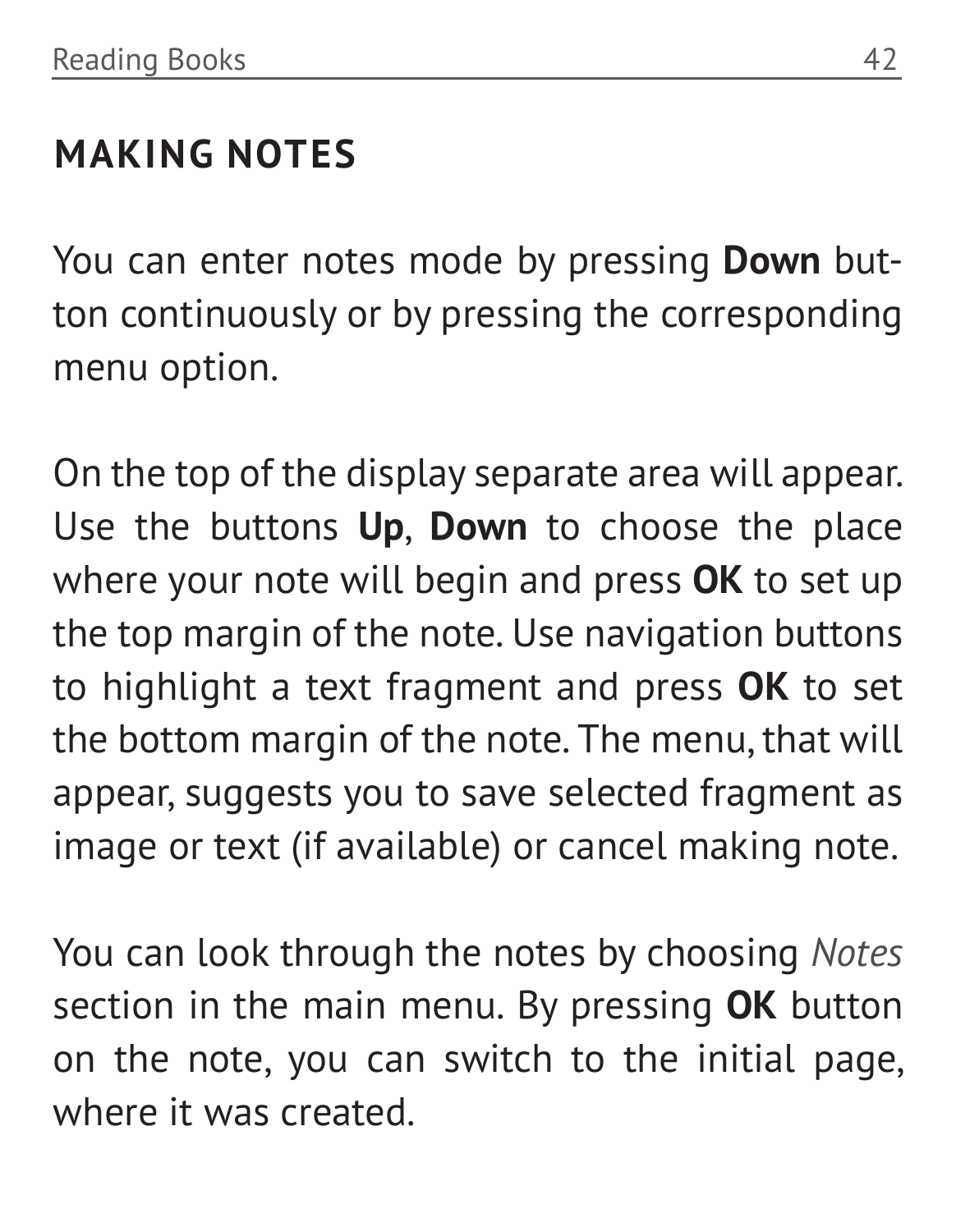#### <span id="page-43-0"></span>**CHANGING FONT SIZE**

In text format books (ePub, FB2 etc., excluding PDF and DjVu) you can change font size with Up/ Down keys. 5 font size presets are available. When you will reach the largest/smallest one, text will change to the smallest/largest.

#### **READER MENU**

To access reader application menu press **OK** button.

#### **Contents**

Opens structured content of the book if present, otherwise you'll get message about missing table of contents. Active contents displays table of contents, bookmarks and notes you've made during reading. Use navigation keys to move across the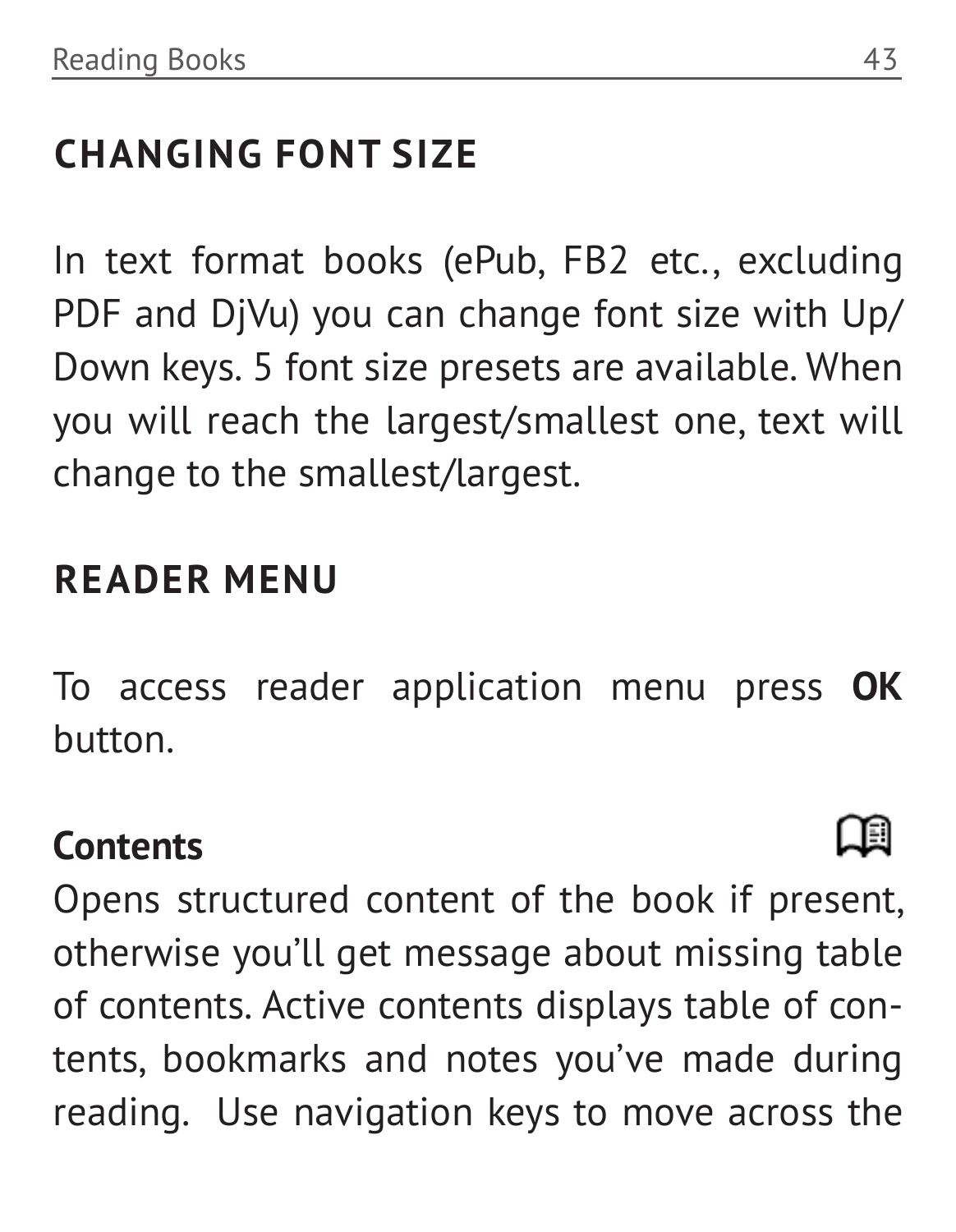table, continuous press of **OK** button expands/collapses subsection branch.

You can tune appearance of contents in context menu. There you can rename or edit note, expand or collapse all subsections branches and set up items to display in contents (under the *Settings* section): contents, bookmarks, and notes. Please, note that you can edit notes and bookmarks you've made while reading on the Device only.

#### **Search**

Search mode works only in books containing text layer. To search text through the book enter it using the on-screen keyboard. Found text would be highlighted, and you can switch between found instances using **Left/Right** navigation keys. To exit search mode press **OK**.

**NOTE** Search mode is not available for DJVU books.

### 199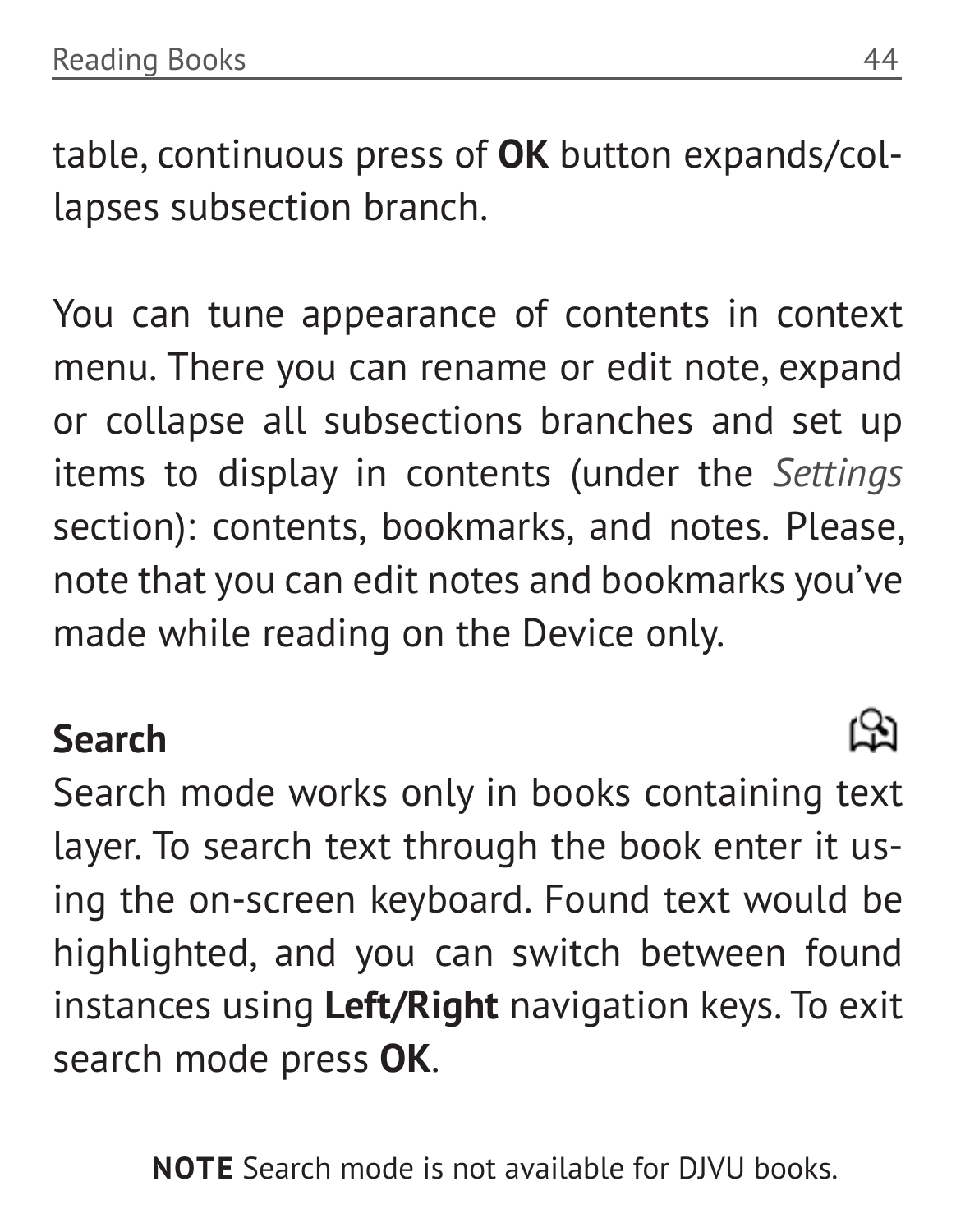#### **Bookmarks**

Adds current page to bookmarks. After adding a page to bookmarks in a right top corner a dog ear mark will appear.

All the bookmarks will be displayed in contents. To delete bookmark, select the correspondent menu item again.

**NOTE** Bookmarks are not available for DjVu books

#### **Open Page**

Opens dialog window, where you can enter page number to go to.

#### **Settings**

For FB2, TXT, RTF, HTML, PRC and CHM books you can set up the most convenient reading settings: font, font size (you can adjust font size with **Up/ Down** navigation keys), spacing, page margins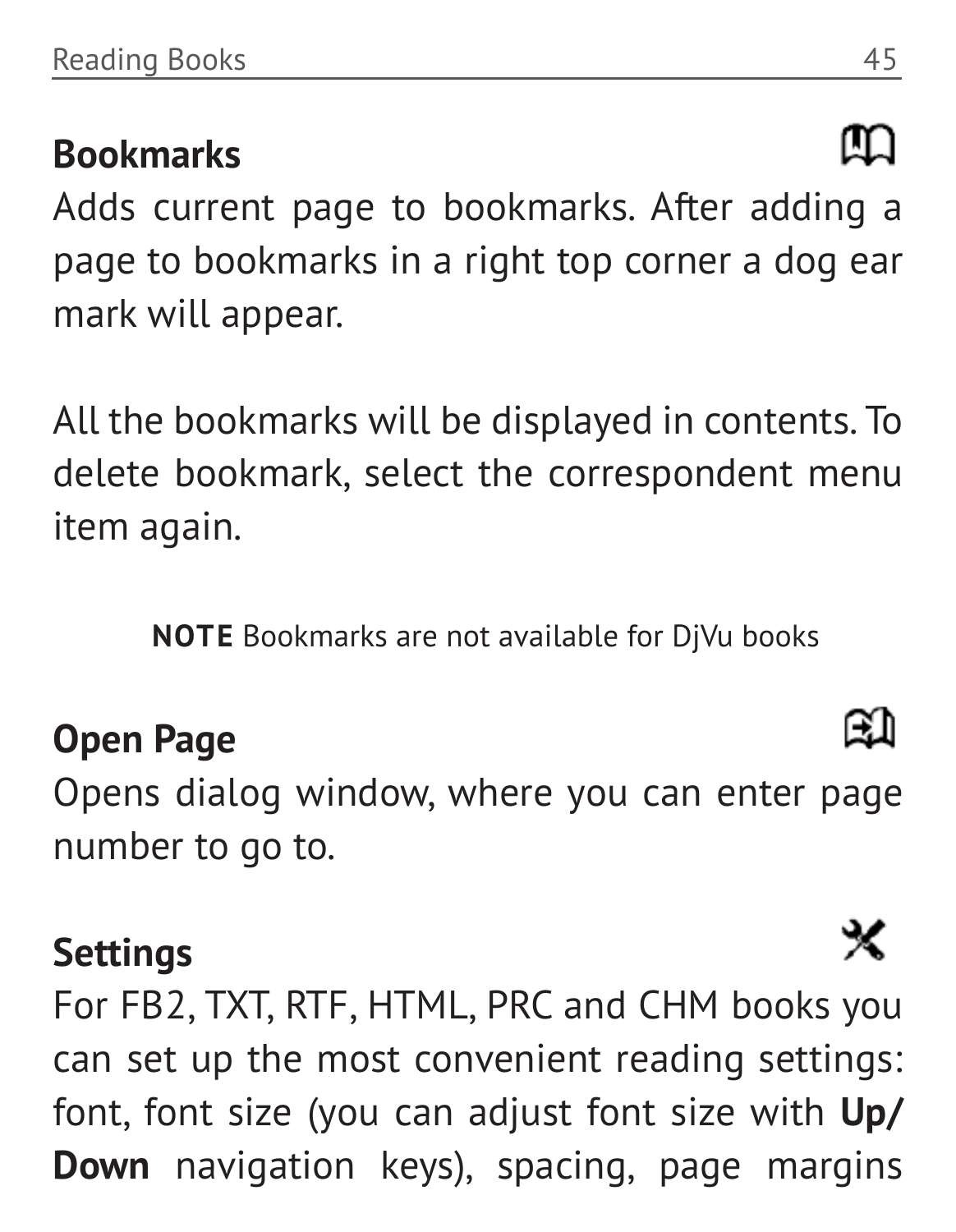width, or encoding (for TXT and HTML books). FB2 books has two refresh modes: *Best Quality* or *High Speed* (default).

#### **Zoom**

PDF and DjVu books has *Zoom* menu item instead of *Settings*. Select zooming mode using **Left/Right** keys and select value using **Up/Down** keys.

Next zooming modes are available:

**•** *Preview* – 4 or 9 pages on a screen

**•** *Fit width* – scaling page to the screen width

**•** *Usual mode* – one page scaling

**•** *Columns* – for reading books with columns. To navigate the page use navigation buttons. A page will be turned after bottom edge of the sheet reached

**•** *Reflow* – in this mode text is formatted to display completely on a page. You can change font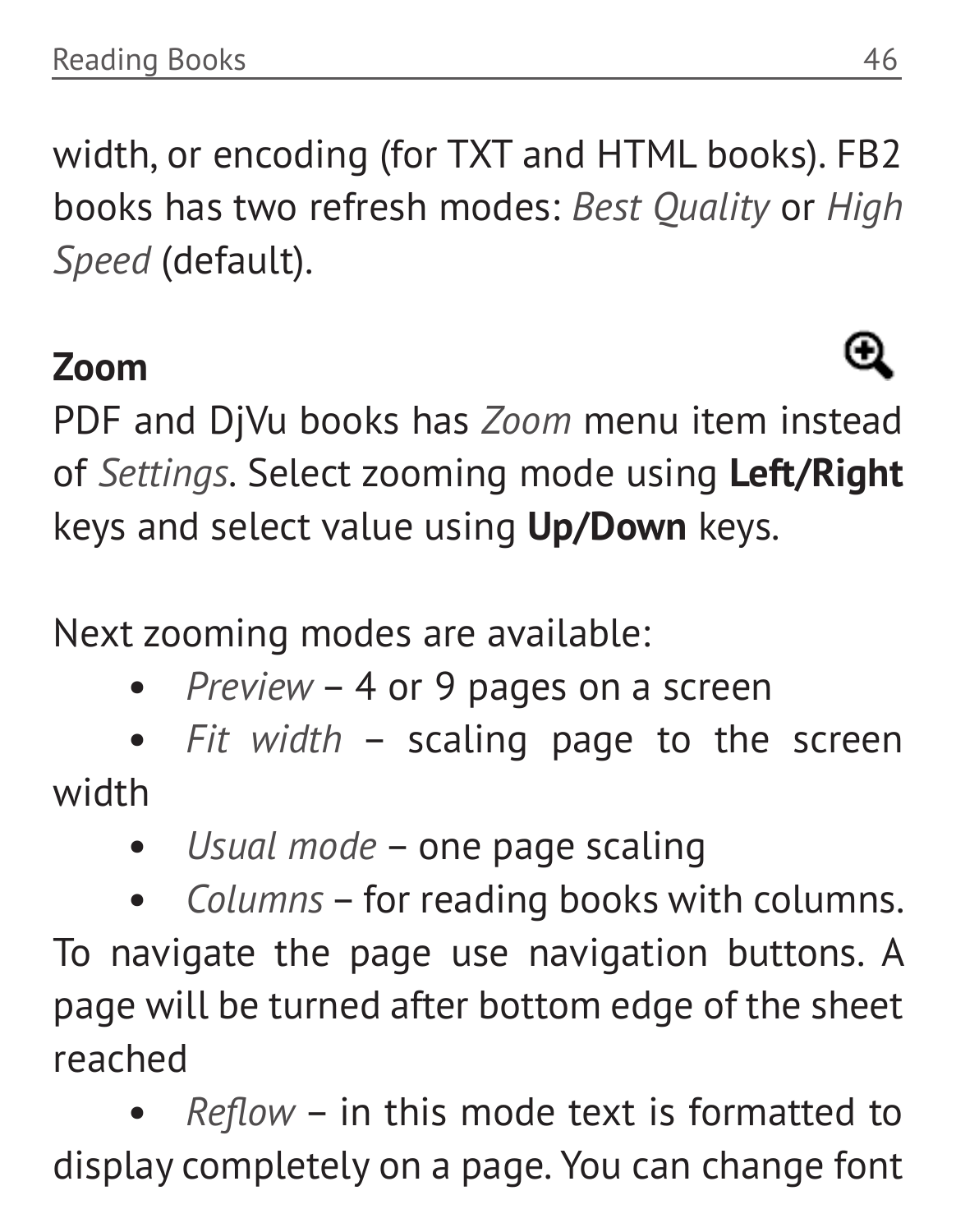size with **Up** and **Down** keys. Some images and tables may not display in this mode. Reflow mode is supported for PDF books only

**•** *Text* – select left to right (by default) or right to left (e.g. for Arabic or Hebrew texts).

#### **Dictionary**

Single-word translation. By default cursor highlights the word to translate and dictionary looks for translation automatically. **OK** button press switches to a toolbar:

- **•** exit dictionary
- **•** toggle dictionary to list view
- **•** toggle to single-word view
- **•** brings up on-screen keyboard to type

in the word to translate

**•** – change dictionary.

## r<sup>az</sup>ı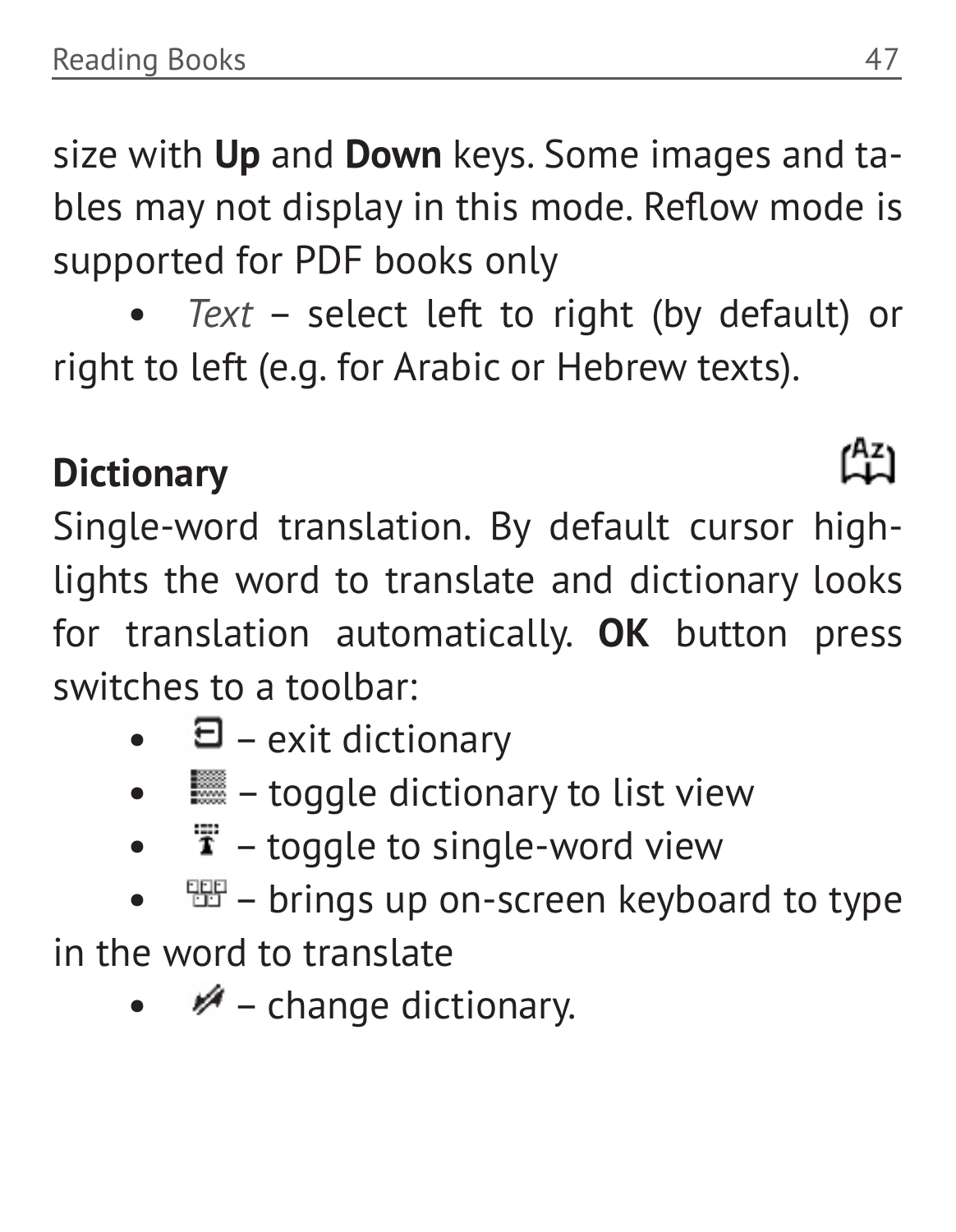#### <span id="page-48-0"></span>**Rotate**

Fixes the screen orientation: select the suitable one with navigation keys.

#### **CLOSING A BOOK**

To close a book, select the corresponding menu item or press **Backward** button continuously.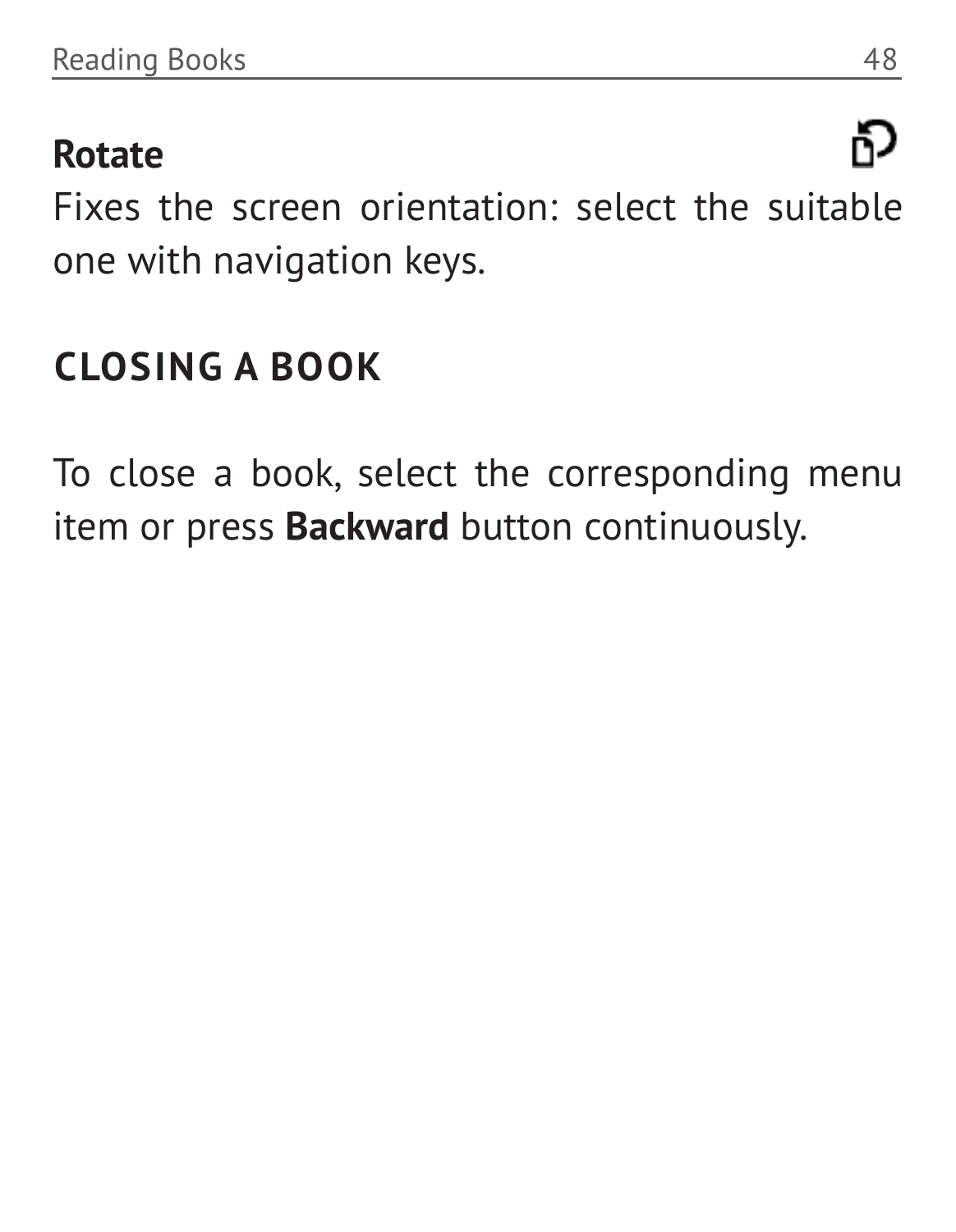<span id="page-49-0"></span>In this chapter you will learn how configure the interface and software features of the Device for the most comfortable usage. Select Settings Main menu section to configure the Device. All changes will be applied after exiting the section.

If you will encounter any problems with new settings, you will be able to start the Device in safe mode with factory defaults. To start in a safe mode, press and hold **Backward** button during the Device boot.

#### **Registration**

This menu item is displayed only if the Device is not registered at Obreey Store online bookstore ([www.store.obreey.c](http://www.bookland.net)om). The Device will be registered automatically during the first Internet connection.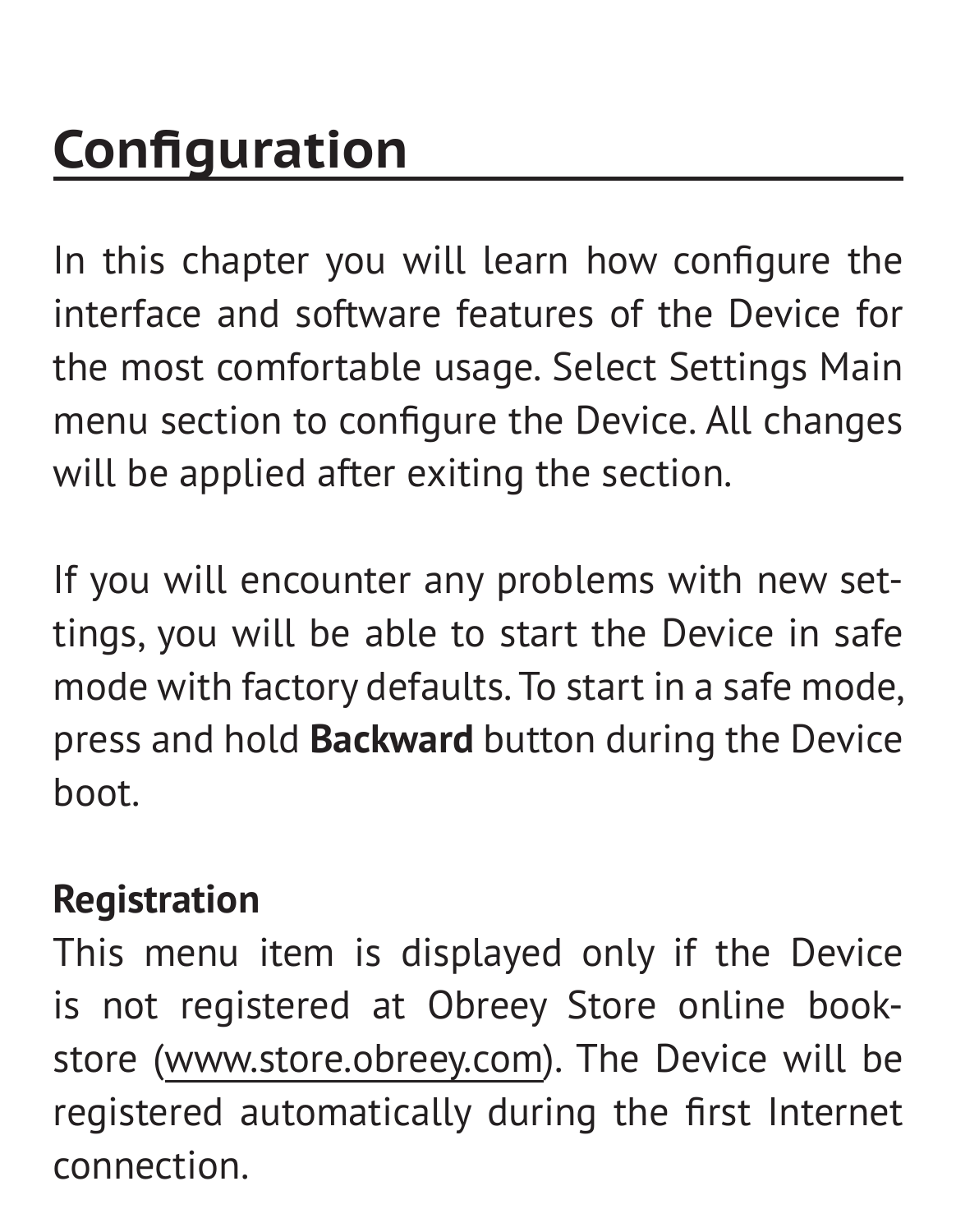**NOTE** During the registration only serial number of the Device is sent. Registration is related to the particular Device only and is not related to Obreey Store account.

#### **About device**

The following information about Device will be displayed: model, serial number, software version, RAM size, E-ink parameters, Wi-Fi MAC address, total and free memory on the internal storage and on SD-card.

After pressing *More…* button the information about software will be displayed.

#### **Language**

Select the Device's interface language.

#### **Keyboard**

Under this section you can add up to 3 keyboard layouts.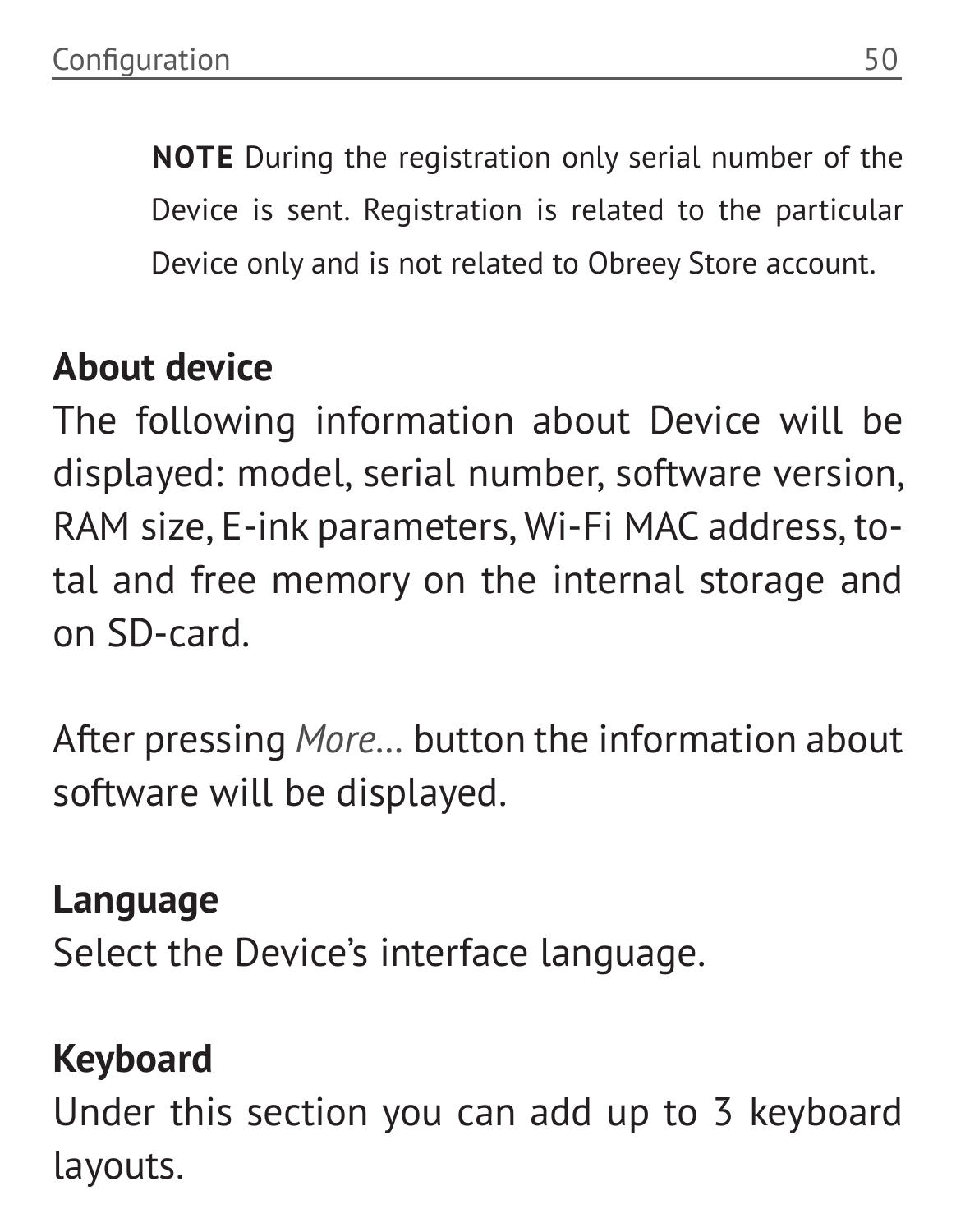#### **User Profiles**

Here you can configure up to 6 user profiles (5 can be stored on the internal storage and  $1 -$  on microSD card). Each profile stores individual books' status, last opened books, bookmarks, notes, favorites and preconfigured network connections.

To add new profile, open the corresponding item. You will be suggested to set destination (local memory or SD card) and to enter the name from on-screen keyboard. After this current above-mentioned parameters will be stored at this profile.

To activate profile open the one you need. In profile context menu you can change avatar, duplicate profile to a new one (to the SD card or internal storage either), rename or delete profile.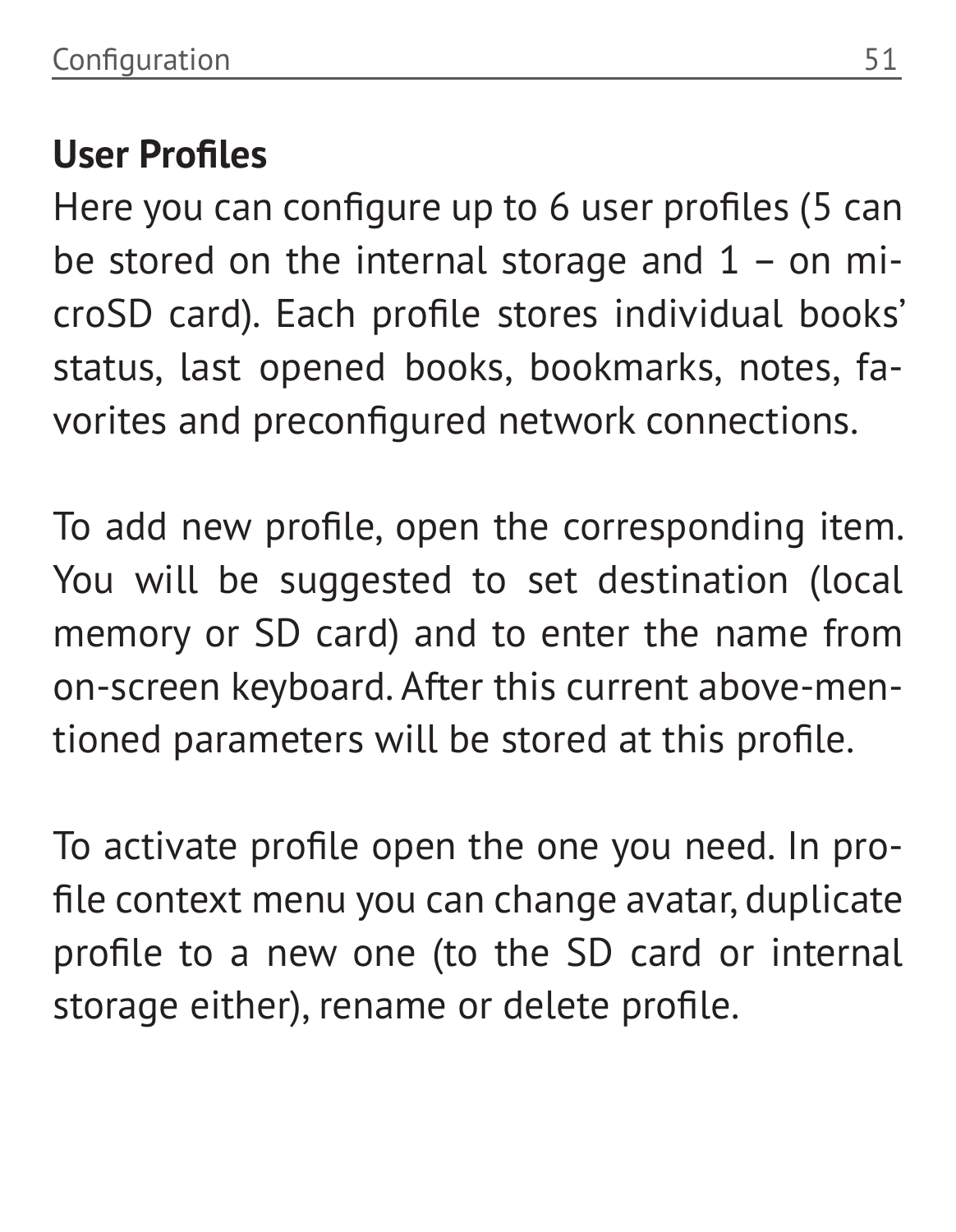#### **Appearance**

Here you can select the appearance parameters:

**•** *Theme*

**•** *Interface font*. If you'd like to use your own font, copy its files to the *system/fonts* internal storage folder

**•** *Screen orientation* – select the most suitable for you or press *auto* for accelrometer-based

> **NOTE** The navigation key map may change as you change orientation from portrait to landscape.

**•** *Boot logo* – image displayed during the Device starts. Logos are stored in *system/*logo internal storage folder, so you can copy an image you'd like to be displayed during startup

**•** *Power-off logo* – the image will be displayed when the Device is off

**•** *Text rendering* – good quality or not antialiased (faster)

**•** *Full page update* – select the amount of page turned before the screen will be updated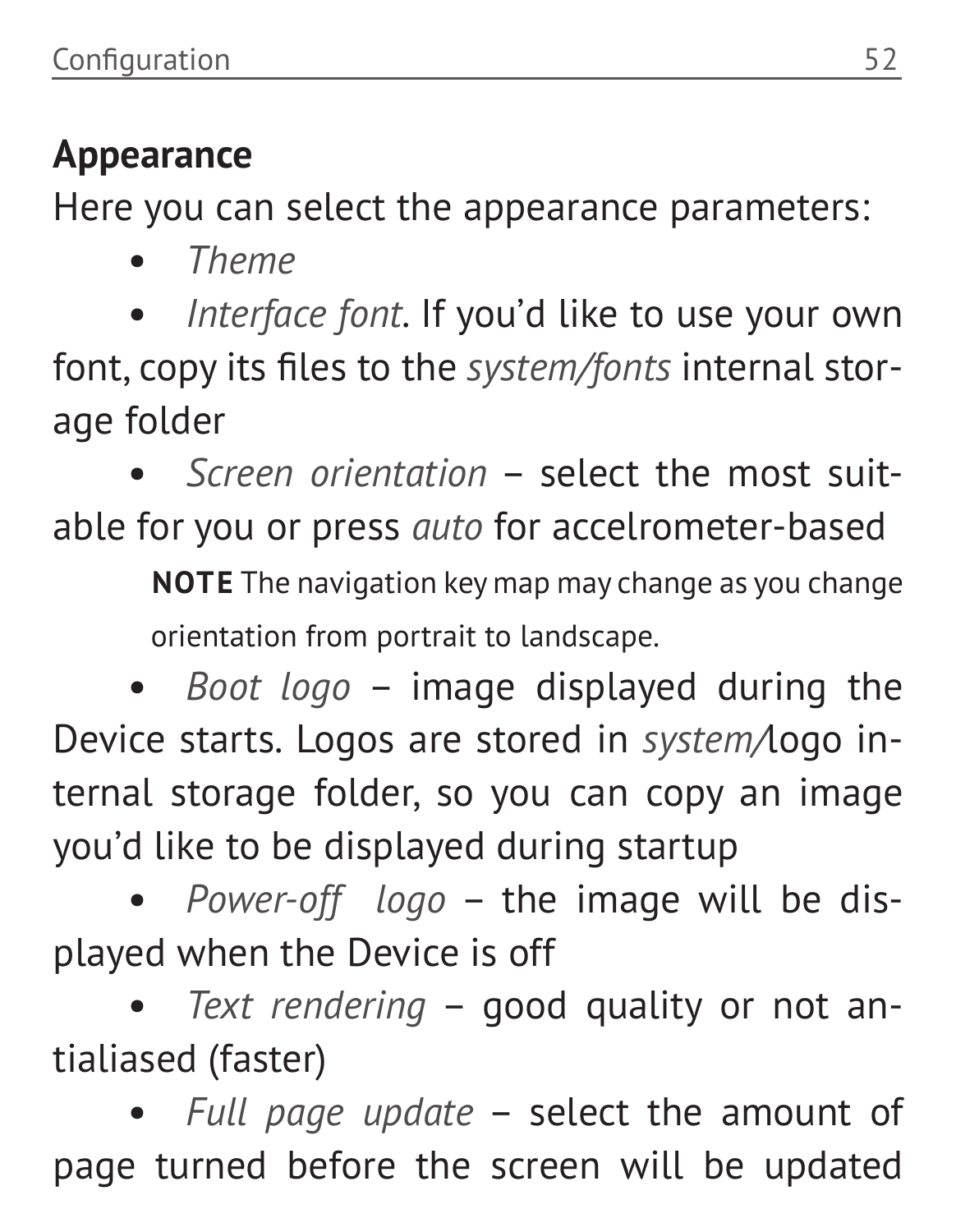completely. *Always* provides the best quality, but consumes the most power. Less frequency may cause some artifacts from previous pages on a screen

**•** *Warn if the file is too large* – if this setting is on, the Device will show a notification when you try to open file larger than 20 MB

**•** *LED indication* – you may disable LED indication by selecting *off* in this section.

#### **Key mapping**

In this section you can remap hardware keys. To change key action, select it from the list, press **OK** and choose action from the list.

#### **Clock**

In this section you will be able to set date, time, time zone and clock format. *Update clock* item defines how often the clock at status bar will be updated during reading: on page turn, every time or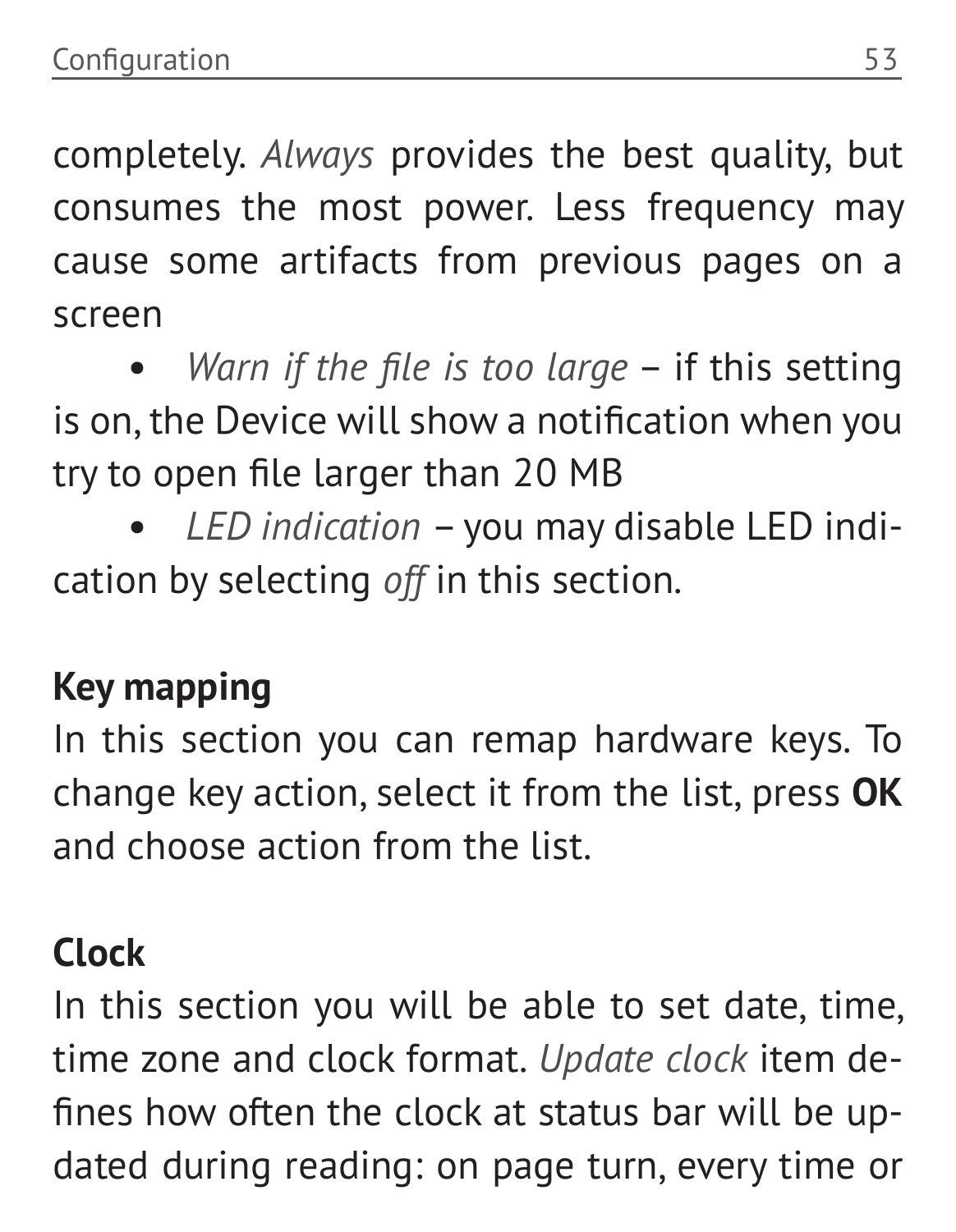disabled at all. Also you can set idle time before locking keyboard and automatic power off.

#### **Open at Startup**

Here you can set either open last opened book or main menu.

#### **Connectivity**

In this section you can set parameters needed for network and USB connections.

**•** *Device name* – set the Device name for other network equipment

**•** *Access to network* – define, if the network connection is on, off or ask user, when it's necessary (e.g. for browser)

**•** *Preferred connection* – the connection will be used by default

**•** *USB mode* – set how the Device handles USB connection by default: *PC link*, *charge* or *ask user*.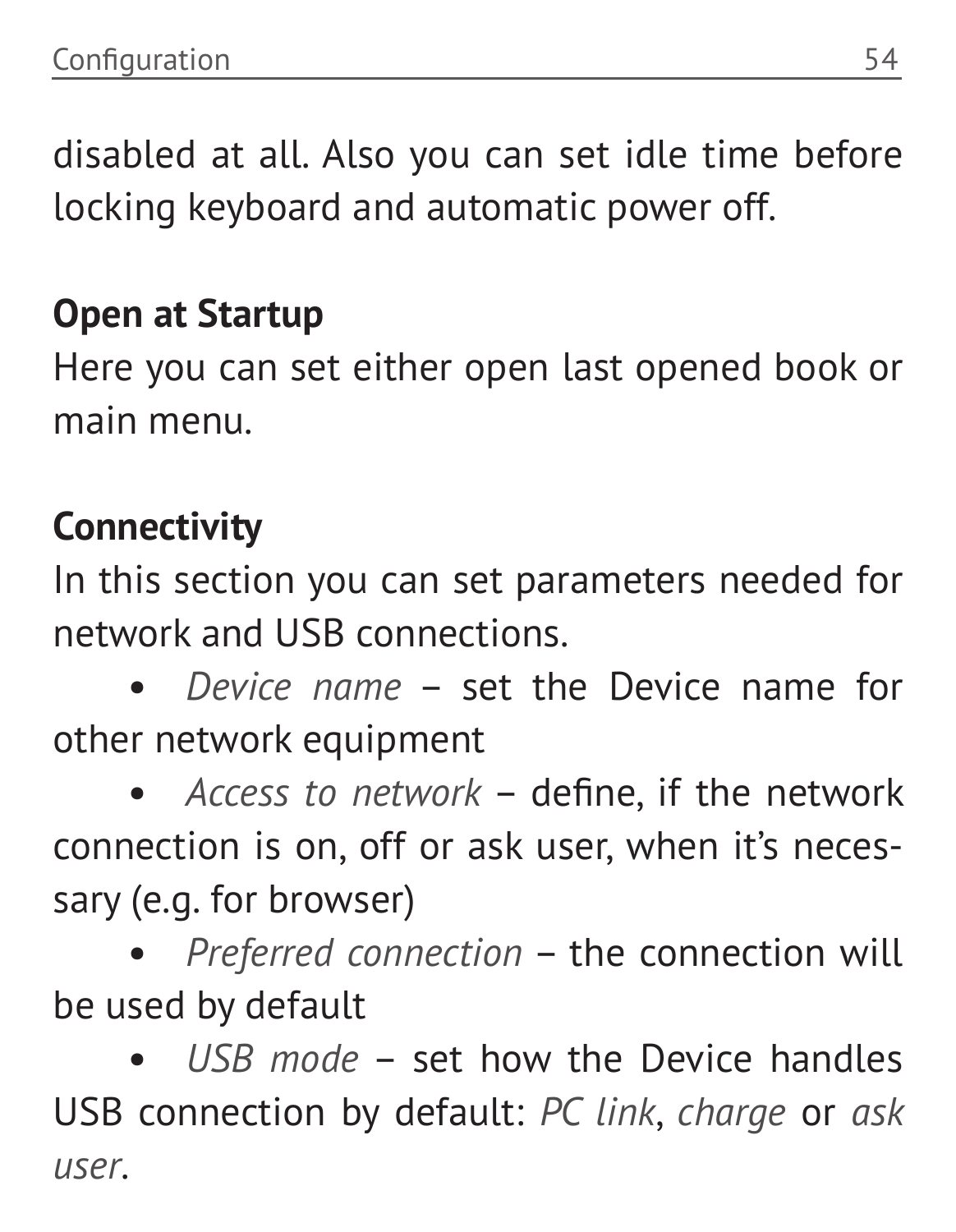Read more about network connections in *Connecting to Internet* section.

#### **Maintenance**

This section allows you to configure system parameters.

**•** *Update software* – the Device will search for updates in the following order: internal storage, microSD card (if installed) and Internet.

**•** *Removing packages* – remove dictionaries. Check items to uninstall, press **Backward** to exit the section and confirm removal in dialog window

**•** *Configure dictionaries* – under this section you can uncheck dictionaries you don't want to be displayed in the list during the translation or in *Dictionary* application

**•** *Format internal memory* – this action will erase **all** data, except system files.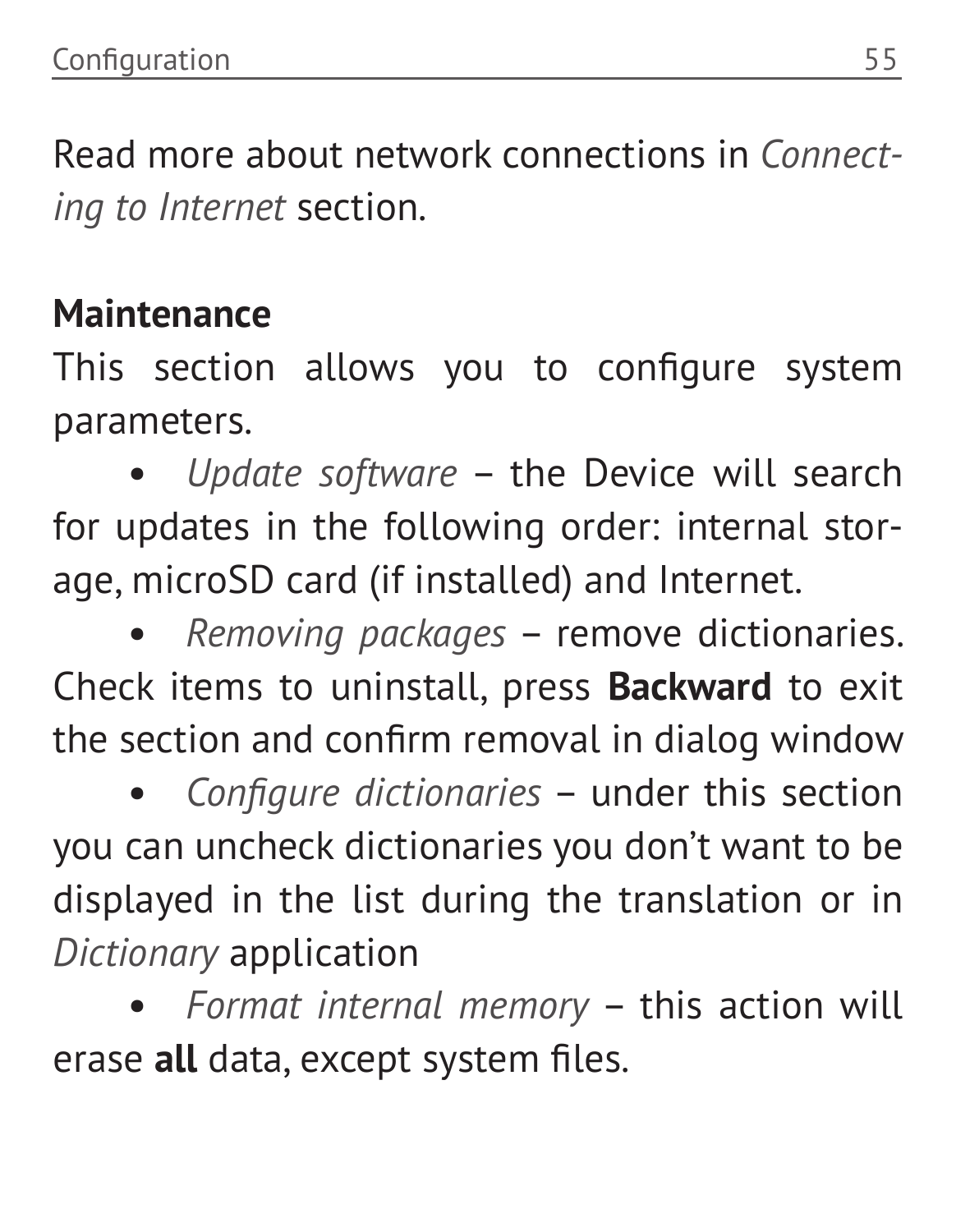**CAUTION!** If you need to erase all data on the Device, use this feature only, don't try to format the Device internal memory via PC.

**•** *Format SD-card –* this action will erase **all** data on external microSD-card

**•** *Backup configuration to SD –* this action will create a *backup* folder on an external microSD-card and will save there system settings. You will be suggested to enter the file name from on-screen keyboard

**•** *Restore configuration –* select the configuration file to restore from a list

**•** *Clean state* – the Device state will be reset to factory default settings, erasing user settings. Other data (e.g. books, photos) won't be lost

**•** *Update interval* – set the interval to check for updates automatically

**•** *Calibrate g-sensor* – put the Device on a flat horizontal surface and press any button

**•** *Remove ADE authorization*.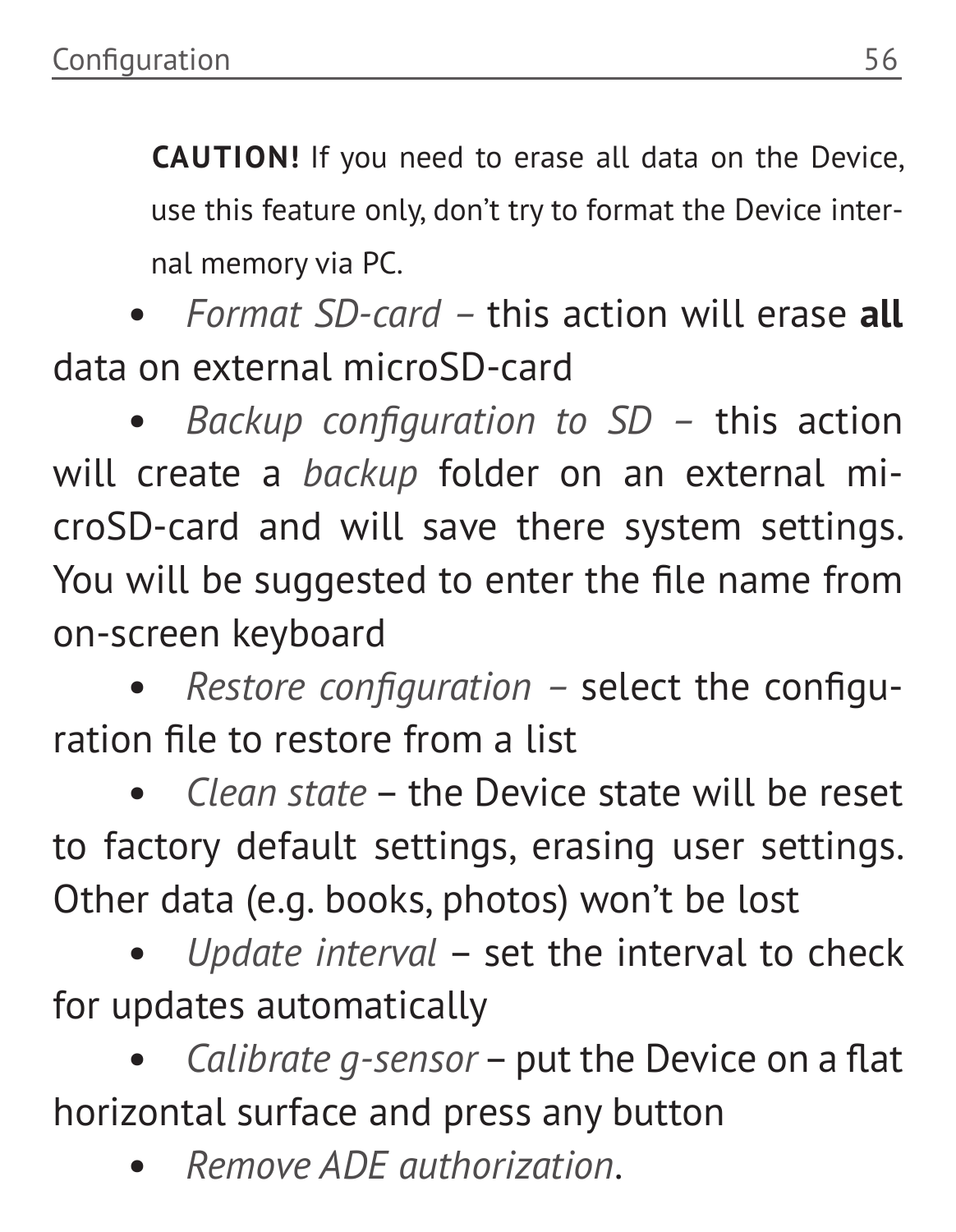<span id="page-57-0"></span>**WARNING!** Firmware Update is a responsible operation, during which management software of the Device will be changed. In case of improper execution control program may be damaged and will require treatment in the service center. Please perform the upgrade procedure in accordance with the instructions below.

There are two ways to update the firmware.

#### **Automatic Update**

To start automatic software update select *Settings > Maintenance > Update software.*

The Device will begin to check available update sources in the following order:

- **•** internal memory
- **•** microSD card
- **•** Internet.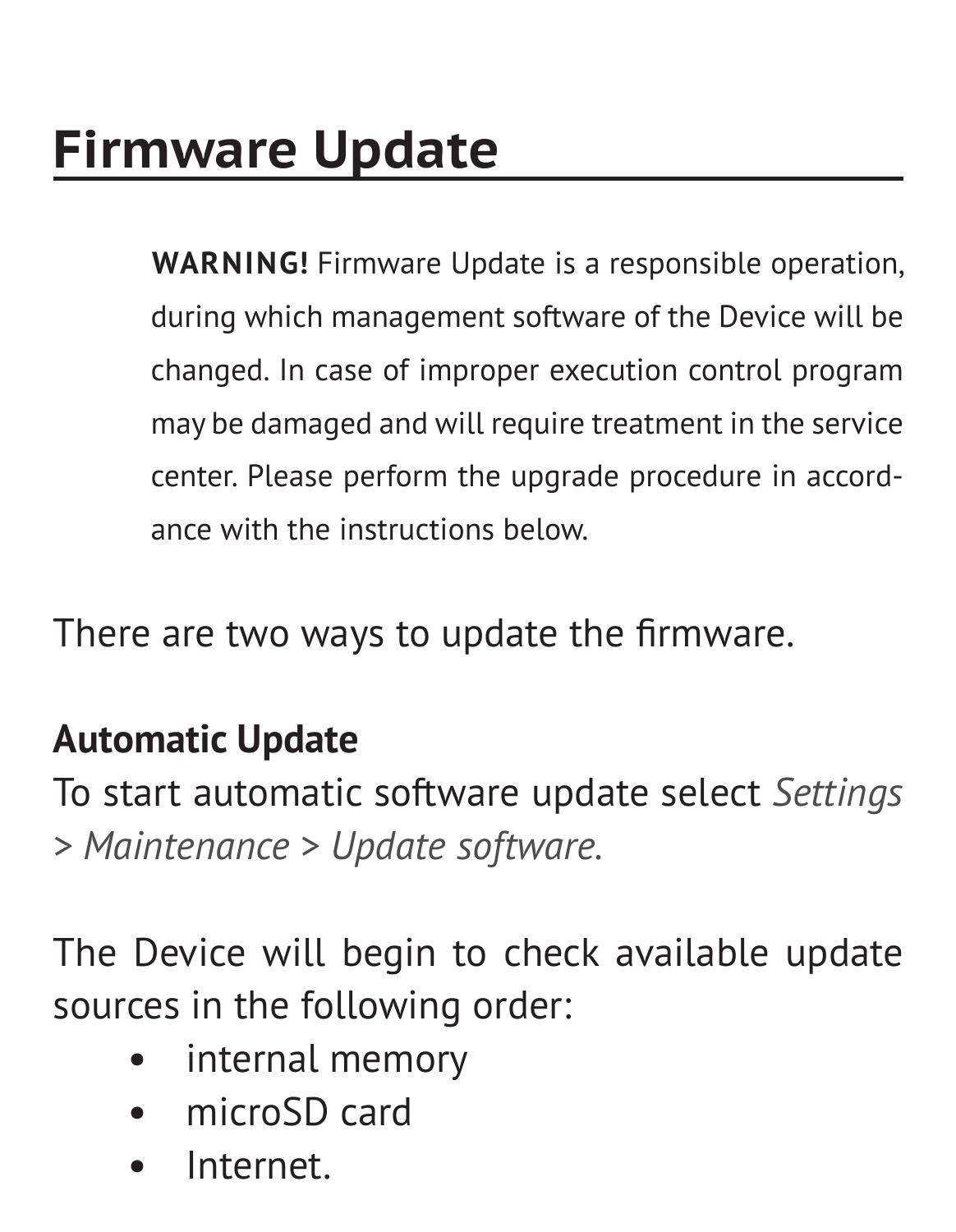If default Internet connection is not set, the Device will ask to connect to one of available wireless networks.

Also you can set period of automatic updates check (*Settings > Maintenance > Update interval*). In this case, the Device will use Wi-Fi connection only.

#### **Manual Update**

**1.** Open site www.pocketbook-int.com. Select your country

**2.** Click the *Support* button on top menu. Select hardware model of your Device

**3.** Download the Firmware to your PC

**4.** Unpack the content of the archive, file SWUPDATE.BIN and copy it to the root folder of MicroSD-Card or internal Device storage

**5.** Switch off the Device by pressing button **On/Off**

**6.** Switch on the Device by pressing **On/Off**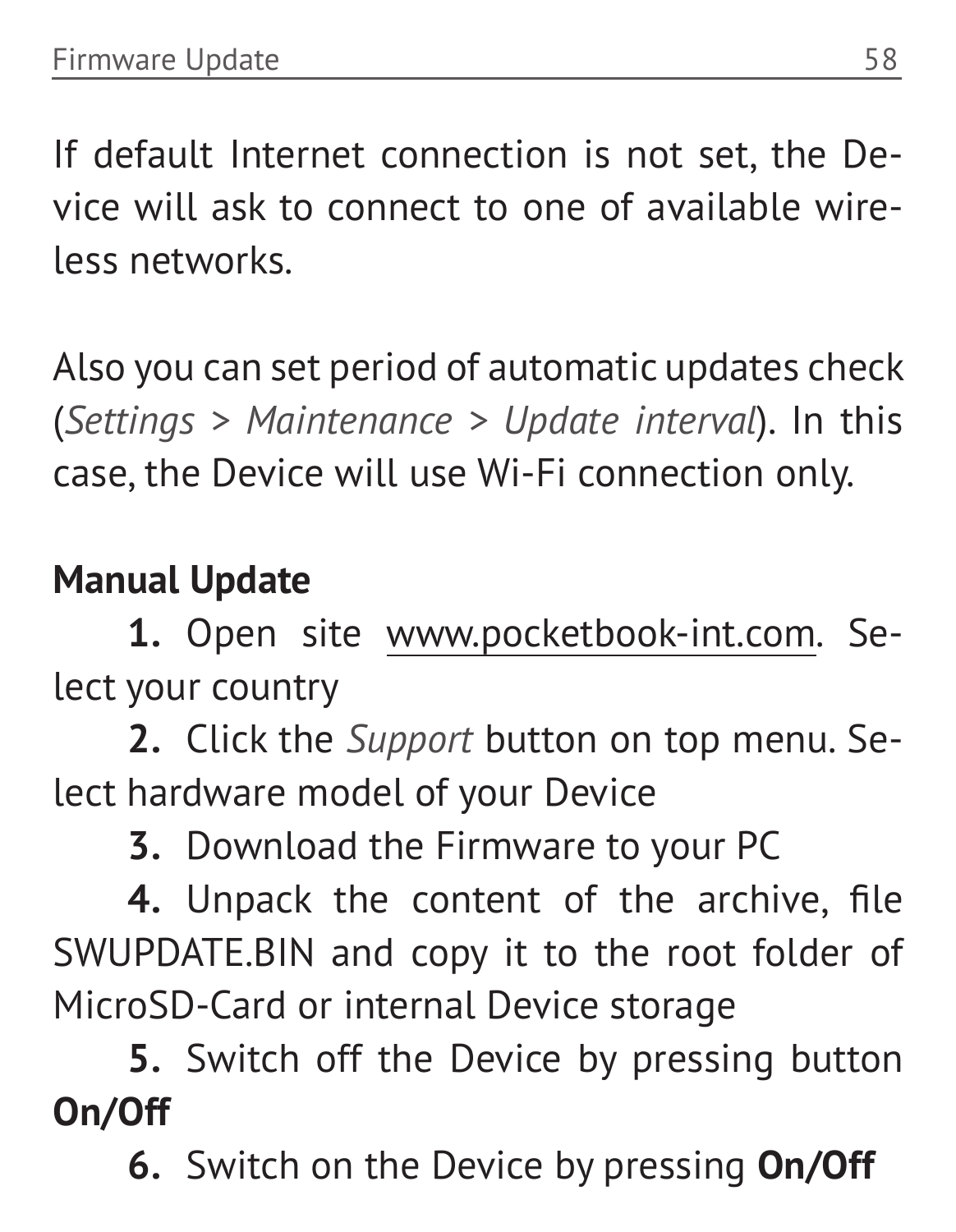**7.** During boot press and hold both **OK** and **Forward** buttons simultaneously until the message *Firmware update…* is displayed on the screen

**8.** Follow the on-screen instructions

**9.** Wait for the message on the screen: *Please connect power cable*, and then connect USB cable to the Device

Wait until you *Press central Key*… on the screen

**NOTE:** You can check your Firmware version in *Main menu > Configuration > About device*

**NOTE** If the firmware file is located in the Device's root folder, it will have a higher priority in comparison with the file stored on the SD card during the update process.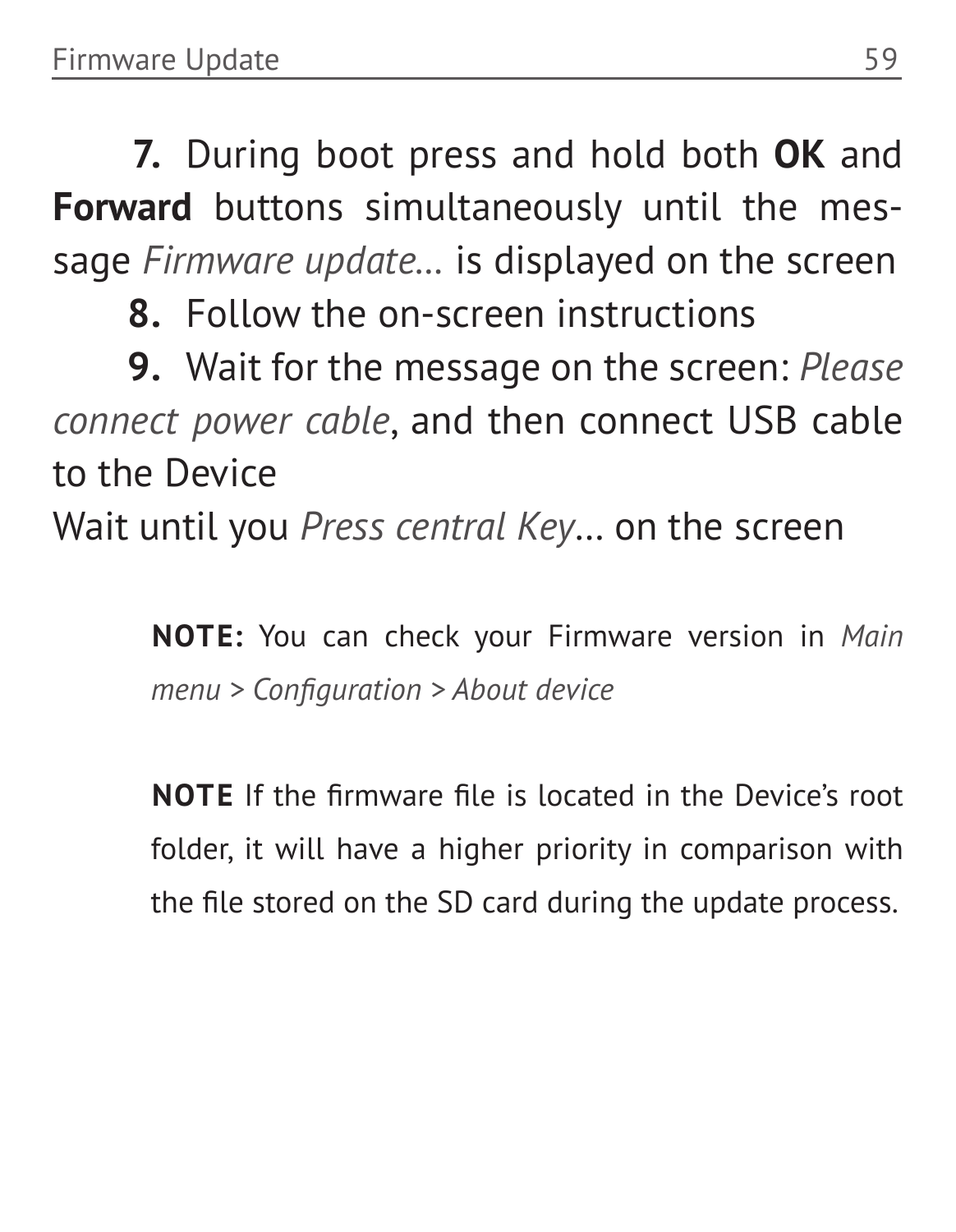#### **Troubleshooting**

| <b>Error Message</b>                                                 | Reason                                                                                                                      | <b>Correction Method</b>                                                                                                                                                                                          |
|----------------------------------------------------------------------|-----------------------------------------------------------------------------------------------------------------------------|-------------------------------------------------------------------------------------------------------------------------------------------------------------------------------------------------------------------|
| No upgrade image<br>found                                            | File SWUPDATE BIN<br>cannot be found on<br>the microSD card.<br>Make sure the file is<br>in the root folder of<br>the card. | Try to format your<br>Micro SD card (make<br>a backup copies of all<br>its content prior to<br>formatting) and copy<br>the file to the root of<br>the empty card. If this<br>error persists, use<br>another card. |
| Upgrade image is<br>corrupted or Image<br>is empty                   | SWUPDATE BIN file is<br>damaged or there is<br>no space available on<br>the microSD card.                                   | Delete some files<br>from your card and<br>copy SWUPDATE.BIN<br>file on it one more<br>time. Repeat the<br>download from www.<br>pocketbook-int.com.<br>If this error repeats,<br>use other card.                 |
| File read error                                                      | MicroSD card error                                                                                                          | Try to use another<br>MicroSD card                                                                                                                                                                                |
| Error. A different<br>firmware version is<br>installed on the device | A firmware file of<br>an older version is<br>stored in the device<br>internal memory.                                       | Delete the old ver-<br>sion of the firmware<br>file from the Device's<br>internal memory root<br>folder                                                                                                           |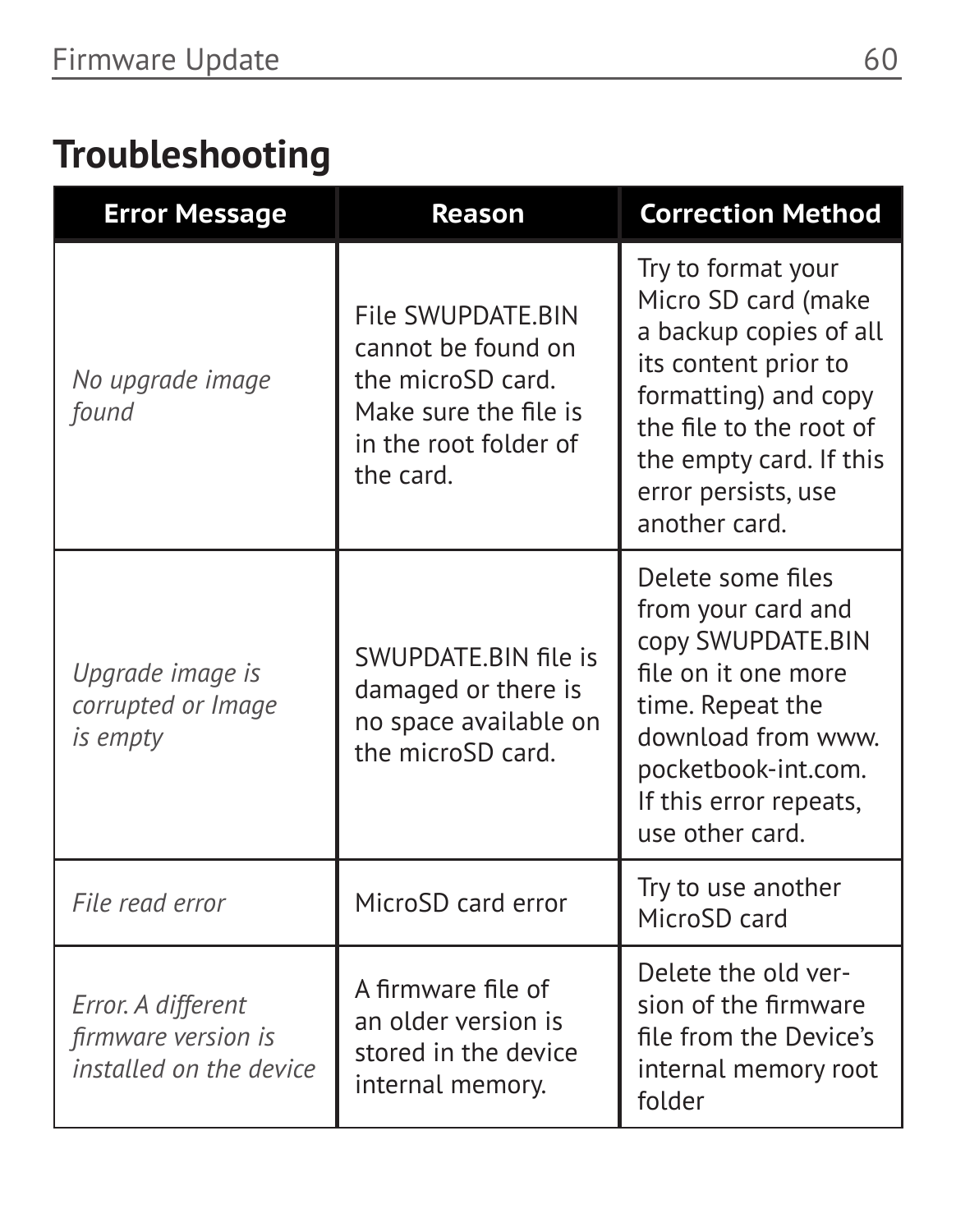## <span id="page-61-0"></span>**Troubleshooting**

| <b>Malfunciton</b>                                                                                                                        | <b>Possible Reason</b>                                                               | <b>Solution</b>                                                                                                                                                                                   |
|-------------------------------------------------------------------------------------------------------------------------------------------|--------------------------------------------------------------------------------------|---------------------------------------------------------------------------------------------------------------------------------------------------------------------------------------------------|
| Device does not<br>turn on or turns on<br>but only the logo is<br>loaded                                                                  | Battery is low                                                                       | Charge the battery                                                                                                                                                                                |
| A book does not open<br>- the message Book<br>is probably damaged<br>or protected appears,<br>or nothing happens<br>at all                | The book is damaged                                                                  | If the book was<br>downloaded from the<br>online store try to<br>re-load it again. If the<br>file opens on your PC,<br>but does not open<br>on the Device, save<br>the book in another<br>format. |
| Html book opens<br>but is displayed<br>incorrectly.<br>For example, there<br>are empty pages,<br>some part of the text<br>is missing etc. | HTMI-files contain<br>non-text elements<br>(frames, JAVA-scripts,<br>flash-elements) | Save the page in TXT<br>format                                                                                                                                                                    |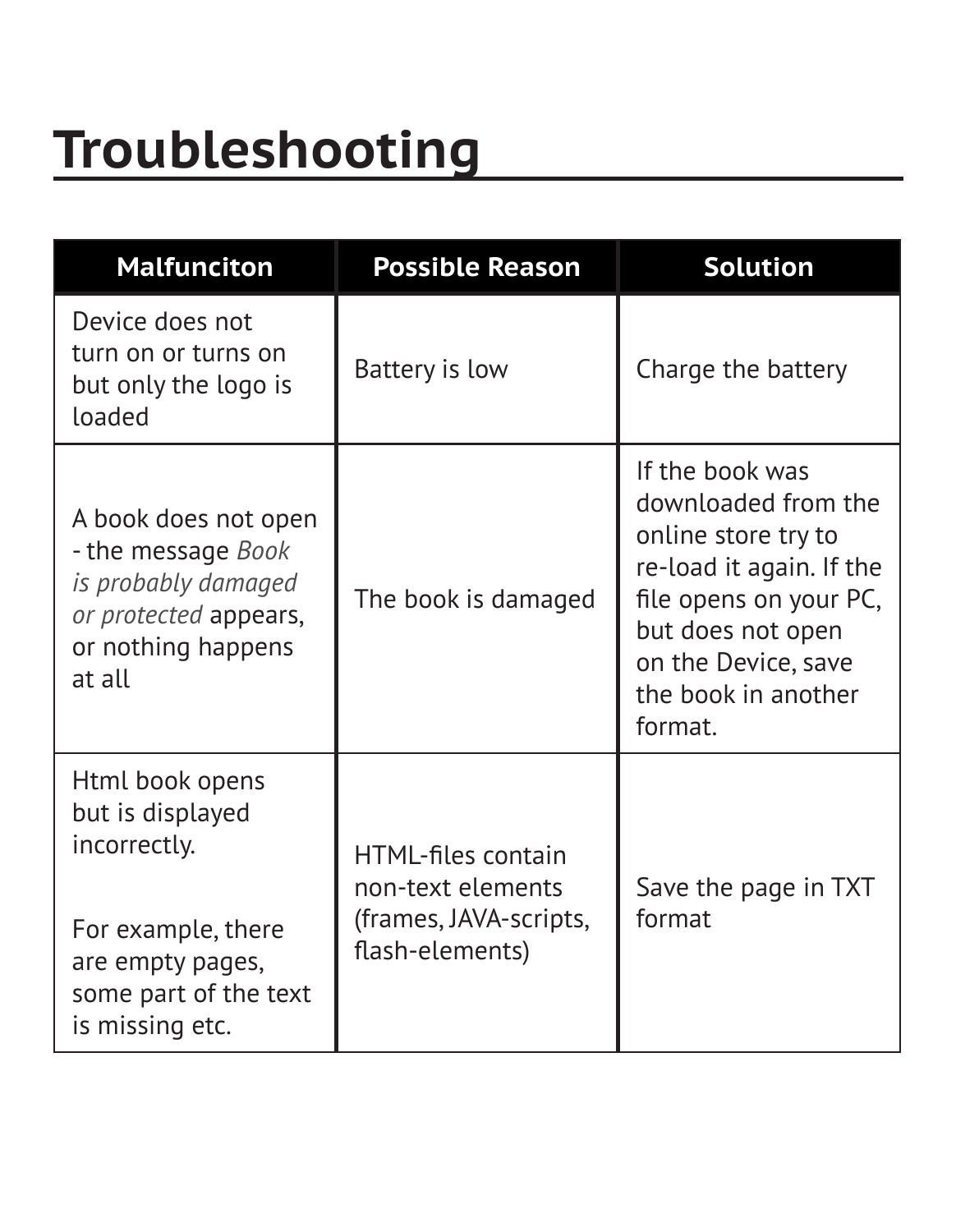| <b>Malfunciton</b>                                                                               | <b>Possible Reason</b>                                                                          | <b>Solution</b>                                                                                                                                                                    |
|--------------------------------------------------------------------------------------------------|-------------------------------------------------------------------------------------------------|------------------------------------------------------------------------------------------------------------------------------------------------------------------------------------|
| Book opens but<br>various symbols,<br>question marks etc.<br>are displayed instead<br>of letters | Incorrect encoding                                                                              | Switch to reading<br>mode, select Settings<br>and change encoding                                                                                                                  |
| No response when<br>you press any key                                                            | Sometimes (e.g.,<br>when downloading<br>damaged or too large<br>books) the Device<br>may freeze | Close the frozen ap-<br>plication by pressing<br>the Backward key<br>for $1 - 2$ sec. If this<br>doesn't help, press<br><b>Reset on the rear</b><br>panel to reload your<br>device |
| After connection to<br>PC disks are not dis-<br>played in Explorer                               | Your Device is in<br>the battery charging<br>mode.                                              | Check USB mode in<br>Configuration Main<br>Menu item. Set Con-<br>nection to PC or Ask at<br>Connection                                                                            |
|                                                                                                  | No signal in connec-<br>tion cable                                                              | Check USB cable<br>condition and its<br>proper connection to<br>connector. Try to con-<br>nect the USB-cable<br>to another port                                                    |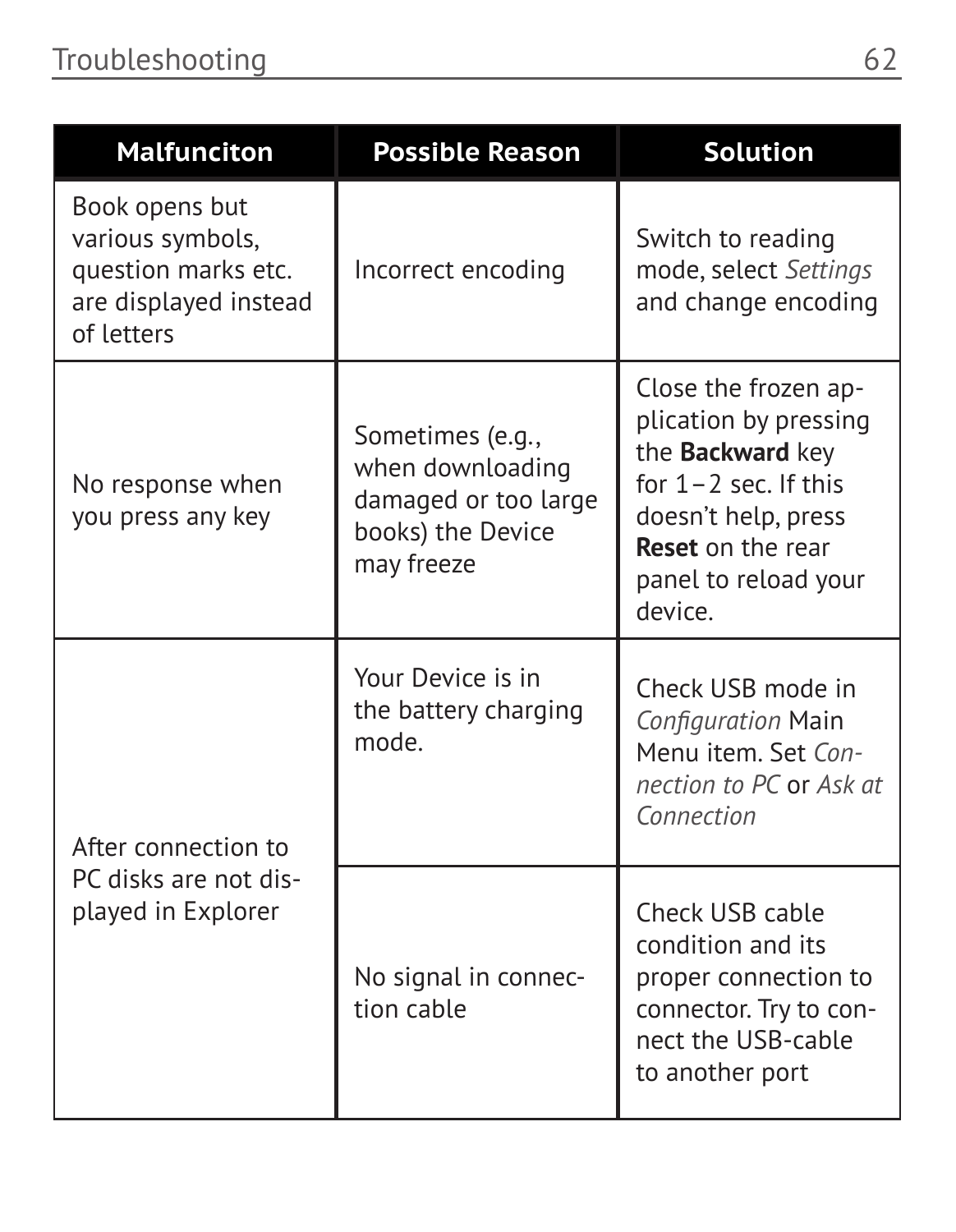| <b>Malfunciton</b>                                                        | <b>Possible Reason</b>            | <b>Solution</b>                                                                                                                                                          |
|---------------------------------------------------------------------------|-----------------------------------|--------------------------------------------------------------------------------------------------------------------------------------------------------------------------|
| Bookmarks, settings<br>and current position<br>in file cannot be<br>saved | File system damaged               | Connect the device to<br>a PC and check disks.<br>To proceed, open My<br>Computer, right-click<br>on the selected disk<br>and select Properties<br>>Service > Check Disk |
|                                                                           | Internal memory<br>is full        | Delete books, images<br>and/or music files<br>that you do not need                                                                                                       |
| Battery discharges<br>too fast                                            | Disabled automatic<br>turning off | Configuration > Clock<br>in Main Menu, Select<br>automatic turn off<br>time in Auto Turn Off<br>in item                                                                  |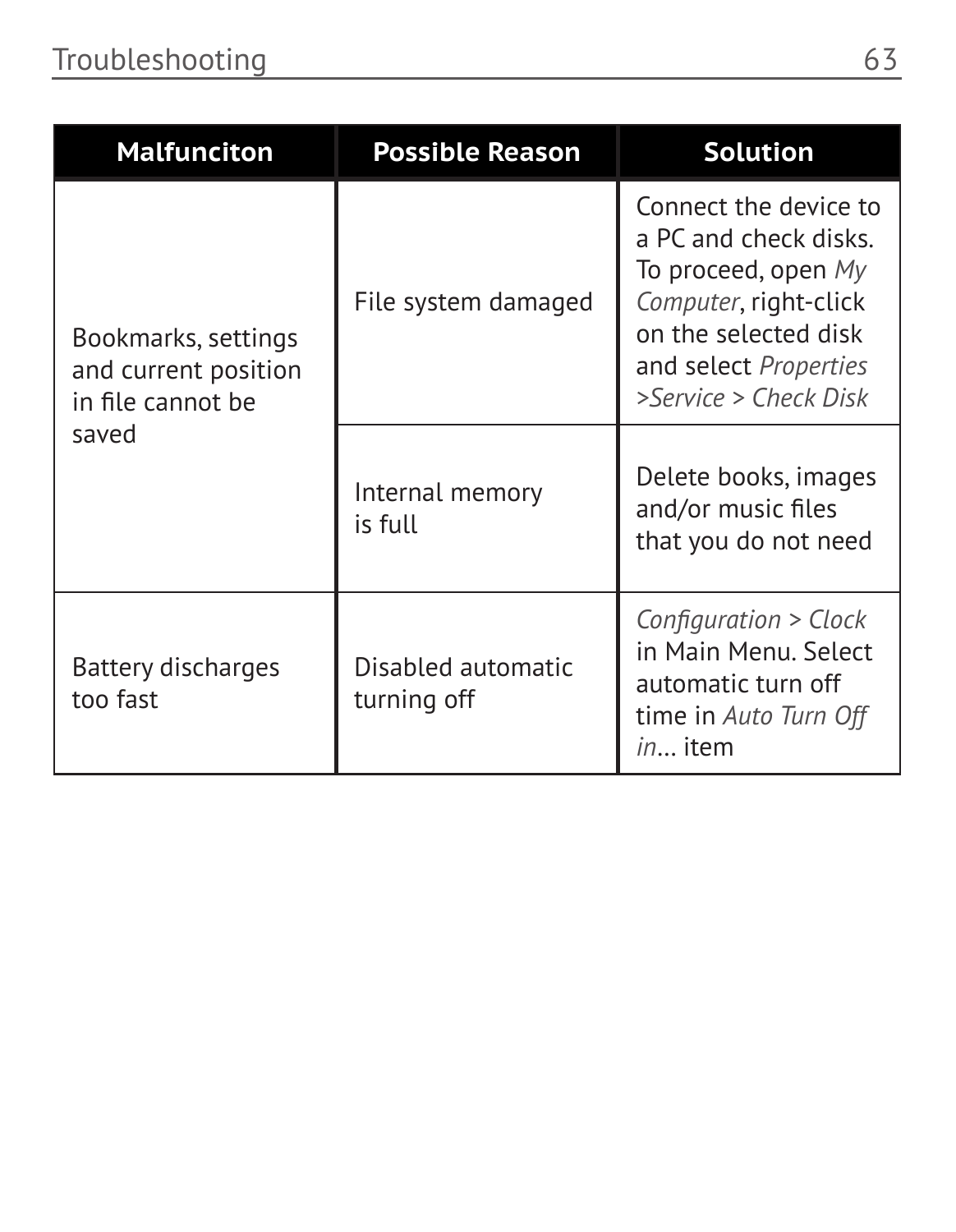## <span id="page-64-0"></span>**Customer Support**

For detailed information about service centers in your country please use contacts below:

#### **Telephone**

*Deutschland* **0-800-183-39-70** *USA* **1-877-326-01-96** *Российская Федерация* **8-800-700-00-34** *Україна* **0-800-304-800** *Қазақстан* **8-800-333-35-13** *Беларусь* **8-820-0011-02-62**

#### **www.pocketbook-int.com/support/**

**service@pocketbook-int.com**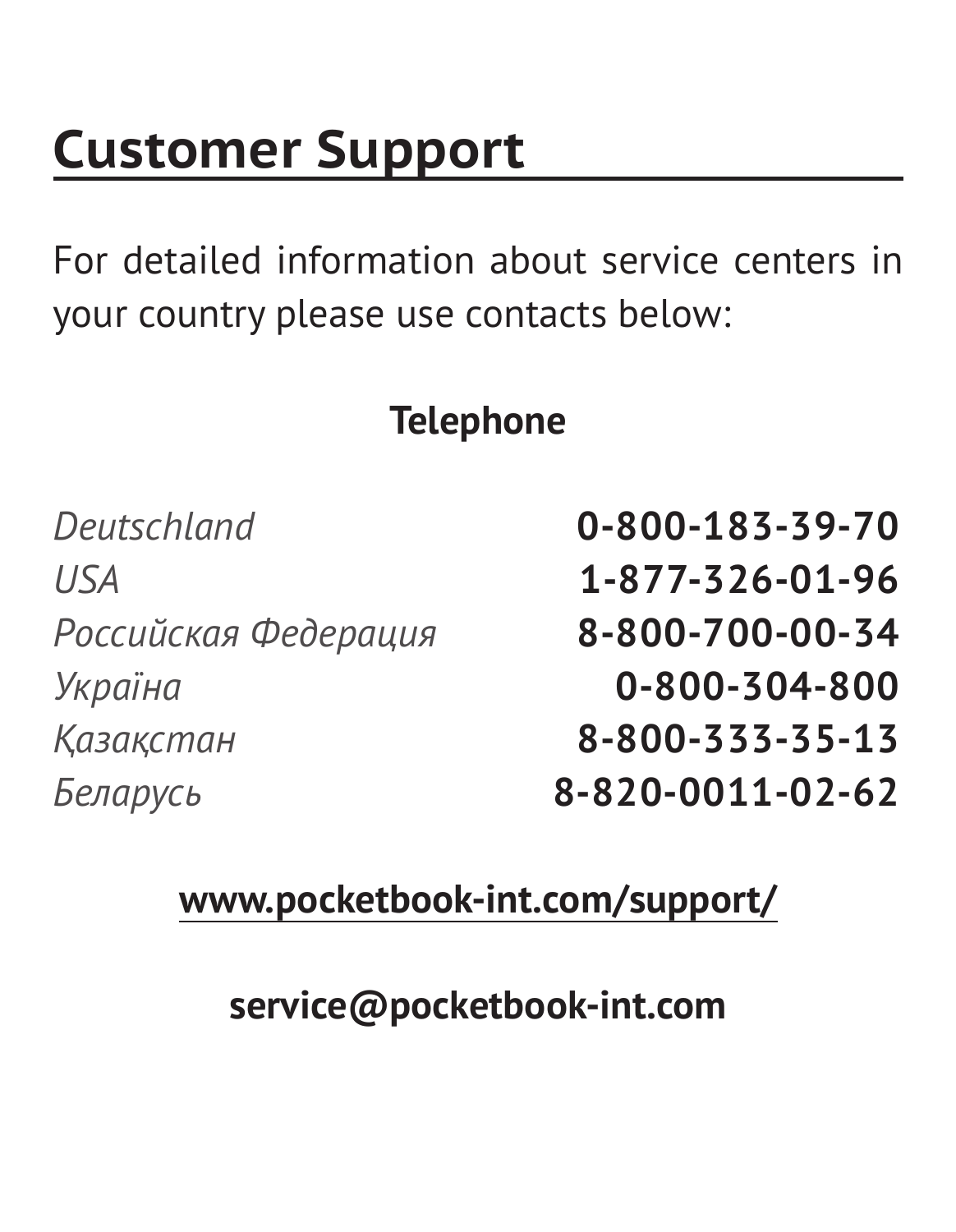## <span id="page-65-0"></span>**Certification information**

**Model name:** PocketBook 512 **Brand name:** PocketBook 360 Plus

#### C <del>C</del> መ **Europe – EU Declaration of Conformity**

This device complies with the essential requirements of the R&TTE Directive 1999/5/EC. The following test methods have been applied in order to prove presumption of conformity with the essential requirements of the R&TTE Directive 1999/5/ EC:

- **•** EN 60950-1
- **•** EN 62311
- **•** EN 300 328
- **•** EN 301 489-17

This device is a 2.4 GHz wideband transmission system (transceiver), intended for use in all